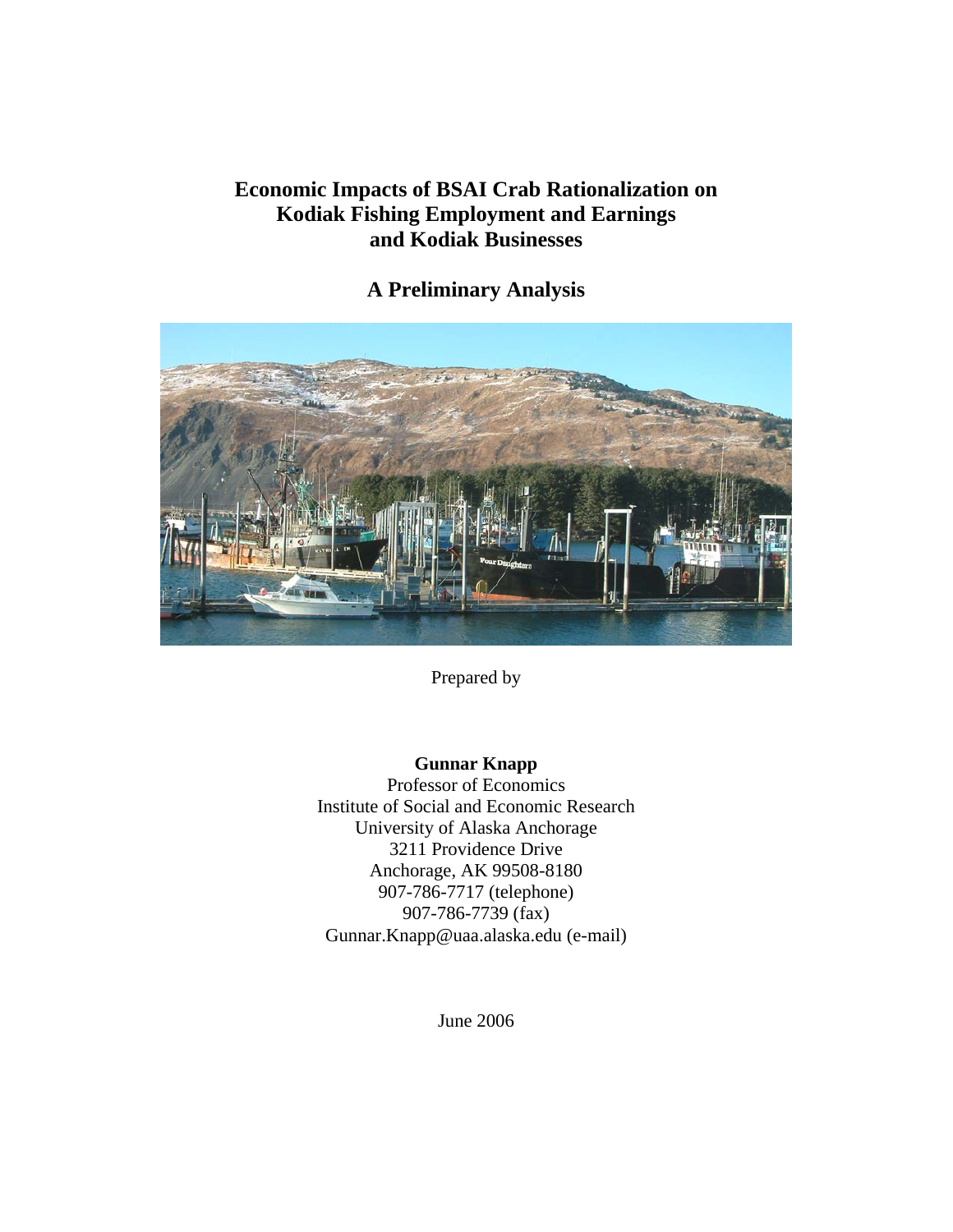### **EXECUTIVE SUMMARY**

This study was requested by the City of Kodiak to analyze how crab rationalization has affected crab fishing jobs and earnings of Kodiak residents and sales of Kodiak businesses. The study is limited to these issues. It does not address many other important issues raised by crab rationalization.

There are significant challenges in studying economic effects of crab rationalization on Kodiak. There are important differences between crab fisheries, and within each fishery there are differences in boat sizes, vessel ownership, quota allocation, and many other factors which affect how quota is fished. Many factors besides rationalization affect crab fisheries, and many factors besides crab fisheries affect Kodiak's economy—making it difficult to identify the specific effects of crab rationalization on Kodiak

### **General Economic Effects of Crab Rationalization**

Rationalization began very recently. It is far too early to know what the long-term effects of crab rationalization will be on how many boats fish, on crab fishing jobs and earnings, on quota lease rates, on crab markets and prices, and on communities.

Since rationalization began in the 2005/06 season, there have been very rapid and dramatic changes in the crab fisheries. Between the 2004/05 and 2005/06 seasons, vessel registration declined by about two-thirds for the Bristol Bay Red King Crab (BBR) fishery and by about one-half for the Bering Sea Snow Crab (BSS) fishery.<sup>1</sup>

| Type of measure    | Measure                                               | 2005      | 2005/06   | Change    | % Change |
|--------------------|-------------------------------------------------------|-----------|-----------|-----------|----------|
|                    | Harvest (000 pounds)                                  | 14,112    | 16.467    | 2,355     | 17%      |
| Total catch, value | Assumed ex-vessel price (\$/lb)                       | \$4.71    | \$4.30    | $-$0.41$  | $-9\%$   |
| and effort         | Estimated ex-vessel value (\$ million)                | \$65.7    | \$70.5    | \$4.8     | 7%       |
|                    | Number of pots pulled                                 | 90.972    | 103,337   | 12,365    | 14%      |
|                    | Number of landings                                    | 270       | 263       | $-7$      | $-3%$    |
|                    | Use of vessels and Average pots registered per vessel | 197       | 177       | $-21$     | $-10%$   |
| pots in fishing    | Catch per unit of effort (CPUE)                       | 23        | 24        |           | 4%       |
| Vessel             | Number of vessels registered                          | 251       | 89        | $-162$    | $-65%$   |
| participation      | Number of pots registered                             | 49,506    | 15.713    | $-33.793$ | $-68%$   |
|                    | Average pots pulled per vessel                        | 362       | 1,161     | 799       | 220%     |
| Average effort,    | Estimated avg. days fished per vessel                 | 3         | 26        | 23        | 767%     |
| harvest and value  | Average landings per vessel                           | 1.1       | 3.0       | 1.9       | 175%     |
| per vessel         | Average harvest per vessel (pounds)                   | 56,225    | 185,024   | 128,799   | 229%     |
|                    | Average ex-vessel value per vessel (\$)               | \$261,806 | \$791.858 | \$530.052 | 202%     |

**Changes in the Bristol Bay Red King Crab Fishery Between the 2005 and 2005/06 Seasons**

There has been a corresponding dramatic decline in the number of crab fishing jobs, with a decline of about 900 BBR jobs and about 450 BSS jobs. Not all of the decline in vessel participation and jobs is due specifically to crab rationalization. About 15% of the 2005/06 decline for the BBR fishery was due to the crab vessel buyback program.

1

<sup>&</sup>lt;sup>1</sup> Throughout this report I refer to the Bering Sea Opilio Crab fishery as the "Bering Sea Snow Crab" fishery, following ADFG practice.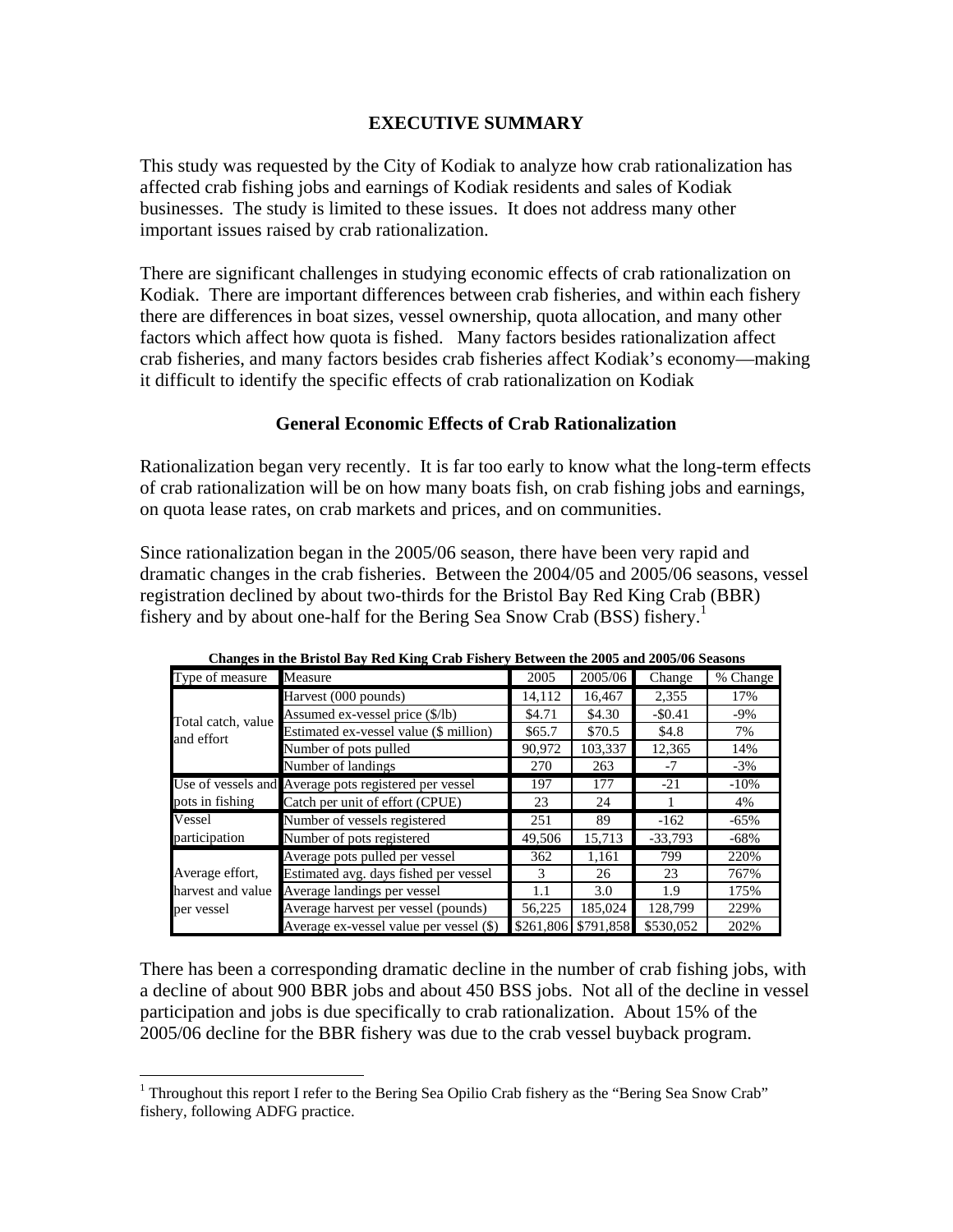The remaining crab fishing jobs are a different kind of job, generally with longer seasons, more total income (for those working), lower earnings per day fishing (but not necessarily per day worked), more certainty about income (for those working), and a decline in the share of fishing income in total ex-vessel value.

Rationalization has cut into sales of businesses which sell to crab boats and crab fishermen—particularly those businesses whose sales depend on the number of boats and people fishing.

## **Economic Effects of Crab Rationalization on Kodiak**

Not enough information is presently available to measure economic effects of crab rationalization on Kodiak with any great degree of precision.

Between 2004/05 and 2005/06, the number of Kodiak boats which fished for Bristol Bay Red King Crab fell from about 54 to about 23, or by about 57%.

Kodiak residents probably lost between 100 and 180 Bristol Bay Red King Crab fishing jobs and between 60 and 105 Bering Sea Snow Crab fishing jobs due to rationalization.

Rationalization probably reduced the total earnings of Kodiak residents working in the Bristol Bay Red King Crab fishery by between \$1.0 million and \$1.6 million.

Rationalization has cut into the sales of some Kodiak businesses which supply and service the crab fleet—but there has been no obvious major decline for marine supply and service companies since rationalization began.

Total sales of Kodiak businesses declined slightly in the fourth quarter of 2005 and the first quarter of 2006, compared to the corresponding quarters of the previous year—but it is unclear to what extent this was caused by crab rationalization or other factors.

Kodiak is a relatively large and diversified community that depends on many fisheries and other activities. This tends to dampen the relative economic effects of crab rationalization on Kodiak.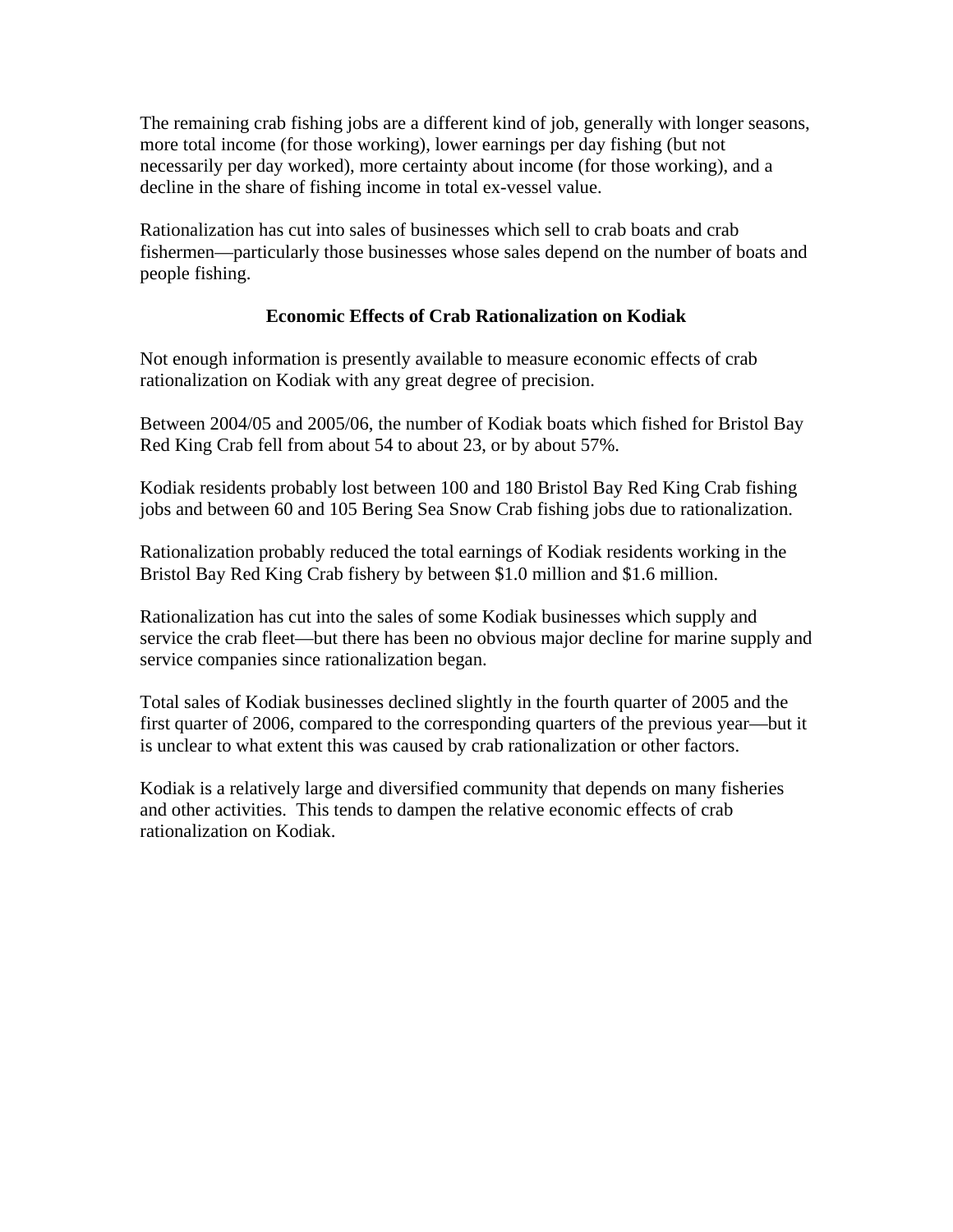

### **Bristol Bay Red King Crab Fishery, 2002-2005: Total Vessels Registered**

The number of vessels participating in the Bristol Bay Red King Crab fishery declined dramatically during the first year of rationalization.

A "best guess" estimate is that in 2005/06 Kodiak residents lost 106 Bristol Bay Red King Crab fishing jobs and 59 Bering Sea Snow Crab fishing jobs due to rationalization. Upperbound estimates would be that Kodiak residents lost 179 Bristol Bay Red King Crab fishing jobs and 105 Bering Sea Snow Crab fishing jobs.

Estimates based on a model of costs and payments for a hypothetical fishing vessel suggest that as crab vessel leases more quota, the share of exvessel value paid for quota royalties increases while the shares paid to vessel owners and crew decline.

**Estimated Crab Fishing Job Losses due to Crab Rationalization**



**Estimated Distribution of Total Vessel Revenues for Different Levels of Quota Leasing: Bristol Bay Red King Crab Fishery**

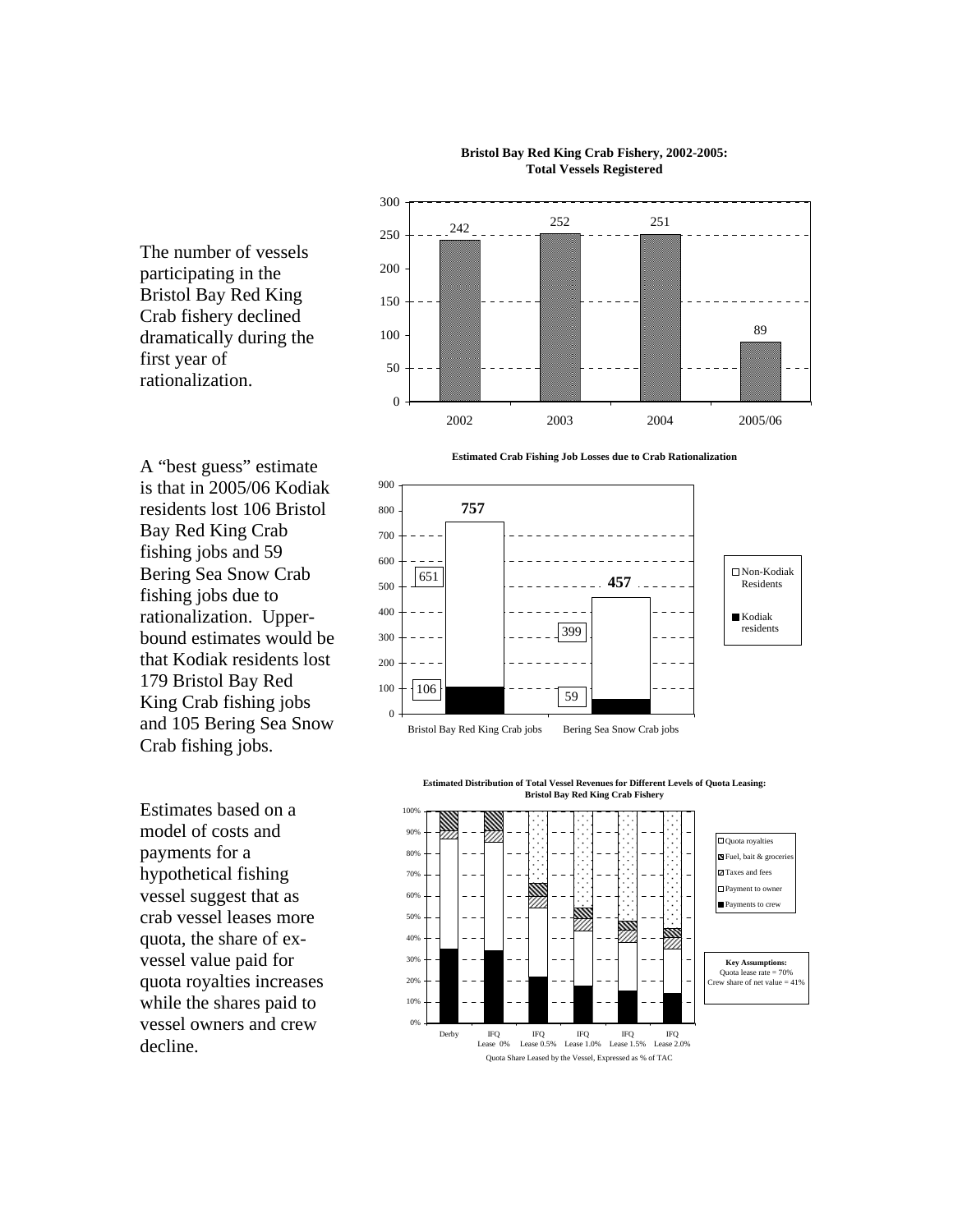# **Table of Contents**

Executive Summary

Table of Contents

|      | <b>INTRODUCTION</b>                                                                 |    |
|------|-------------------------------------------------------------------------------------|----|
| H.   | <b>OVERVIEW OF CHANGES IN BSAI CRAB FISHERIES IN 2005/06</b>                        | 6  |
| III. | EFFECTS OF RATIONALIZATION ON KODIAK VESSEL<br>PARTICIPATION IN BSAI CRAB FISHERIES | 14 |
| IV.  | EFFECTS OF RATIONALIZATION ON KODIAK CRAB FISHING JOBS                              | 21 |
| V.   | EFFECTS OF RATIONALIZATION ON CRAB FISHING EARNINGS<br>OF KODIAK CAPTAINS AND CREW  | 29 |
| VI.  | EFFECTS OF RATIONALIZATION ON KODIAK BUSINESSES                                     | 44 |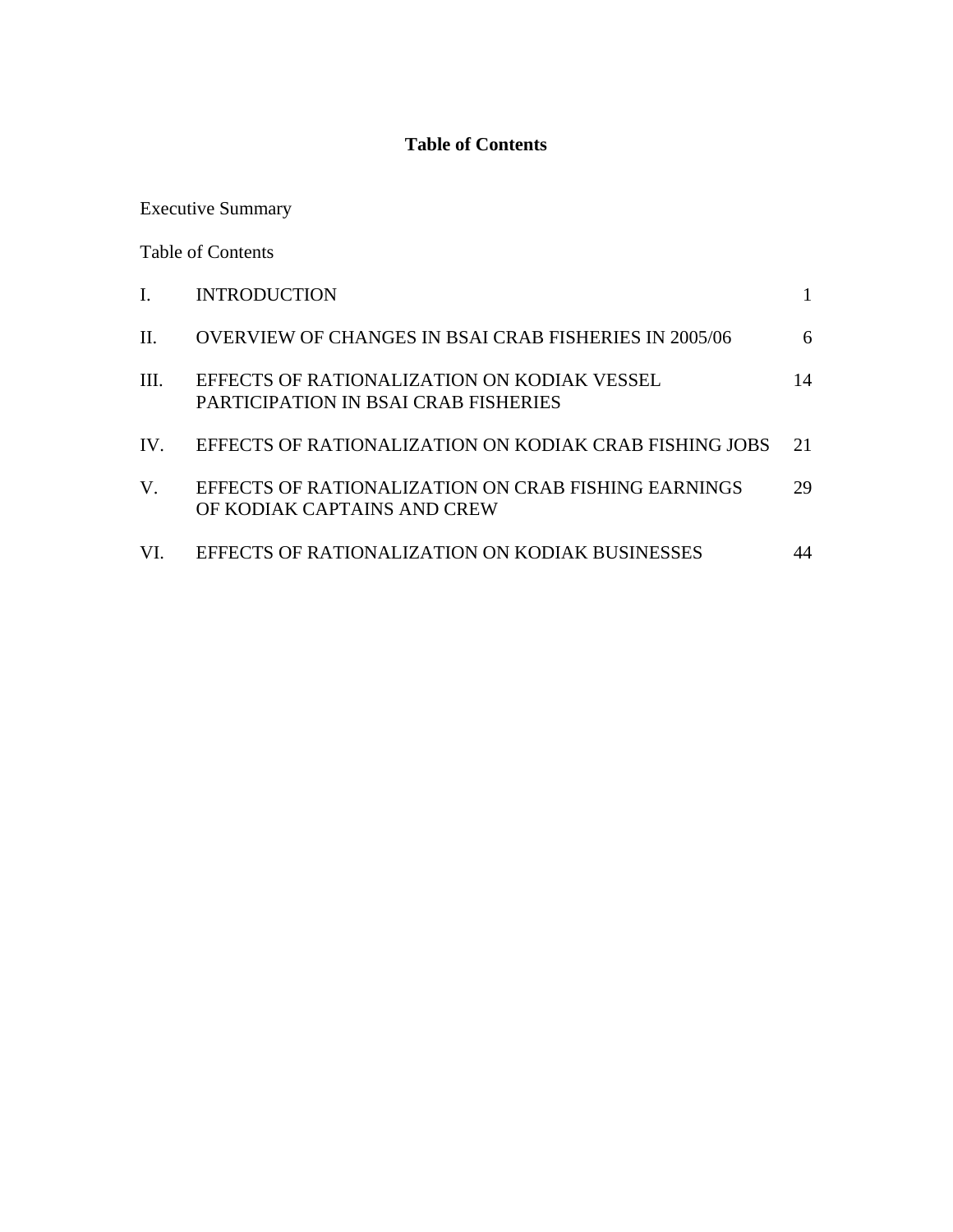## **I. INTRODUCTION**

In the fall of 2005, significant changes were implemented in the management of Bering Sea Aleutian Islands (BSAI) crab fisheries. These changes are referred to as "Crab Rationalization."<sup>2</sup> According to the National Marine Fisheries Service:

The Crab Rationalization Program allocates BSAI crab resources among harvesters, processors, and coastal communities. The North Pacific Fishery Management Council developed the Program over a 6-year period to accommodate the specific dynamics and needs of the BSAI crab fisheries. . . Program components include: quota share allocation, processor quota share allocation, IFQ and individual processing quota (IPQ) issuance, quota transfers, use caps, crab harvesting cooperatives, protections for Gulf of Alaska groundfish fisheries, arbitration system, monitoring, economic data collection, and cost recovery fee collection.

With the implementation of crab rationalization, major changes occurred in BSAI crab fisheries during the 2005-06 season, including a dramatic consolidation in the number of vessels participating in BSAI crab fisheries.

The changes in the crab fisheries during the first season of crab rationalization raised concerns in many coastal Alaska communities, including Kodiak. Among these concerns were losses in crab fishing jobs, changes in compensation for crab fishing captains and crew, and effects on businesses selling services and supplies to vessels and fishermen. The early experience with crab rationalization also raised concerns about the potential implications of proposals for rationalization of Gulf of Alaska groundfish fisheries.<sup>3</sup>

### **Origins of this Study**

In order to get a better understanding of how Kodiak had been affected by crab rationalization, in December 2005 the City of Kodiak invited the Institute of Social and Economic Research (ISER) to prepare a study addressing these three questions:

- How has BSAI crab rationalization affected employment of Kodiak residents as skippers and crew in BSAI crab fisheries?
- How has BSAI crab rationalization affected compensation paid to Kodiak residents participating as captains and crew in BSAI crab fisheries?
- How has BSAI crab rationalization affected Kodiak businesses?

1

<sup>&</sup>lt;sup>2</sup> Detailed information about crab rationalization may be found at the "Bering Sea and Aleutian Islands" (BSAI) Crab Rationalization Program" website of the National Marine Fisheries Service Alaska Regional Office, at: http://www.fakr.noaa.gov/sustainablefisheries/crab/crfaq.htm#CRreports.

<sup>&</sup>lt;sup>3</sup> Not all Kodiak residents share these concerns. As with any fisheries policy issue, Kodiak residents have widely varying perceptions of and attitudes towards crab rationalization.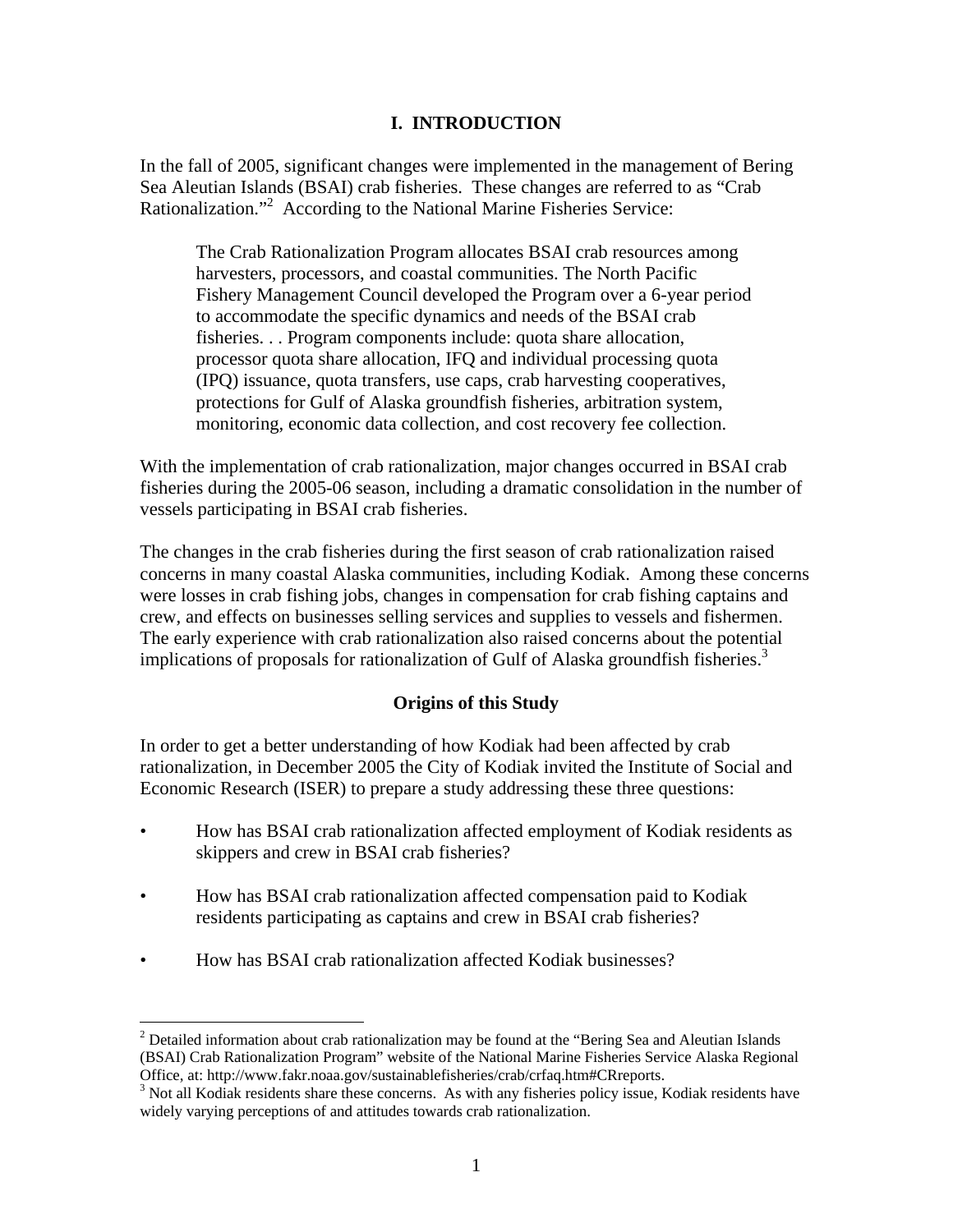In response to this invitation, I prepared a proposal for a study addressing these questions. In the proposal, I recommended that the study be divided into two phases:

**Phase I: Preliminary Analysis**. This phase of the project will address the research questions as best possible based on existing studies and data, and a relatively small number of interviews (put differently, without conducting large numbers of interviews and/or surveys.) Phase I will focus on the King Crab fishery.

**Phase II: Interviews and Surveys; Opilio Season Analysis.** This phase of the project will extend the preliminary analysis by conducting additional interviews and/or surveys to obtain more reliable and more detailed information. Phase II will also include analysis of the Opilio fishery.

I noted that the proposal was for Phase I of the study, and suggested that I should "prepare a proposal for Phase II of the research at a later date, after considering what kinds of interviews and/or surveys would be most useful and cost-effective for obtaining additional information about the research questions."

The City of Kodiak accepted the proposal and I began work on this project in January 2006. This document is the report for Phase I of this project (Preliminary Analysis). $4 \text{ In }$ the final chapter, I describe options for further analysis.

## **My Background and Objectives in Undertaking this Study**

As a Professor of Economics at the University of Alaska Anchorage Institute of Social and Economic Research (ISER), I have been actively involved in research and teaching about the Alaska economy and Alaska resource management and markets for the past twenty-five years.<sup>5</sup> For the past fifteen years, most of my research has focused on the Alaska seafood industry, including seafood markets, fisheries management, and the role of the seafood industry in the Alaska economy. I have worked primarily on issues related to the salmon industry, but I have also studied markets for and management issues related to the halibut, herring, and pollock fisheries.

Until this study, I had done relatively little work related to Alaska crab fisheries. I was not involved in any way with the development of the crab rationalization program. I did not advocate for or against the program or any elements of the program.

I undertook this study because I was asked to by the City of Kodiak and because it addresses issues of importance to Alaska. My goal in this study has been to develop the best possible objective answers to the three questions the City of Kodiak asked me to

 $\overline{a}$ <sup>4</sup> Preliminary ADFG data for the Bering Sea Snow Crab fishery became available in early May. As a result, I was able to include some analysis of the Bering Sea Snow Crab fishery in this preliminary analysis. 5

<sup>&</sup>lt;sup>5</sup> My resume and copies of selected publications and presentations are available on my website: www.iser.uaa.alaska.edu/iser/people/knapp.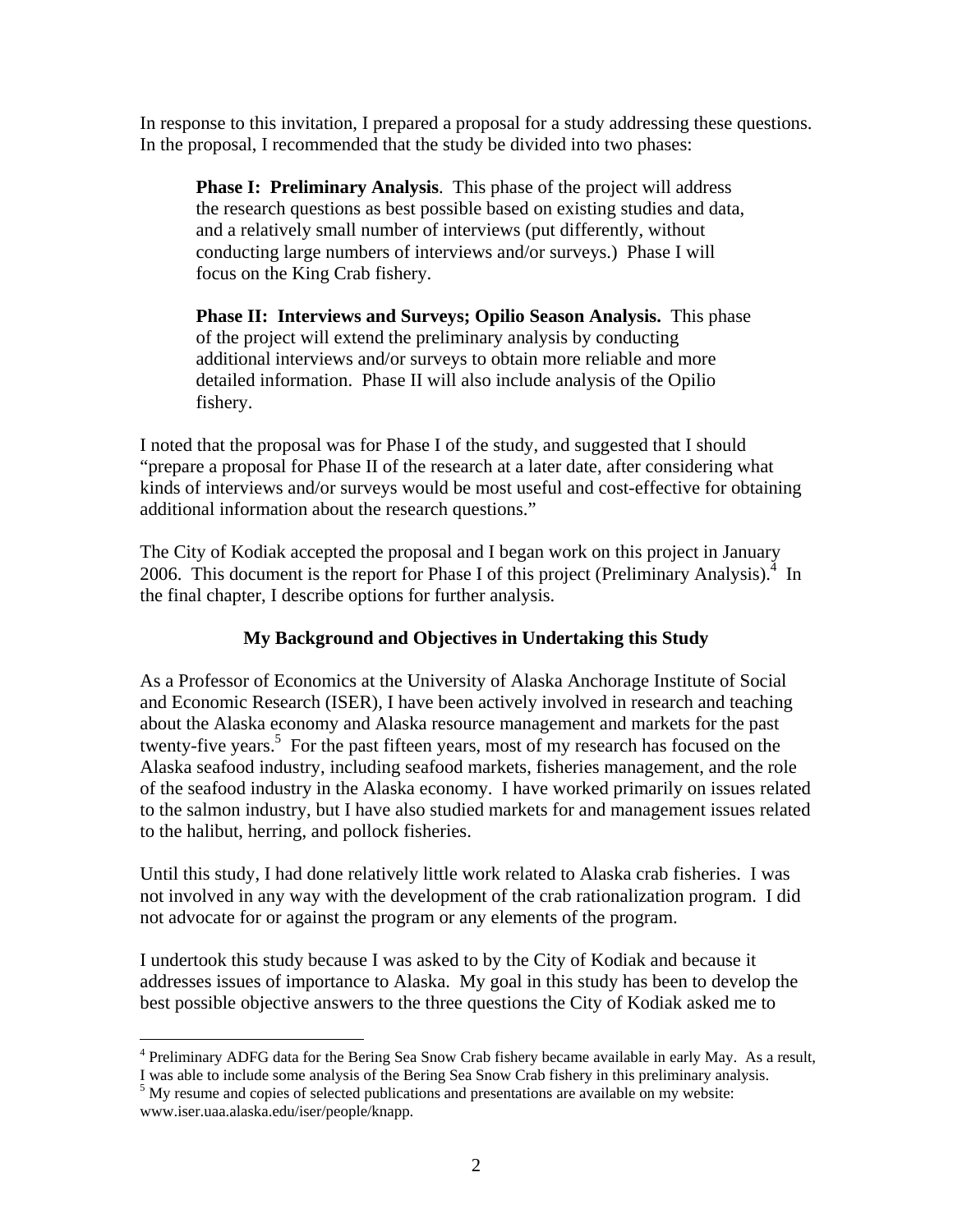study, given the limited available data and the limited time and resources available for the research.

My goal in this study is not to argue for or against crab rationalization or any component of the crab rationalization program. I do not offer or intend any conclusions about whether crab rationalization is good or bad or should or shouldn't have been done differently.

# **Questions Not Addressed by this Study**

This study focuses on three specific questions related to effects of crab rationalization:

- How has crab rationalization affected employment of captains and crew?
- How has crab rationalization affected compensation of captains and crew?
- How has rationalization affected fishing support businesses?

These are important questions. But—as is clear from reading the newspapers, listening to public testimony, or talking about rationalization with Kodiak residents, fishermen, vessel owners and processors—they are by no means the only questions raised by crab rationalization. Other important questions raised by crab rationalization include (but are not limited to):

- How has rationalization affected crab markets?
- How has rationalization affected wholesale and ex-vessel prices?
- How has rationalization affected fishing costs?
- How has rationalization affected processing costs?
- How has rationalization affected economic efficiency and profitability of the crab fishery and processing industry?
- How has rationalization affected income and profits of vessel owners?
- How has rationalization affected safety of the crab fishery?
- How has management affected costs of management and enforcement?
- How has rationalization affected other fisheries?
- What factors have affected the extent and speed of consolidation of the crab fleet?
- What factors have affected quota lease rates?
- What have been the economic effects of processor quotas?
- What does experience with crab rationalization imply about potential effects of rationalization of other fisheries?

In the course of this study many people talked to me at length about these other questions and why they are important. I agree that they are important and should be studied. But I have not studied them, because I was not asked to study them—and because studying them would have vastly expanded the scope of this preliminary analysis.

In short, this report is not a comprehensive analysis of economic effects of crab rationalization on Kodiak, much less a comprehensive analysis of the effects of crab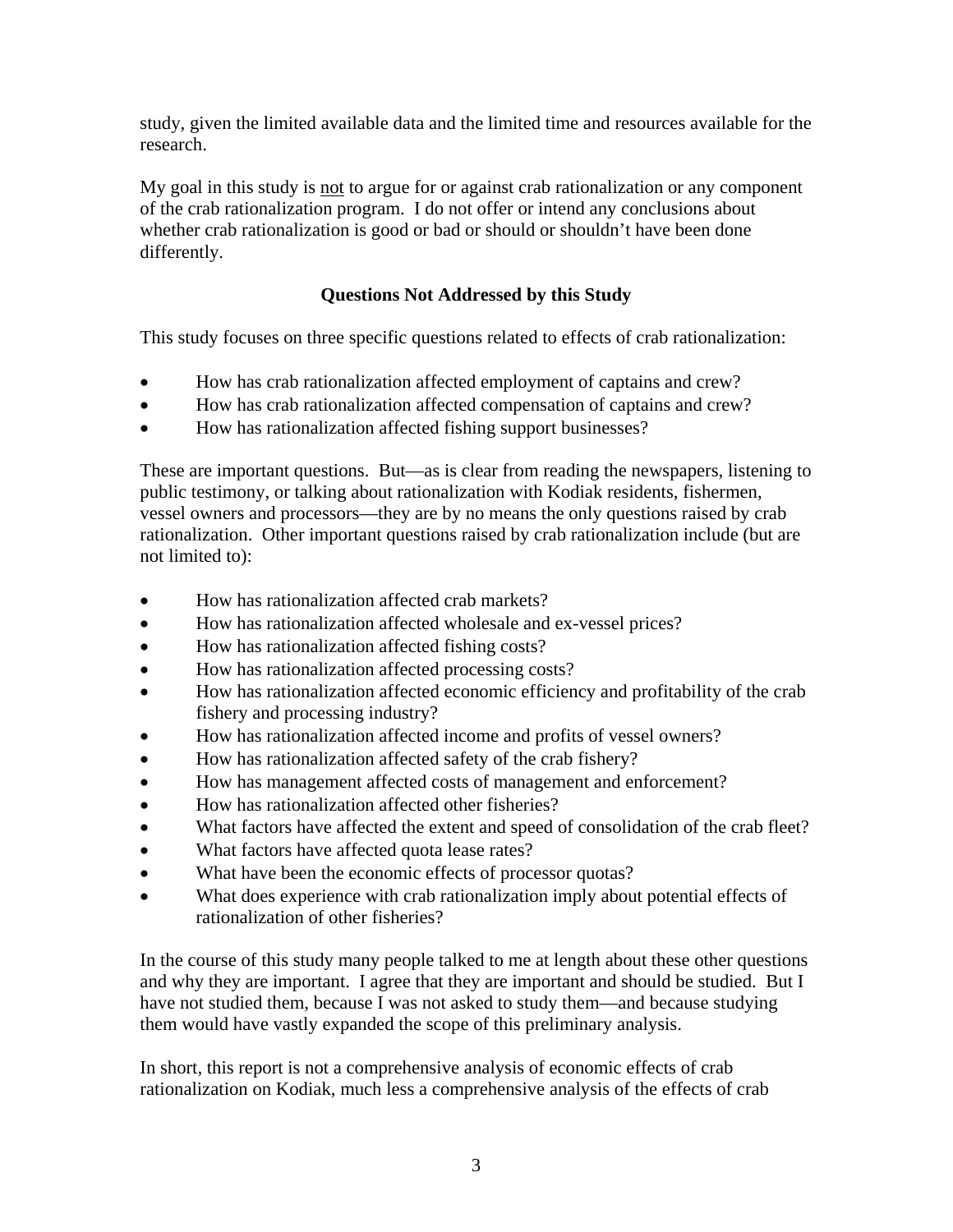rationalization. It is, rather, a start towards examining a few of the many complex questions raised by crab rationalization

An important policy question for fishery managers and the many stakeholders in Alaska fisheries is when, how, and by whom the many other questions raised by crab rationalization should be studied.

### **Challenges in Studying Economic Effects of Crab Rationalization on Kodiak**

There are significant challenges in studying economic effects of crab rationalization on Kodiak. These challenges have limited my ability to answer the three questions the City of Kodiak asked me to address for this study. More generally, these challenges confront, to varying extents, any potential study of effects of crab rationalization.

### **1. Rationalization began very recently**. **The effects of crab rationalization will happen over a long period of time.**

Crab rationalization has been in place for less than a year. Crab rationalization is a learning experience for everyone involved. The crab fisheries will most likely not stay the same as they were in the first year of crab rationalization. It is far too early to know what the long-term effects of crab rationalization will be on how many boats fish, on crab fishing jobs and earnings, on quota lease rates, on crab markets and prices, and on communities. It took far longer than one year to begin to understand the long-term economic effects of salmon limited entry, halibut and sablefish IFQs, the CDQ program, and the American Fisheries Act.

A practical challenge is that only limited data are available for what has happened during the first year of rationalization, and these data have become available only recently. I did not receive data for the Bering Sea Snow Crab (opilio) fishery until the middle of May.<sup>6</sup>

### **2. There is wide variation between and within BSAI crab fisheries.**

1

There are differences between crab fisheries. Within each crab fishery, there are differences in boat sizes, vessel ownership, quota allocation, and many other factors which affect how quota is fished. Some vessel owners own only one vessel, while others own multiple vessels. Some quota holders leased out their quota, some fished only their own quota, while others leased additional quota. Boats vary in how long they fished and how crew were paid. Boats also vary in the extent to which they participate in other fisheries. Historically, of course, there was also great variation in vessel catches and earnings prior to rationalization. This variation makes it difficult to generalize about

 $6$  Although the first season can't show all the effects of crab rationalization, it is useful to study the effects of crab rationalization from the beginning. It's only by beginning to study these effects that we will begin to understand the challenges involved in studying them. If we wait three years we may discover that we haven't collected the information we need to answer the questions that we now wish to ask. In addition, people are very interested in the effects of crab rationalization, and will discuss and debate these effects based on the information they have.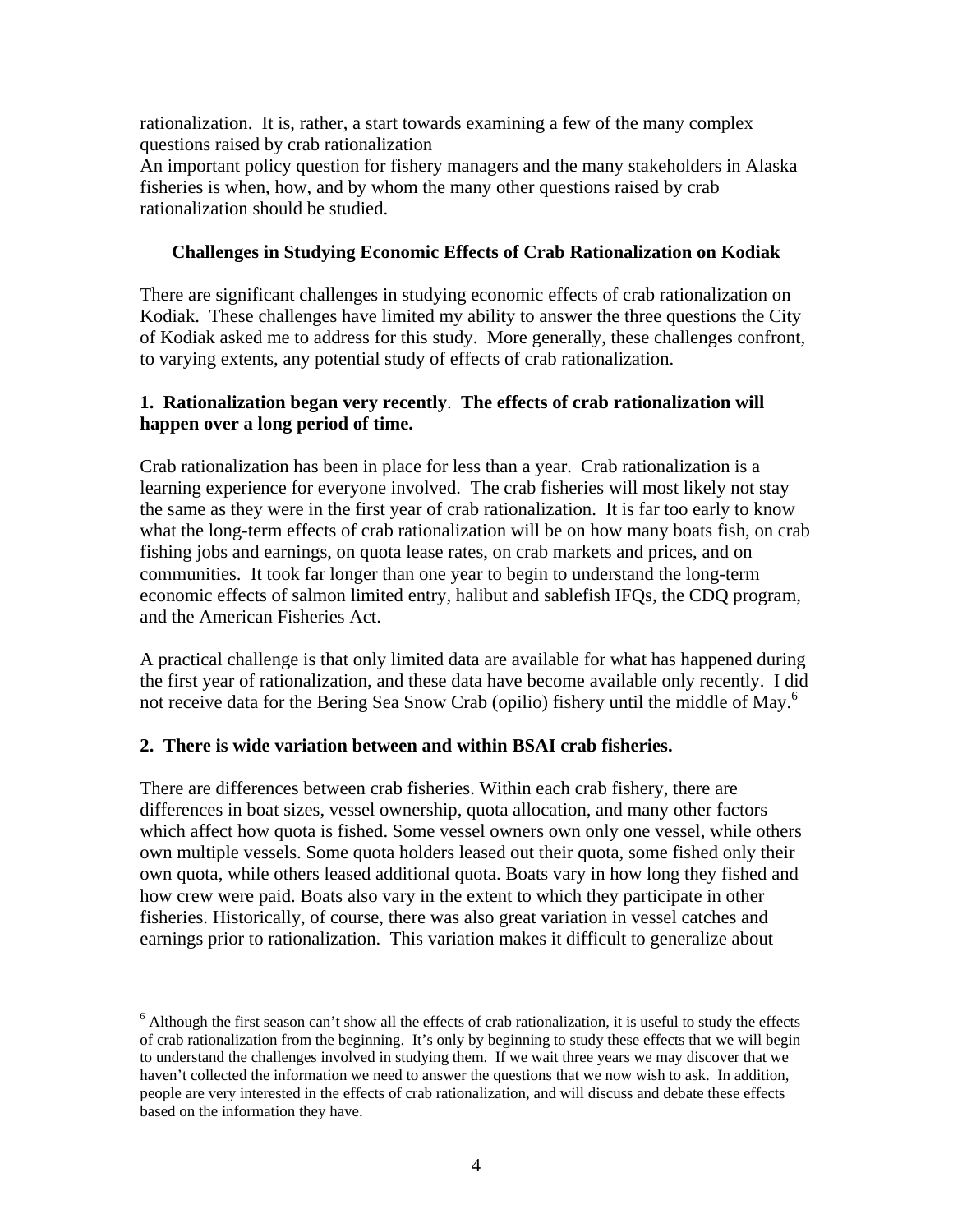what is happening in the crab fisheries and about how boats, crew, and communities have been affected by rationalization

# **3. Many factors besides rationalization affect crab fisheries.**

Not all of the changes in the crab fishery in the 2005-06 season were due to rationalization. Nor will all future changes be due to rationalization. Crab resource conditions and quotas change from year to year; world crab market conditions change from year to year; and fuel prices change from year to year. It is difficult to separate the effects of rationalization from the effects of these other factors on the crab fishery. This year's crab fisheries—and how people perceive the effects of rationalization—would have been different if the total crab quota had been larger, prices had been higher, or fuel costs had been lower.

# **4. Many factors besides crab fisheries affect Kodiak's economy.**

Not all of the economic changes in Kodiak this year or in future years have been or will be due to crab rationalization. Economic conditions in other fisheries and other industries change from year to year. Federal spending and state spending change from year to year. Permanent fund dividends change from year to year. Old businesses close and new businesses open. It is difficult to separate the effects of rationalization from the effects of these other factors on Kodiak's economy.

# **5. The crab fisheries would have changed even without rationalization.**

We can't assume that if rationalization hadn't happened, the same number of boats would have continued to fish for crab, providing the same number of crab fishing jobs. It is likely that some consolidation would have happened in the crab fishery without rationalization—as has occurred, for example, in Kodiak seine fisheries. The true effects of rationalization can't be measured by the changes we observe over time. They are, rather, how the fisheries differ from what they would have become without rationalization—which we can't know exactly.

## **6. Crab rationalization affects more fisheries than crab.**

Different Alaska fisheries are economically linked in many ways. Changes in one fishery affect other fisheries. For example, captains and crew may work in a lower-paying fishery or tendering to gain the opportunity to fish in a higher paying fishery (like crab). If crab fishing job opportunities decline, this may affect availability of crew for other fisheries. As another example, boats and fishermen that stop fishing for crab may participate in other fisheries—creating more jobs in those fisheries (but probably not more value). Crab boats often participate in multiple fisheries. A change in one of these fisheries may affect the profitability of the entire operation. Put simply, we can't understand the effects of crab rationalization by only looking at the crab fishery!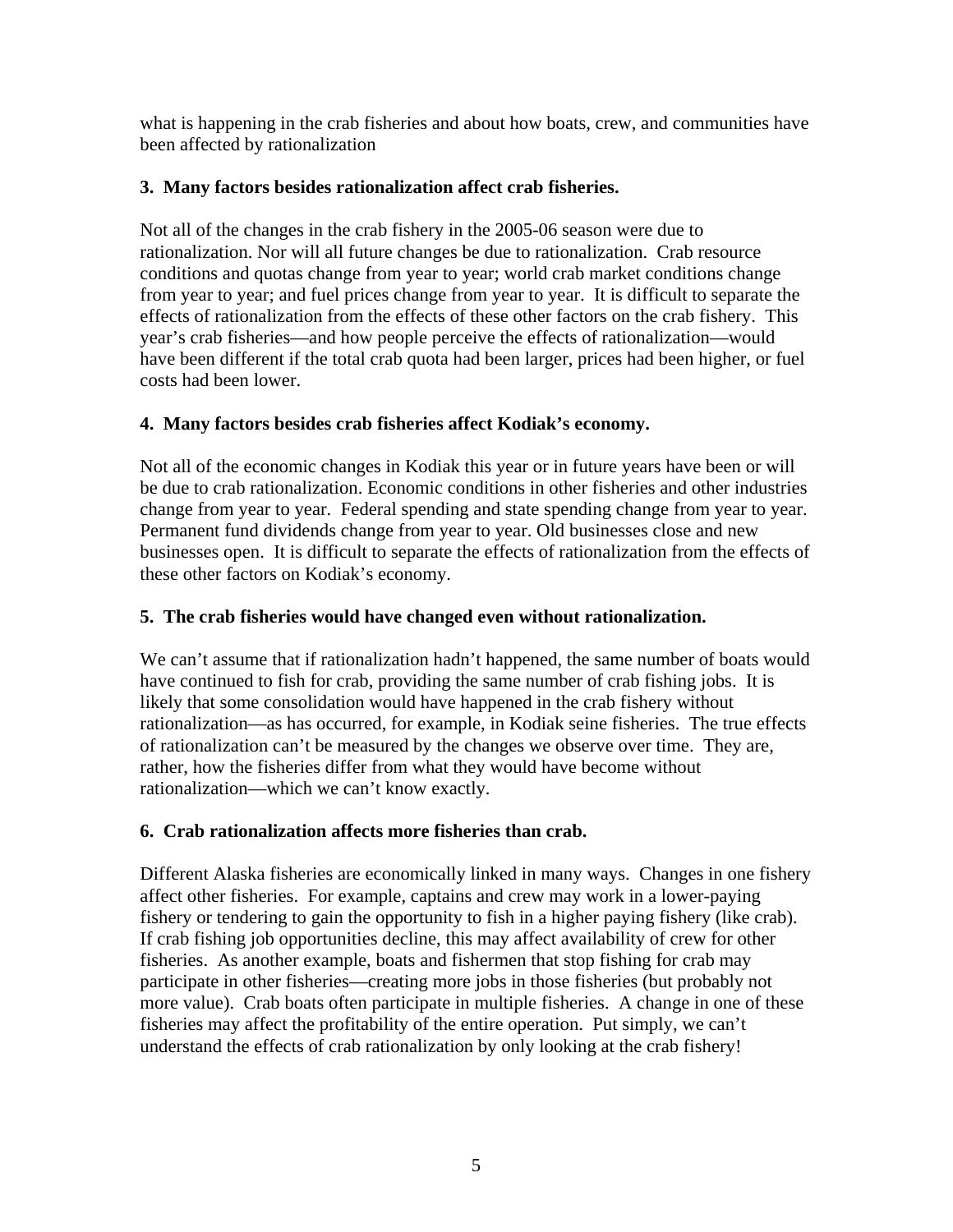### **II. OVERVIEW OF CHANGES IN BSAI CRAB FISHERIES IN 2005/06**

There are several different BSAI crab fisheries affected by crab rationalization. As shown in Table II-1, the two fisheries which account for most of the harvest volume are the Bristol Bay Red King Crab (BBR) fishery and the Bering Sea Snow (Opilio) Crab fishery (BSS). This report focuses on these two fisheries. It focuses particularly on the Bristol Bay Red King Crab fishery, since the Bering Sea Snow Crab fishery was still under way while I was writing this report.

| August 15 2005 - June 30 2006 |                                           |                  |  |  |  |
|-------------------------------|-------------------------------------------|------------------|--|--|--|
| Fishery code                  | Fishery description                       | Allocation (lbs) |  |  |  |
| <b>BBR</b>                    | Bristol Bay red king crab                 | 16,496,100       |  |  |  |
| <b>BSS</b>                    | Bering Sea snow crab                      | 33,465,600       |  |  |  |
| <b>BST</b>                    | Bering Sea Bairdi Tanner crab             | 1,458,000        |  |  |  |
| EAG                           | Eastern Aleutian Islands golden king crab | 2,700,000        |  |  |  |
| <b>WAG</b>                    | Western Aleutian Islands golden king crab | 2,430,000        |  |  |  |
| Total                         | <b>TOTAL</b>                              | 56,549,700       |  |  |  |

**Table II-1** 

**BSAI Crab Individual Fishing Quota (IFQ) Allocations**

Source: NOAA Restricted Access Management Division, NMFS Crab IFQ Allocations and Landings Report, www.fakr.noaa.gov/ram/daily/cratland.htm. Data downloaded May 18, 2006.

Harvest volumes have been higher in recent years for the Bering Sea Snow Crab fishery, but ex-vessel prices and ex-vessel value have been higher for the Bristol Bay Red King Crab fishery (Table II-2). The Bristol Bay Red King Crab fishery opens in October while the Bering Sea Snow Crab fishery opens in January. Prior to and after implementation of rationalization, the average number of days fished has been longer for the Bering Sea Snow Crab fishery.

| Comparison of the Two Major BSAI Crab Fisheries, 2002/03-2005/06 |                                     |         |         |         |           |
|------------------------------------------------------------------|-------------------------------------|---------|---------|---------|-----------|
|                                                                  |                                     | 2002-03 | 2003-04 | 2004-05 | 2005-06   |
|                                                                  | Harvest (million pounds)            | 8.9     | 14.5    | 14.1    | 16.5      |
|                                                                  | Ex-vessel price (\$ millions)       | \$6.14  | \$5.08  | \$4.71  | \$4.30    |
| <b>Bristol Bay Red</b><br>King Crab                              | Ex-vessel value (\$ millions)       | 54.2    | 72.7    | 65.7    | 70.5      |
|                                                                  | Opens in                            |         |         | October |           |
|                                                                  | Days                                | 3       | 5       | 3       | 26        |
|                                                                  | Harvest (million pounds)            | 26.3    | 22.2    | 23.0    | 30.8      |
| Bering Sea Snow                                                  | $Ex$ -vessel price $(\frac{5}{lb})$ | \$1.83  | \$2.05  | \$2.05  | <b>NA</b> |
| Crab (Opilio)                                                    | Ex-vessel value (\$ millions)       | 47.0    | 45.0    | 46.8    | <b>NA</b> |
|                                                                  | Opens in                            |         |         | January |           |
|                                                                  | Days                                | 9       |         | 5       | 42        |

**Table II-2**   $C = \frac{1}{2}$  **Comparison of the Two Major BSAI Crab Fisheries**, 2002/03-2005/06

Note: 2002-03 refers to the Bristol Bay Red King Crab season which began in October 2002 and the Bering Sea Snow Crab season which began in January 2003. Data for the 2005-06 season are preliminary. Sources are listed in Tables II-3 and II-4.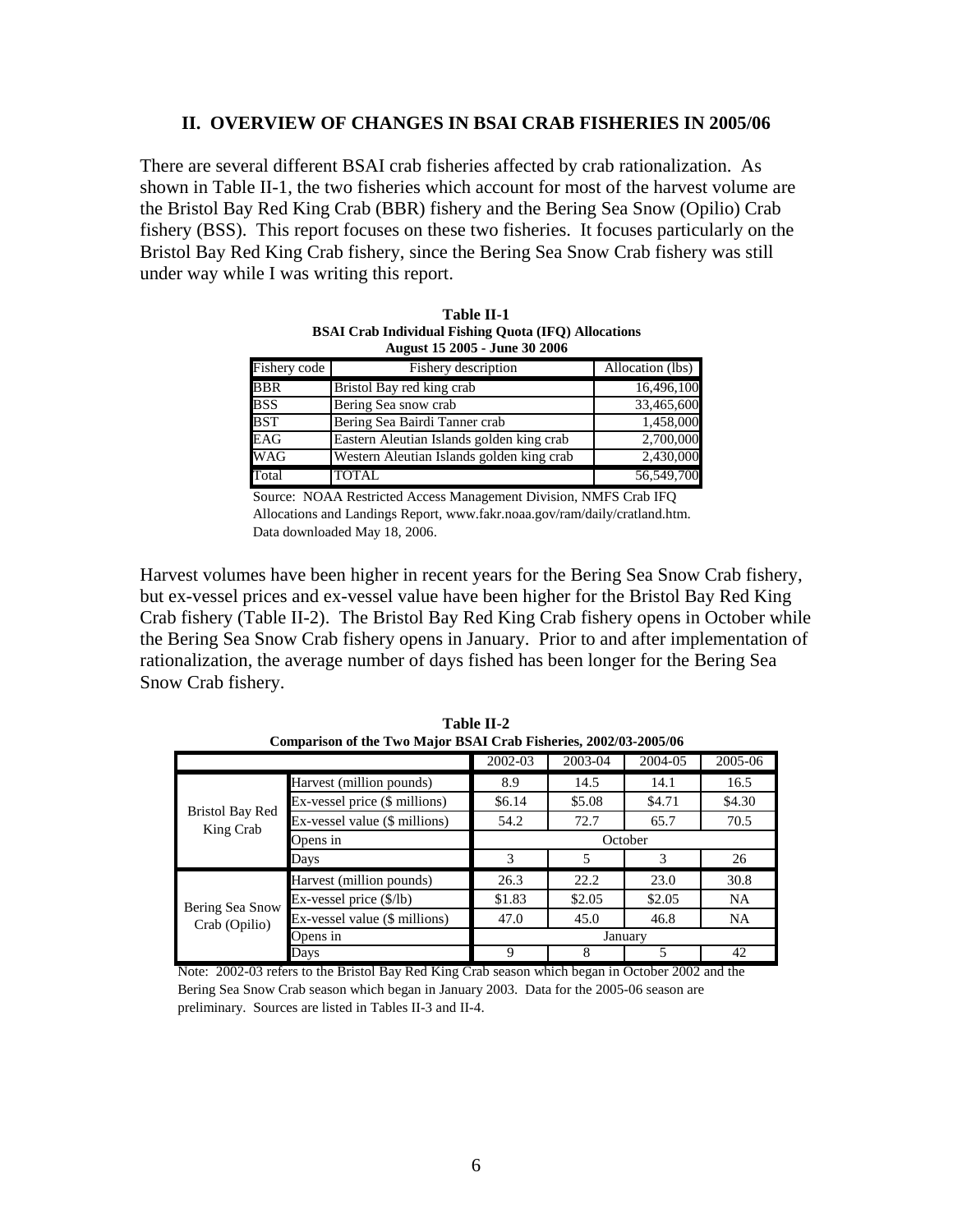Tables II-3 and II-4 provide summary data for the Bristol Bay Red King Crab and the Bering Sea Snow Crab fisheries. Note that all of the data for the 2005/06 are preliminary and subject to change, particularly data for pot lifts, days fished, ex-vessel price and exvessel value.<sup>7</sup>

|                                         | Source        | 1996   | 1997   | 1998      | 1999    | 2000      | 2001       | 2002      | 2003      | 2004          | 2005/06       |
|-----------------------------------------|---------------|--------|--------|-----------|---------|-----------|------------|-----------|-----------|---------------|---------------|
| Harvest (000 pounds)                    | A             | 8,406  | 8.756  | 14.233    | 11.091  | 7,546     | 7,786      | 8.857     | 14.530    | 14,112        | 16,467        |
| Deadloss (000 pounds)                   | A             | 24     | 14     | 54        | 44      | 76        | 57         | 32        | 228       | 161           | 78            |
| Estimated live deliveries (000 pounds)  | $\ast$        | 8,381  | 8,743  | 14,179    | 11,047  | 7,470     | 7,729      | 8,825     | 14,302    | 13,952        | 16,390        |
| Number of vessels registered            | A             | 196    | 256    | 274       | 257     | 246       | 230        | 242       | 252       | 251           | 89            |
| Number of landings                      | A             | 198    | 265    | 284       | 268     | 256       | 238        | 254       | 275       | 270           | 263           |
| Number of pots registered               | А             | 39,461 | 27.499 | 56.420    | 42,403  | 26,352    | 24,571     | 25.833    | 46.964    | 49,506        | 15,713        |
| Number of pots pulled                   | А             | 76.433 | 90.510 | 141.707   | 146.997 | 98.694    | 63.242     | 68.328    | 129,019   | 90.972        | 103,337       |
| Catch per unit of effort (CPUE)         | A             | 16     | 15     | 15        | 12      | 12        | 19         | 20        | 18        | 23            | 24            |
| Estimated avg. days fished per vessel   | А             |        |        |           |         |           |            |           |           |               | 26            |
| $Ex$ -vessel price $(\frac{6}{16})$     | B             | \$4.01 | \$3.26 | \$2.64    | \$6.26  | \$4.81    | \$4.81     | \$6.14    | \$5.08    | \$4.71        |               |
| $Ex$ -vessel price $(\frac{6}{16})$     | Ċ             | \$4.00 | \$3.25 | \$2.60    | \$6.27  | \$4.80    | \$4.92     | \$6.27    | \$5.15    | \$4.70        | \$4.30        |
| Assumed ex-vessel price (\$/lb)         | $\frac{1}{2}$ | \$4.01 | \$3.26 | \$2.64    | \$6.26  | \$4.81    | \$4.81     | \$6.14    | \$5.08    | \$4.71        | \$4.30        |
| Estimated ex-vessel value (\$ million)  | $\frac{1}{2}$ | \$33.6 | \$28.5 | \$37.4    | \$69.2  | \$35.9    | \$37.2     | \$54.2    | \$72.7    | \$65.7        | \$70.5        |
| Average pots registered per vessel      | *             | 201    | 107    | 206       | 165     | 107       | 107        | 107       | 186       | 197           | 177           |
| Average pots pulled per vessel          | *             | 390    | 354    | 517       | 572     | 401       | 275        | 282       | 512       | 362           | 1,161         |
| Average harvest per vessel (pounds)     | $\frac{1}{2}$ | 42.886 | 34.205 | 51.945    | 43.155  | 30.675    | 33.854     | 36.598    | 57.660    | 56.225        | 185,024       |
| Average ex-vessel value per vessel (\$) | $\ast$        | .478   | 333    | \$136,619 | \$269   | \$146,057 | .640<br>61 | \$223.898 | \$288.310 | \$261<br>.806 | \$791<br>.858 |
| Average landings per vessel             | $\frac{1}{2}$ | 1.0    | 1.0    | 1.0       | 1.0     | 1.0       | 1.0        | 1.0       |           |               | 3.0           |
| Average live deliveries per landing     | $\frac{1}{2}$ | 42.331 | 32.991 | 49,927    | 41.219  | 29,179    | 32,475     | 34.743    | 52,007    | 51.674        | 62.318        |

#### **Table II-3 Bristol Bay Red King Crab Fishery Summary Data, 1996-2005/06**

*Notes: All 2005/06 data are preliminary and subject to change, particularly data for pot lifts, average days fished, ex-vessel price and ex-vessel value. Catch per unit of effort (CPUE) is defined as number of legal crabs retained per pot lift.*

*A. Review of major BSAI crab fisheries, 2005/06. Powerpoint presentation prepared by Forrest R. Bowers, ADFG, May 2006. B. ADFG 2004 Shellfish Management Report, Table 2-2.*

*C. ADFG Preliminary Alaska Shellfish Summaries, posted at www.cf.adfg.state.ak.us/geninfo/shellfsh/shellfish\_harvest.php.*

*\* Calculated from data in table.*

| Bering Sea Snow Crab Fishery Summary Data, 1997-2006 |        |           |              |                   |                     |         |             |             |            |           |           |
|------------------------------------------------------|--------|-----------|--------------|-------------------|---------------------|---------|-------------|-------------|------------|-----------|-----------|
|                                                      | Source | 1997      | 1998         | 1999              | 2000                | 2001    | 2002        | 2003        | 2004       | 2005      | 2005/06   |
| Harvest (000 pounds)                                 | A      | 119.543   | 243.341      | 184.530           | 30.775              | 23.382  | 30,253      | 26.342      | 22.170     | 23.036    | 30,840    |
| Deadloss (000 pounds)                                | А      | 2,352     | 2.894        | 1.828             | 338                 | 430     | 583         | 665         | 224        | 224       | 299       |
| Estimated live deliveries (000 pounds)               | *      | 17.191    | 240,447      | 182.702           | 30,437              | 22.952  | 29,670      | 25.677      | ,946<br>21 | 22,812    | 30,541    |
| Number of vessels registered                         | А      | 226       | 229          | 241               | 229                 | 207     | 191         | 192         | 189        | 164       | 80        |
| Number of landings                                   | А      | 1127      | 1767         | 1630              | 287                 | 293     | 403         | 230         | 240        | 196       | 274       |
| Number of pots registered                            | А      | 47,036    | 47.909       | 50.173            | 43.407              | 40.379  | 37,807      | 20.452      | 14,444     | 12,930    | 13,734    |
| Number of pots pulled                                | Α      | 754.140   | 891.<br>.268 | 899,043           | 70.064              | 176.930 | 307<br>.666 | 139,903     | 110.087    | 69.617    | 114,161   |
| Catch per unit of effort (CPUE)                      | А      | 133       | 209          | 159               | 137                 | 97      | 76          | 155         | 157        | 240       | 180       |
| Estimated avg. days fished per vessel                | А      | 65        | 64           | 66                |                     | 30      | 24          | $\mathbf Q$ |            |           | 42        |
| $Ex$ -vessel price $(\frac{6}{16})$                  | В      | \$0.79    | \$0.56       | \$0.88            | \$1.81              | \$1.53  | \$1.49      | \$1.83      | \$2.05     |           |           |
| $Ex$ -vessel price $(\frac{6}{16})$                  | C      | \$0.75    | \$0.55       | \$0.98            | \$1.85              | \$1.55  | \$1.40      | \$1.84      | \$2.05     | \$1.80    |           |
| Assumed ex-vessel price (\$/lb)                      | *      | \$0.79    | \$0.56       | \$0.88            | \$1.81              | \$1.53  | \$1.49      | \$1.83      | \$2.05     | \$2.05    | <b>NA</b> |
| Estimated ex-vessel value (\$ million)               | *.     | \$92.6    | \$134.7      | \$160.8           | \$55.1              | \$35.1  | \$44.2      | \$47.0      | \$45.0     | \$46.8    | <b>NA</b> |
| Average pots registered per vessel                   | *      | 208       | 209          | 208               | 190                 | 195     | 198         | 107         | 76         | 79        | 172       |
| Average pots pulled per vessel                       | *      | 3.337     | 3,892        | 3.730             | 743                 | 855     | 1.611       | 729         | 582        | 424       | 1,427     |
| Average harvest per vessel (pounds)                  | $*$    | 528.951   | .062.626     | 765,684           | 134,388             | 112,957 | 158,390     | 137.198     | 117.302    | 140,465   | 385,495   |
| Average ex-vessel value per vessel (\$)              | *      | \$409.652 | \$587        | .994 \$667<br>126 | \$240,570 \$169,646 |         | \$231,456   | \$244.732   | \$238,036  | \$285.151 | <b>NA</b> |
| Average landings per vessel                          | *      | 5.0       | 7.7          | 6.8               | 1.3                 | 1.4     | 2.1         |             | 1.3        |           | 3.4       |
| Average live deliveries per landing                  | *      | 103,985   | 136,077      | 112,087           | 106,052             | 78,335  | 73,623      | 111,638     | 91,441     | 116,388   | 111,462   |

#### **Table II-4**

*Notes: All 2006 data are preliminary and subject to change, particularly data for pot lifts and average days fished. Catch per unit of effort (CPUE) is defined as number of legal crabs retained per pot lift. No ex-vessel price data for 2006 were available when this report was prepared. A. Review of major BSAI crab fisheries, 2005/06. Powerpoint presentation prepared by Forrest R. Bowers, ADFG, May 2006.* 

*B. ADFG 2004 Shellfish Management Report, Table 2-29.*

*C. ADFG Preliminary Alaska Shellfish Summaries, posted at www.cf.adfg.state.ak.us/geninfo/shellfsh/shellfish\_harvest.php.*

*\* Calculated from data in table.*

<u>.</u>

 $<sup>7</sup>$  Changes in the management of the BSAI crab fisheries impose a need for corresponding changes in the</sup> collection, analysis, and reporting of data for these fisheries, requiring extra time and work for ADFG in this first season. I appreciate the assistance of ADFG in providing these preliminary data in order to make this analysis possible.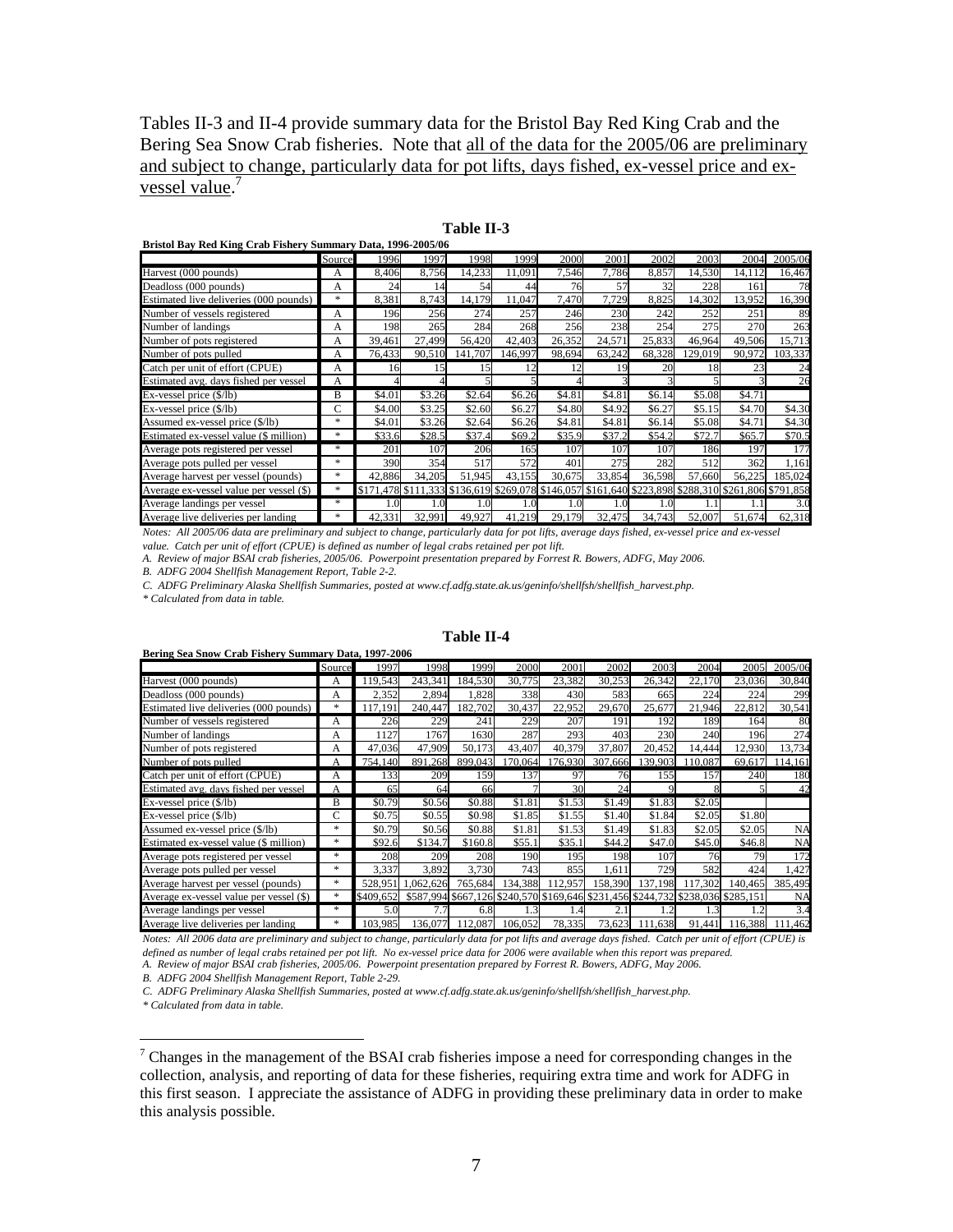Table II-5 provides an overview of changes in the Bristol Bay Red King Crab fishery between the 2004 season and the 2005/06 season. I have divided Table II-5 into four types of measures of the fishery.

|                    | Changes in the Dristor Day Teen King Crub I fonery Decirecti the 2004 and 2006/00 Seasons |           |           |           |          |
|--------------------|-------------------------------------------------------------------------------------------|-----------|-----------|-----------|----------|
| Type of measure    | Measure                                                                                   | 2004      | 2005/06   | Change    | % Change |
|                    | Harvest (000 pounds)                                                                      | 14,112    | 16,467    | 2,355     | 17%      |
| Total catch, value | Assumed ex-vessel price (\$/lb)                                                           | \$4.71    | \$4.30    | $-$0.41$  | $-9\%$   |
| and effort         | Estimated ex-vessel value (\$ million)                                                    | \$65.7    | \$70.5    | \$4.8     | 7%       |
|                    | Number of pots pulled                                                                     | 90,972    | 103.337   | 12.365    | 14%      |
|                    | Number of landings                                                                        | 270       | 263       | -7        | $-3\%$   |
|                    | Use of vessels and Average pots registered per vessel                                     | 197       | 177       | $-21$     | $-10\%$  |
| pots in fishing    | Catch per unit of effort (CPUE)                                                           | 23        | 24        |           | 4%       |
| Vessel             | Number of vessels registered                                                              | 251       | 89        | $-162$    | $-65%$   |
| participation      | Number of pots registered                                                                 | 49.506    | 15,713    | $-33.793$ | $-68%$   |
|                    | Average pots pulled per vessel                                                            | 362       | 1,161     | 799       | 220%     |
| Average effort,    | Estimated avg. days fished per vessel                                                     | 3         | 26        | 23        | 767%     |
| harvest and value  | Average landings per vessel                                                               | 1.1       | 3.0       | 1.9       | 175%     |
| per vessel         | Average harvest per vessel (pounds)                                                       | 56,225    | 185,024   | 128.799   | 229%     |
|                    | Average ex-vessel value per vessel (\$)                                                   | \$261,806 | \$791.858 | \$530.052 | 202%     |

**Table II-5 Changes in the Bristol Bay Red King Crab Fishery Between the 2004 and 2005/06 Seasons**

There was relatively little change in total catch, value and effort in the fishery. The total harvest was up 17% and the total ex-vessel value was up 7%. The total number of pots pulled was up 14% and the total number of landings (vessel deliveries to processors) was down 3%. By themselves these measures do not reveal major changes in the fishery.

Similarly, there was relatively little change in how vessels and pots were used in fishing. The average number of pots registered per vessel was 10% lower, and the catch per unit of effort (number of legal crabs per pot lift) was 4% higher. By themselves these measures also do not reveal major changes in the fishery.

However, there were dramatic changes in vessel participation. The number of vessels registered for the fishery fell from 251 to 89—or by almost two-thirds (65%). Correspondingly, the number of pots registered fell by more than two-thirds (68%).

With the decline in vessel participation there was a dramatic increase in average effort, harvest, and ex-vessel value per vessel. The average number of pots pulled per vessel more than tripled from 362 to 1161. The average landings per vessel almost tripled from 1.1 to 3.0. The average harvest per vessel more than tripled from 56 thousand pounds to 185 thousand pounds. The average ex-vessel value per vessel more than tripled from \$262 thousand to \$792 thousand.

These changes are summarized in Figures II-1 through II-8 on the following page. They clearly show a dramatic consolidation in the number of vessels participating in the Bering Sea Red King Crab fishery—with a corresponding dramatic increase in average catches and ex-vessel value per vessel.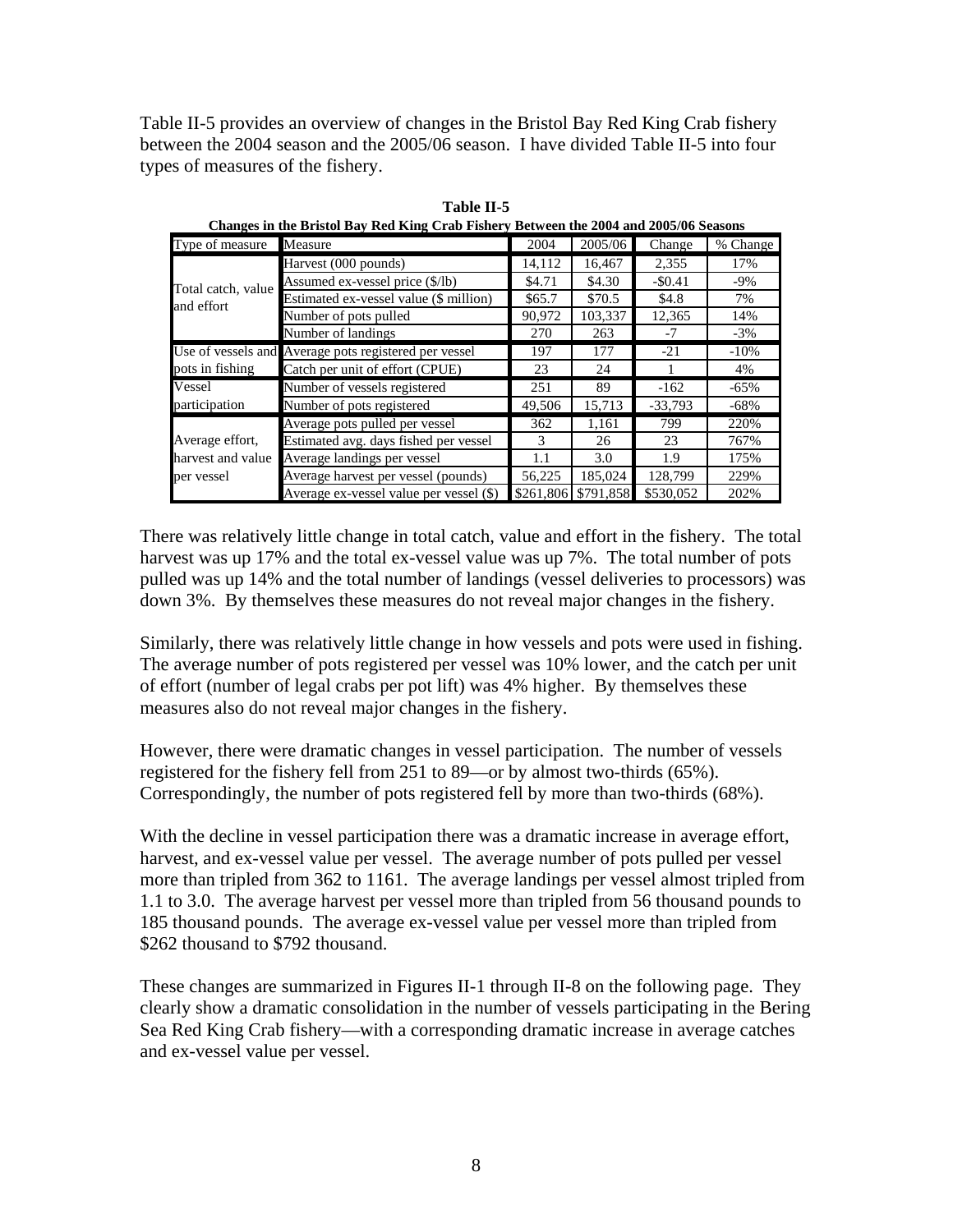### **Figure II-1**

**Bristol Bay Red King Crab Fishery, 2002-2005: Total Harvest (pounds)**



















### **Figure II-5**

**Bristol Bay Red King Crab Fishery, 2002-2005: Average Pots Pulled per Vessel**



**Figure II-6** 





**Figure II-7** 

**Bristol Bay Red King Crab Fishery, 2002-2005: Average Landings per Vessel**



**Figure II-8** 

**Bristol Bay Red King Crab Fishery, 2002-2005: Average Days Fished per Vessel** *(2005/06 estimate is preliminary)*

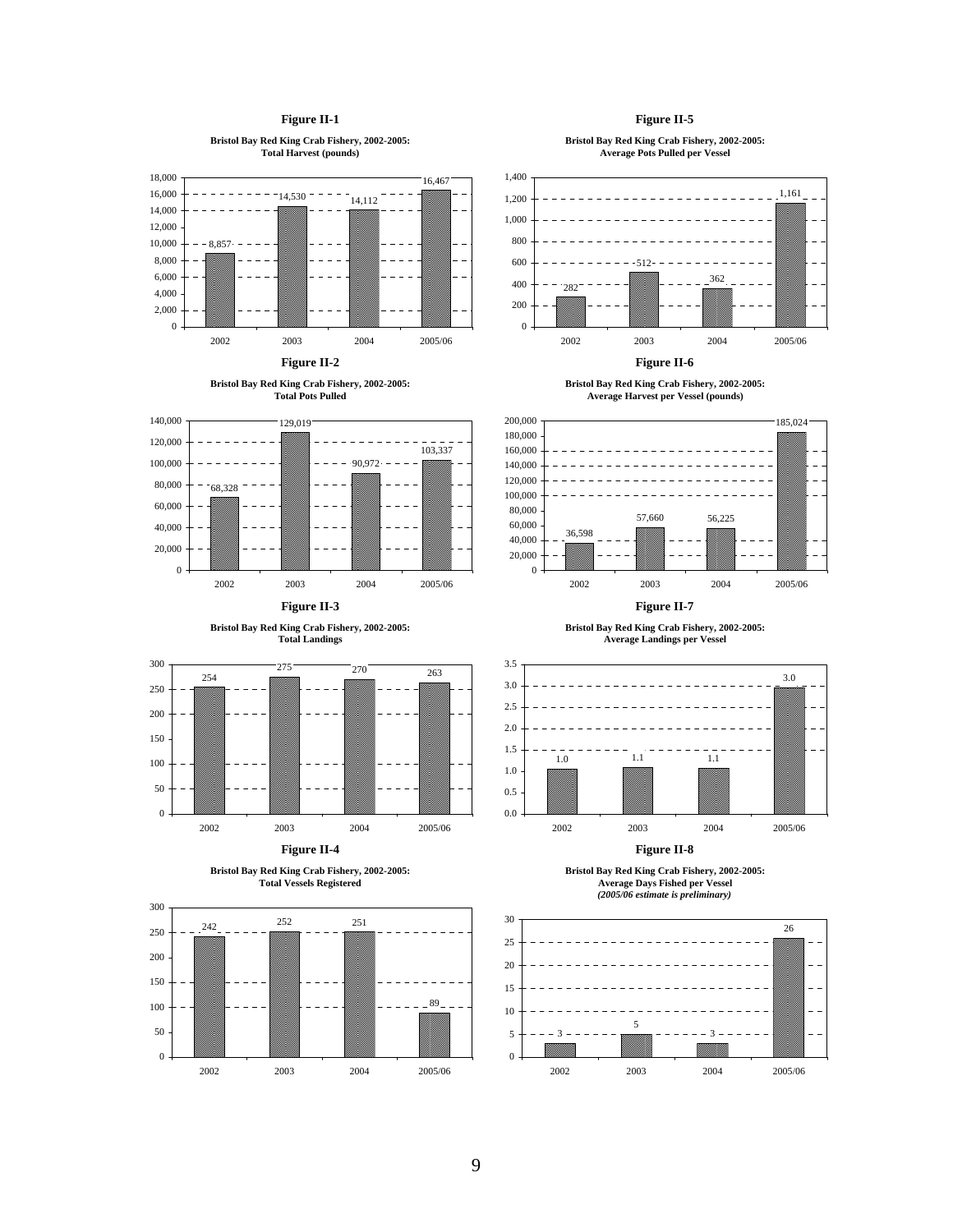Almost all of the 2005 Bristol Bay Red King Crab fishery took place during a ten-week period from the middle of October to the middle of December. The number of participating vessels peaked at 72 during the second and third weeks and declined to less than 30 by the seventh week.

Catch per unit of effort (CPUE) declined from 41 in the first week to 22 by the fourth week and 15 by the eighth week.

I did not have data on which vessels fished in which weeks. However, available preliminary ADFG data suggest that most of the fleet fished for 2-3 weeks near the beginning of the season, with relatively high catch per unit of effort (CPUE) compared to historical averages. A smaller number fished much longer seasons, with CPUE declining as the season progressed.

*Data in Figures II-9 through II-11 are from "Review of major BSAI crab fisheries, 2005/06," a powerpoint presentation prepared by Forrest R. Bowers, ADFG, May 2006. The data are preliminary estimates*.





**Figure II-10** 

**Bristol Bay Red King Crab Fishery 2005 Weekly Average Catch per Unit of Effort**





5000



**Bristol Bay Red King Crab Fishery 2005 Weekly Harvest (thousands of pounds)**

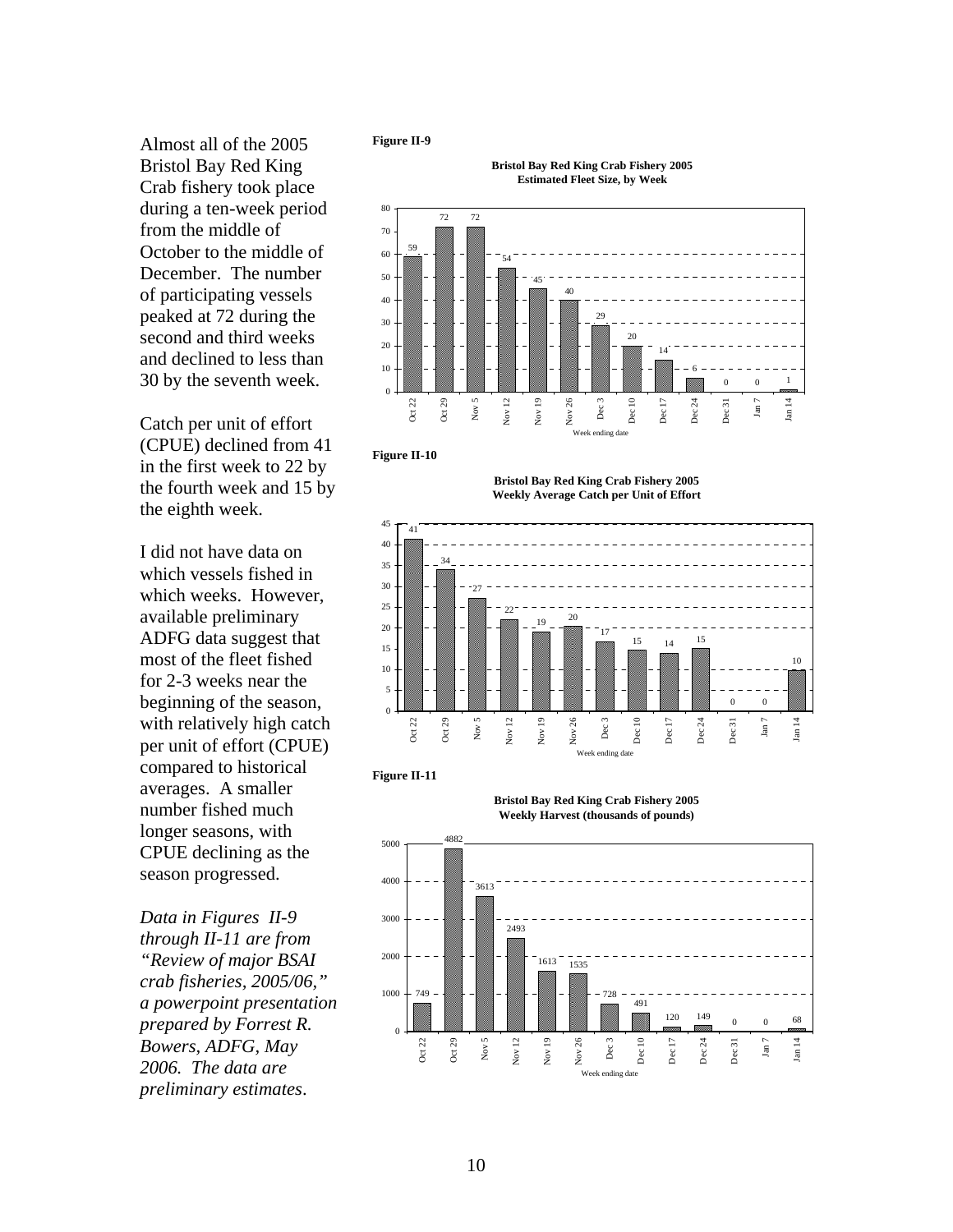Table II-6 provides an overview of changes in the Bering Sea Snow Crab fishery between the 2005 season and the 2006 season.

| Changes in the Dering Sea Show Crab Fishery Detween the 2009 and 2009/00 Seasons |                                                       |         |         |         |          |
|----------------------------------------------------------------------------------|-------------------------------------------------------|---------|---------|---------|----------|
| Type of measure                                                                  | Measure                                               | 2004    | 2005/06 | Change  | % Change |
| Harvest (000 pounds)<br>Total catch and                                          |                                                       | 23,036  | 30,840  | 7,803   | 34%      |
| effort                                                                           | Number of pots pulled                                 | 69,617  | 114,161 | 44,544  | 64%      |
|                                                                                  | Number of landings                                    | 196     | 274     | 78      | 40%      |
|                                                                                  | Use of vessels and Average pots registered per vessel | 79      | 172     | 93      | 118%     |
| pots in fishing                                                                  | Catch per unit of effort (CPUE)                       |         | 180     | $-60$   | $-25%$   |
| Vessel                                                                           | Number of vessels registered                          | 164     | 80      | -84     | $-51%$   |
| participation                                                                    | Number of pots registered                             | 12,930  | 13,734  | 804     | 6%       |
| Average effort,                                                                  | Average pots pulled per vessel                        | 424     | 1,427   | 1.003   | 236%     |
| harvest and value                                                                | Estimated avg. days fished per vessel                 | 5       | 42      | 37      | 740%     |
|                                                                                  | Average landings per vessel                           | 1.2     | 3.4     | 2.2     | 187%     |
| per vessel                                                                       | Average harvest per vessel (pounds)                   | 140.465 | 385,495 | 245,030 | 174%     |

**Table II-6 Changes in the Bering Sea Snow Crab Fishery Between the 2005 and 2005/06 Seasons**

The 2006 harvest was 34% higher than the 2005 harvest, and the total number of landings was 40% higher. The total number of pots pulled was 64% higher (reflecting a 25% decline in catch per unit of effort). Note that these changes were much greater than for the Bristol Bay Red King Crab (BBR) fishery, for which harvests and pots pulled increased by only 17% and 14%, respectively, and the number of landings stayed about the same.

The average number of pots registered per vessel was more than twice as high, again in contrast to the BBR fishery for which average pots registered per vessel declined.

The number of vessels registered fell dramatically from 164 to 80—or by about one-half. However, the relative decline was less dramatic than for the BBR fishery, for which vessel participation fell by almost two-thirds.

With the decline in vessel participation and CPUE, there was a dramatic increase in average effort per vessel. The average number of pots pulled per vessel more than tripled from 424 to 1427.

Similarly, there was a dramatic increase in average landings and catches per vessel. Average landings per vessel almost tripled from 1.2 to 3.4, and average harvest per vessel almost tripled from 140 thousand pounds to 385 thousand pounds.

These changes are summarized in Figures II-12 through II-19 on the following page.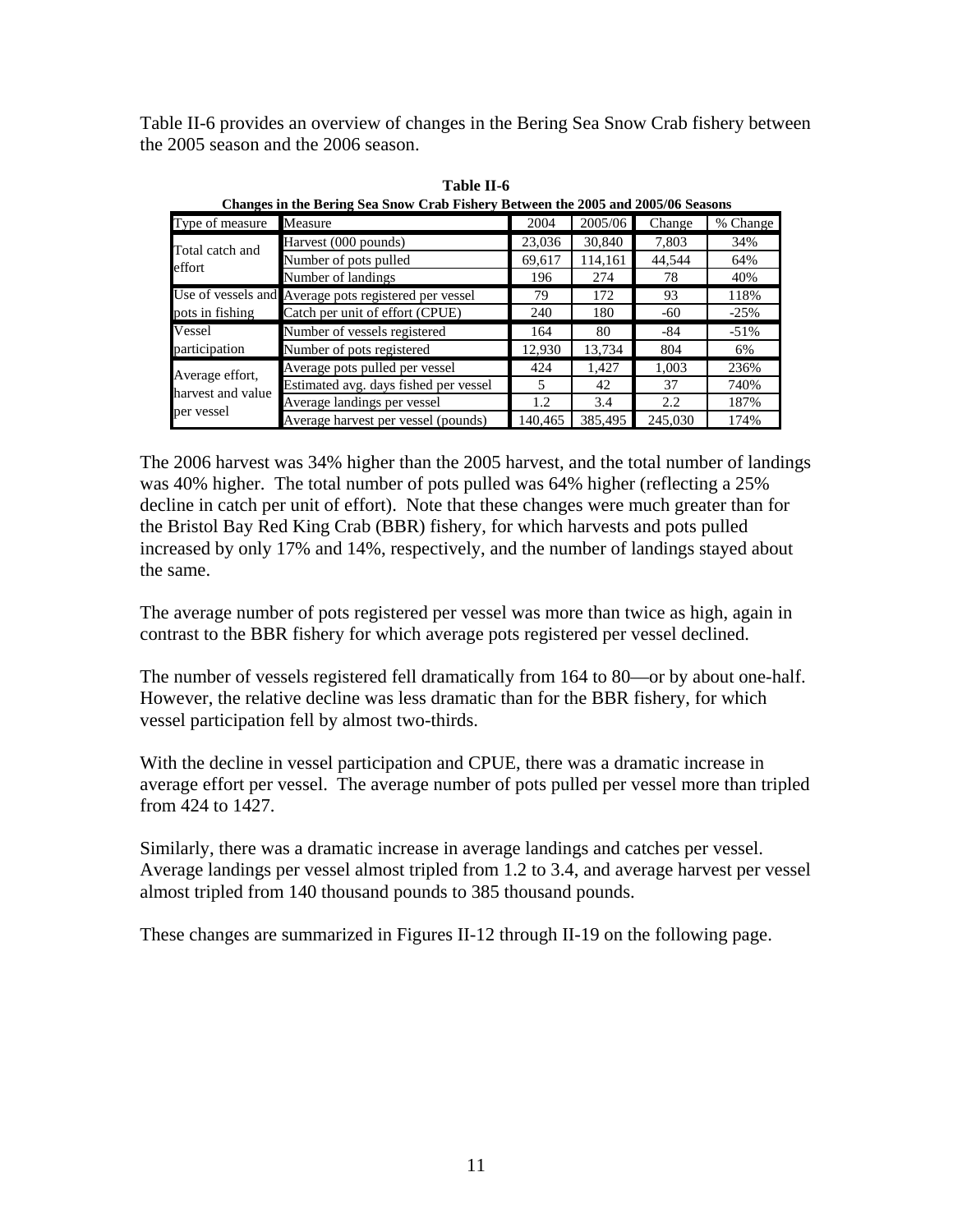#### **Figure II-12**



## 12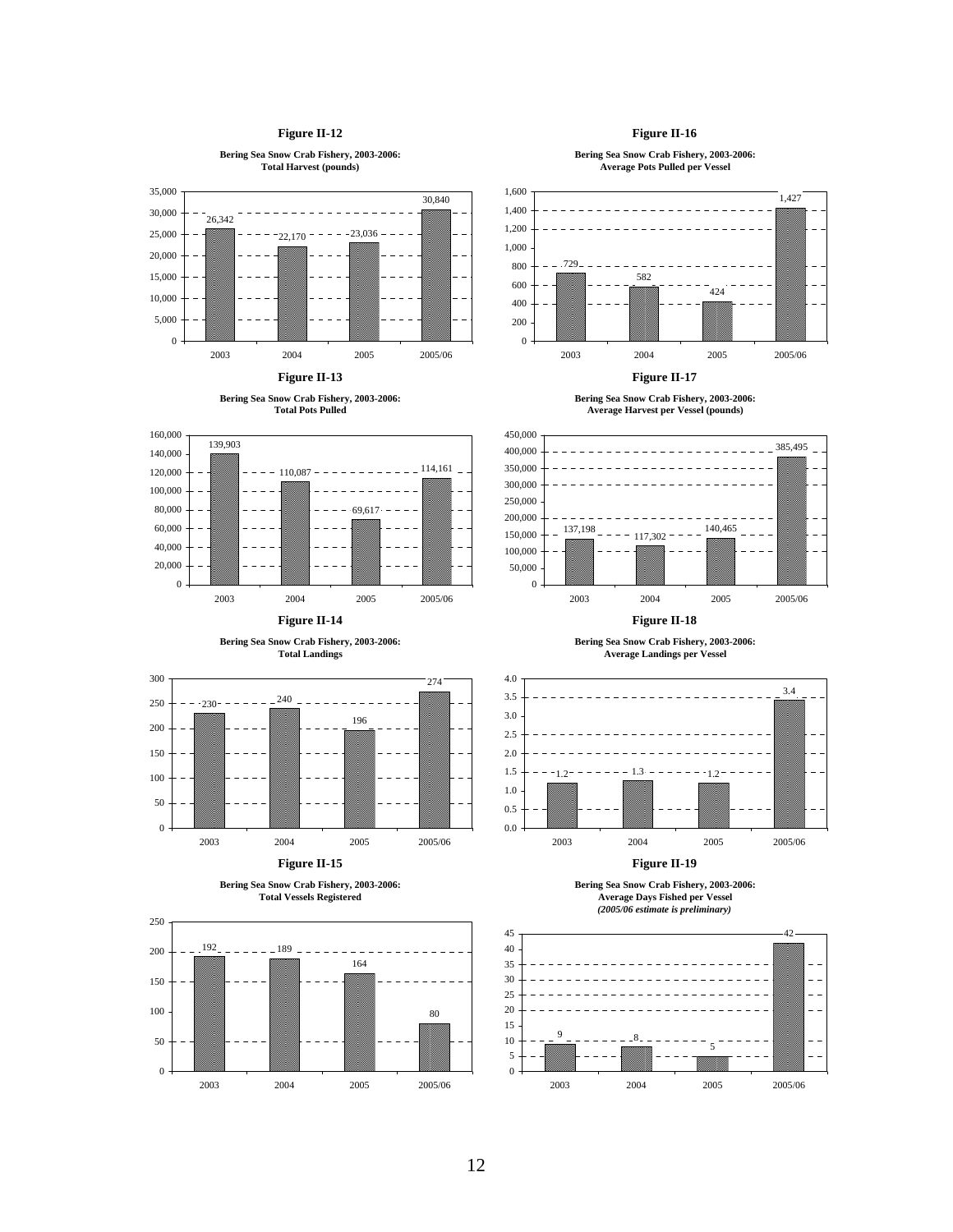Almost all of the 2006 Bering Sea Snow Crab fishery took place during a fifteen-week period from the middle of January to the end of April. The highest weekly participation was 43 vessels. The seasons lasted longer and vessel participation, average catches per unit of effort, and weekly harvests were distributed more uniformly across the season than for the Bristol Bay Red King Crab fishery. Participation and harvests peaked twice, in late January and mid-March.

I did not have data on which vessels fished in which weeks. However, available preliminary ADFG data suggest that individual vessels participated at different times during the season, for more weeks on average than for the Bristol Bay Red King Crab fishery.

*Data in Figures II-20 through II-22 are from "Review of major BSAI crab fisheries, 2005/06," a powerpoint presentation prepared by Forrest R. Bowers, ADFG, May 2006. The data are preliminary estimates*.









**Bering Sea Snow Crab Fishery 2006 Weekly Average Catch per Unit of Effort**



**Figure II-22** 

5000





**Bering Sea Snow Crab Fishery 2006**

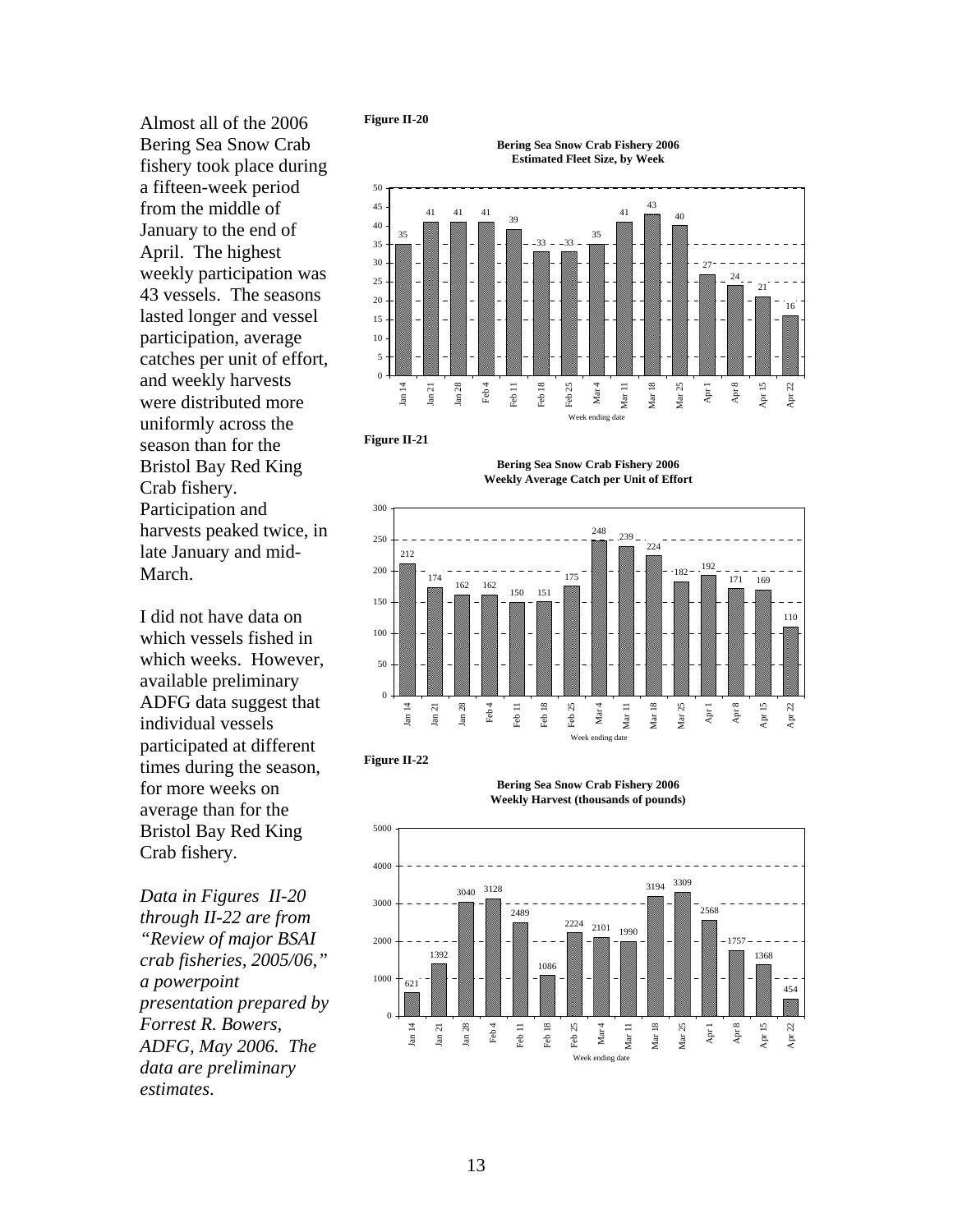### **III. EFFECTS OF RATIONALIZATION ON KODIAK VESSEL PARTICIPATION IN BSAI CRAB FISHERIES**

In this chapter, I discuss the extent of fleet consolidation in the BSAI crab fisheries which occurred in 2005/06, and in particular changes in Kodiak vessel participation in these fisheries. As noted above, the extent of consolidation in the first year of BSAI crab rationalization was dramatic.

For this study I have not analyzed why consolidation occurred, nor am I concluding that the extent of consolidation was good or bad or too much or too little. My general understanding from talking with vessel owners is that high fuel prices and high quota lease rates probably contributed to the extent of consolidation. Note that the number of vessels which fished in 2005/06 is not necessarily an indication of how many may fish in the future. As quotas, prices and costs change, the number of vessels participating in the fishery in the future could increase or decrease compared with this year.

The analysis in this chapter is based upon lists provided by the Alaska Department of Fish and Game of the vessels which registered for the Bristol Bay Red King Crab fishery and the Bering Sea Snow Crab fishery in 2004/05 and 2005/06. There were 259 vessels which registered for at least one of these fisheries in at least one of these years.

Table III-1 summarizes the combinations of vessel registration in these two fisheries for these two years. There were 67 vessels (26%) which registered for both fisheries in both years. There were 79 vessels (31%) which registered for both fisheries in 2004/05 but in neither fishery in 2005/06. There were 73 vessels (29%) which registered only for the 2004/05 Bristol Bay Red King Crab fishery. Other registration combinations accounted for the remaining 40 vessels (14%).

| in $2004/05$ and $2005/06$ |                                             |            |            |           |            |  |  |
|----------------------------|---------------------------------------------|------------|------------|-----------|------------|--|--|
|                            | Year and Fishery Participation Combinations |            |            |           |            |  |  |
| <b>BBR</b>                 | <b>BSS</b>                                  | <b>BBR</b> | <b>BSS</b> | Number of | Percent of |  |  |
| 2004/05                    | 2004/05                                     | 2005/06    | 2005/06    | vessels   | vessels    |  |  |
| X                          | X                                           | X          | X          | 67        | 26%        |  |  |
| X                          | X                                           |            |            | 79        | 31%        |  |  |
| X                          |                                             |            |            | 73        | 29%        |  |  |
| X                          | X                                           | X          |            | 11        | 4%         |  |  |
| X                          | X                                           |            | X          | 9         | 4%         |  |  |
| X                          |                                             | X          | X          | 3         | 1%         |  |  |
| X                          |                                             | X          |            | 8         | 3%         |  |  |
| X                          |                                             |            | X          |           | 0.4%       |  |  |
|                            | X                                           |            |            | 3         | 1%         |  |  |
| Total number of vessels    |                                             |            |            | 254       | 100%       |  |  |

**Table III-1 Combinations of Vessel Registration in the Bristol Bay Red King Crab and Bering Sea Snow Crab Fisheries in 2004/05 and 2005/06**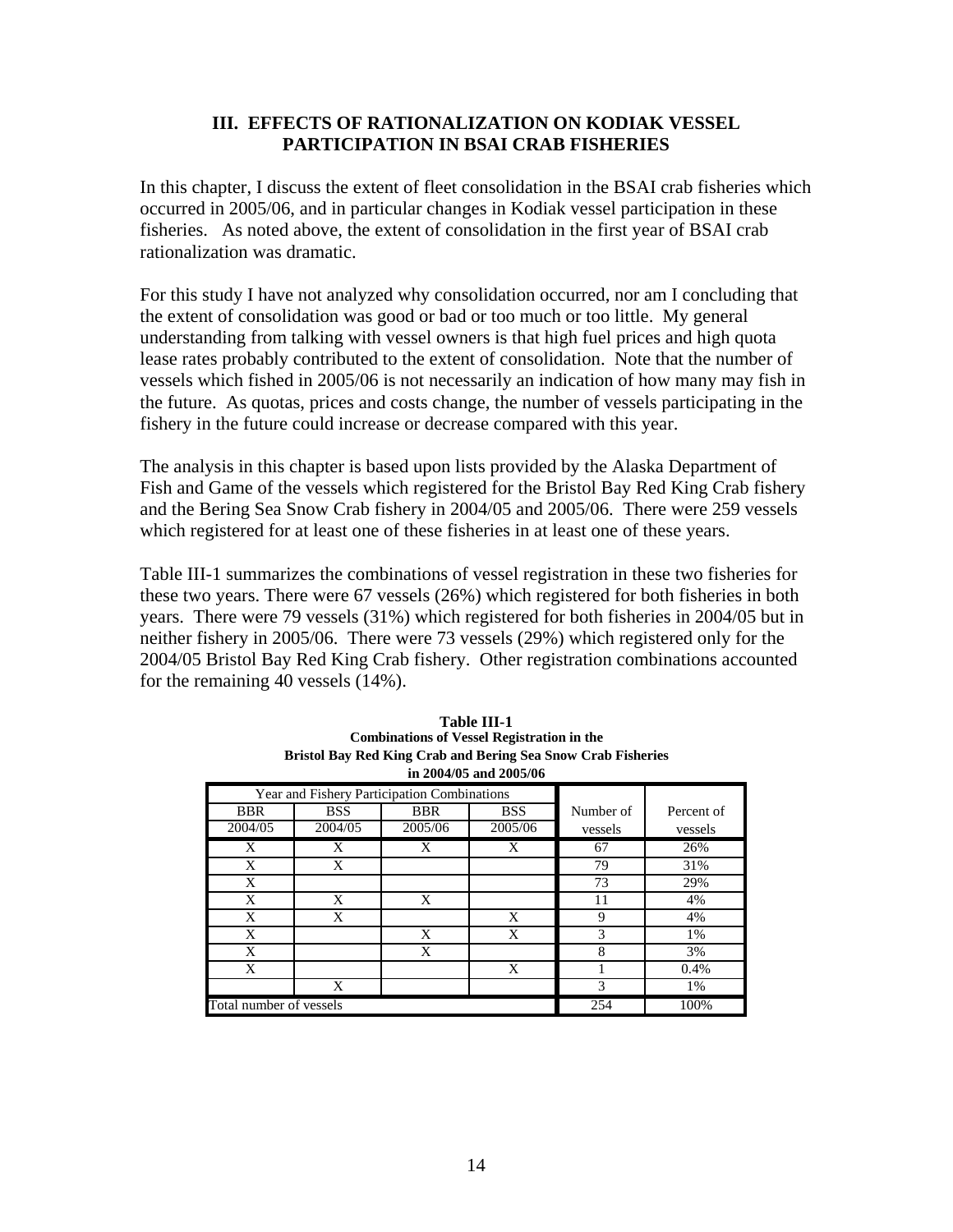Between 2004/05 and 2005/06, the total number of vessels registering for at least one of the two major BSAI crab fisheries fell from 254 to 99 (a decline of 61%). Only 39% of the vessels which registered for at least one fishery in 2004/05 registered for at least one fishery in 2005/06 (Table III-2 and Figure III-1).

Between 2004/05 and 2005/06, the total number of vessels registering for the Bristol Bay Red King Crab fishery fell from 251 to 89 (a decline of 65%), and the total number of vessels registering for the Bering Sea Snow Crab fishery fell from 169 to 80 (a decline of 53%). $^{8}$ 

| Table III-2                                                          |
|----------------------------------------------------------------------|
| Number of Vessels Which Registered for the Bristol Bay Red King Crab |
| and Bering Sea Snow Crab Fisheries in 2004/05 and 2005/06            |

|                                  | 2004/05 | 2005/06 | 2004/05 | 2005/06 | Change | % Change |
|----------------------------------|---------|---------|---------|---------|--------|----------|
| <b>Either Fishery: TOTAL</b>     | 254     | 99      | 100%    | 39%     | $-155$ | $-61%$   |
| Bristol Bay Red King Crab: TOTAL | 251     | 89      | 99%     | 35%     | $-162$ | $-65%$   |
| Bering Sea Snow Crab: TOTAL      | 169     | 80      | 67%     | 31%     | -89    | $-53%$   |
| <b>Both Fisheries</b>            | 166     | 70      | 65%     | 28%     | -96    | $-58%$   |
| Only Bristol Bay Red King Crab   | 85      | 19      | 33%     | 7%      | -66    | $-78%$   |
| Only Bering Sea Snow Crab        |         | 10      | 1%      | 4%      |        | 233%     |
| Neither Fishery                  |         | 155     | $0\%$   | 61%     | 155    |          |

Note: A total of 254 vessels registered for at least one fishery in 2004/05. All of the vessels which registered in 2005/06 had registered for at least one fishery in 2004/05.

### **Figure III-1**



**Number of Vessels Which Registered for the Two Major BSAI Crab Fisheries, 2004/05 & 2005/06**

1

<sup>&</sup>lt;sup>8</sup> Note that fishery participation may be slightly smaller than the number of vessels which registered. For both fisheries and years, the number of vessels which registered in both years is identical to the "number of vessels" reported in "Review of major BSAI crab fisheries, 2005/06" (powerpoint presentation prepared by Forrest R. Bowers, ADFG, May 2006), except that for the Bering Sea Snow Crab Fishery in 2004/05, the number of vessels which registered was 169 while the "number of vessels" in "Review of major BSAI crab fisheries, 2005/06" was 164.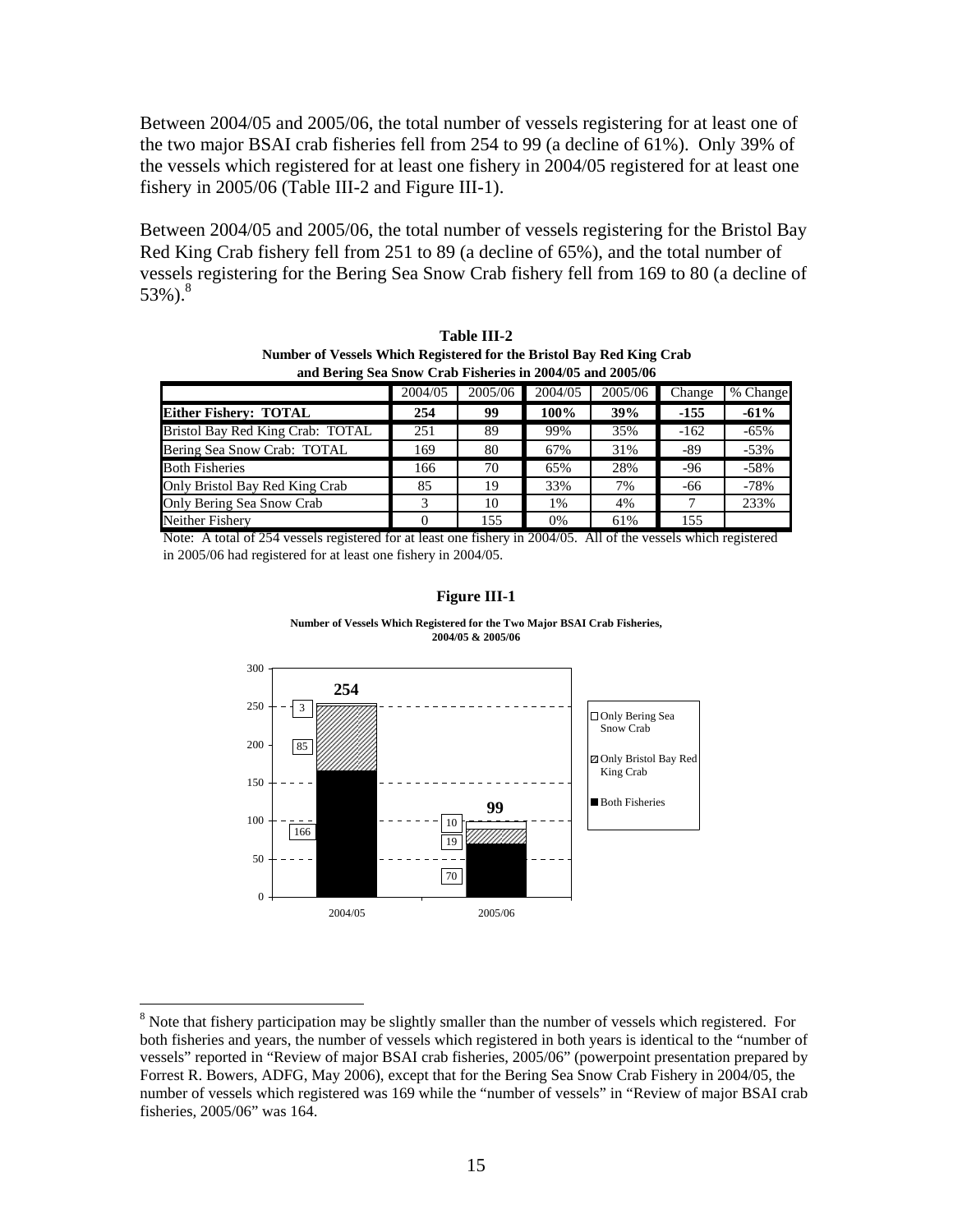A starting point for my analysis for this report was to estimate the changes in participation in these fisheries by Kodiak vessels. However, there isn't any clear definition of a "Kodiak Vessel." Potential definitions of a "Kodiak Vessel" might be based, for example, upon where the owner lives, where the vessel is usually docked when it is not fishing, or whether the vessel rents a slip in the harbor. Any of these indicators may change over time if the owner moves, the vessel is sold, or the vessel's fishery participation change.

In order to get a general sense of which crab vessels might be "Kodiak Boats," I showed the 2004/05 Bristol Bay Red King Crab fishery vessel registration list to a number of Kodiak residents involved with or knowledgeable about Kodiak fishing (the harbormaster, vessel owners, captains and crew members). These individuals were generally in agreement about (a) which boats were definitely "Kodiak boats" and (b) which boats were definitely not "Kodiak boats."

There were a few boats—about five—on which individuals had differing opinions. Generally these were boats that were in Kodiak only some of the time, that were in Kodiak less now than they had formerly been, or that had been formerly owned by a Kodiak resident but which had been sold.

Based on these individuals' opinions, I developed the list shown below of those vessels which had registered for the Bristol Bay Red King Crab fishery in 2004/05 which I assumed—for the purposes of the analysis in this report—to be "Kodiak Boats."

**Table III-3** 

| Table III-3                                                            |                      |                         |  |  |  |  |  |  |
|------------------------------------------------------------------------|----------------------|-------------------------|--|--|--|--|--|--|
| Vessels which Registered for the 2004/05 Bristol Bay King Crab Fishery |                      |                         |  |  |  |  |  |  |
| Which I Assumed to be "Kodiak Boats" for this Preliminary Analysis     |                      |                         |  |  |  |  |  |  |
| ALASKA CHALLENGER                                                      | <b>HANDLER</b>       | <b>MELANIE</b>          |  |  |  |  |  |  |
| <b>ALASKA SPIRIT</b>                                                   | <b>ICE LANDER</b>    | <b>MIDNITE SUN</b>      |  |  |  |  |  |  |
| <b>ALICIA JEAN</b>                                                     | <b>INCENTIVE</b>     | NORDIC VIKING           |  |  |  |  |  |  |
| <b>ALPINE COVE</b>                                                     | <b>IRENE H</b>       | <b>NORTH POINT</b>      |  |  |  |  |  |  |
| <b>AMERICAN WAY</b>                                                    | <b>ISLAND MIST</b>   | <b>NUKA ISLAND</b>      |  |  |  |  |  |  |
| ARGOSY                                                                 | <b>JEANOAH</b>       | <b>OBSESSION</b>        |  |  |  |  |  |  |
| <b>ATLANTICO</b>                                                       | <b>KATHERINE</b>     | <b>OCEAN BAY</b>        |  |  |  |  |  |  |
| <b>BIG BLUE</b>                                                        | <b>KATRINA EM</b>    | <b>PACIFIC STAR</b>     |  |  |  |  |  |  |
| <b>BIG VALLEY</b>                                                      | <b>KODIAK</b>        | <b>PACIFIC VENTURE</b>  |  |  |  |  |  |  |
| <b>BOTANY BAY</b>                                                      | LADY ALASKA          | <b>PERSEVERANCE</b>     |  |  |  |  |  |  |
| <b>BUCCANEER</b>                                                       | <b>LADY ALEUTIAN</b> | <b>PROVIDER</b>         |  |  |  |  |  |  |
| <b>CHISIK ISLAND</b>                                                   | <b>LADY HELEN</b>    | <b>RUFF &amp; REDDY</b> |  |  |  |  |  |  |
| <b>CORNELIA MARIE</b>                                                  | <b>LADY KISKA</b>    | SAGA                    |  |  |  |  |  |  |
| <b>COUGAR</b>                                                          | <b>LADY KODIAK</b>   | <b>SEABROOKE</b>        |  |  |  |  |  |  |
| <b>DETERMINED</b>                                                      | LUCKY LADY           | <b>SILVER SPRAY</b>     |  |  |  |  |  |  |
| <b>ELIZABETH F</b>                                                     | <b>MAR DEL SUD</b>   | <b>STORM BIRD</b>       |  |  |  |  |  |  |
| <b>FOUR DAUGHTERS</b>                                                  | <b>MARCY J</b>       | <b>TRAIL BLAZER</b>     |  |  |  |  |  |  |
| <b>GUARDIAN</b>                                                        | <b>MARY J</b>        | VIEKODA BAY             |  |  |  |  |  |  |

I emphasize that this is not a "scientific" list. Nor can I claim any personal expertise at all as to which boats are "Kodiak Boats." (There are probably hundreds of Kodiak residents more qualified to make this kind of judgment.) Probably many readers of this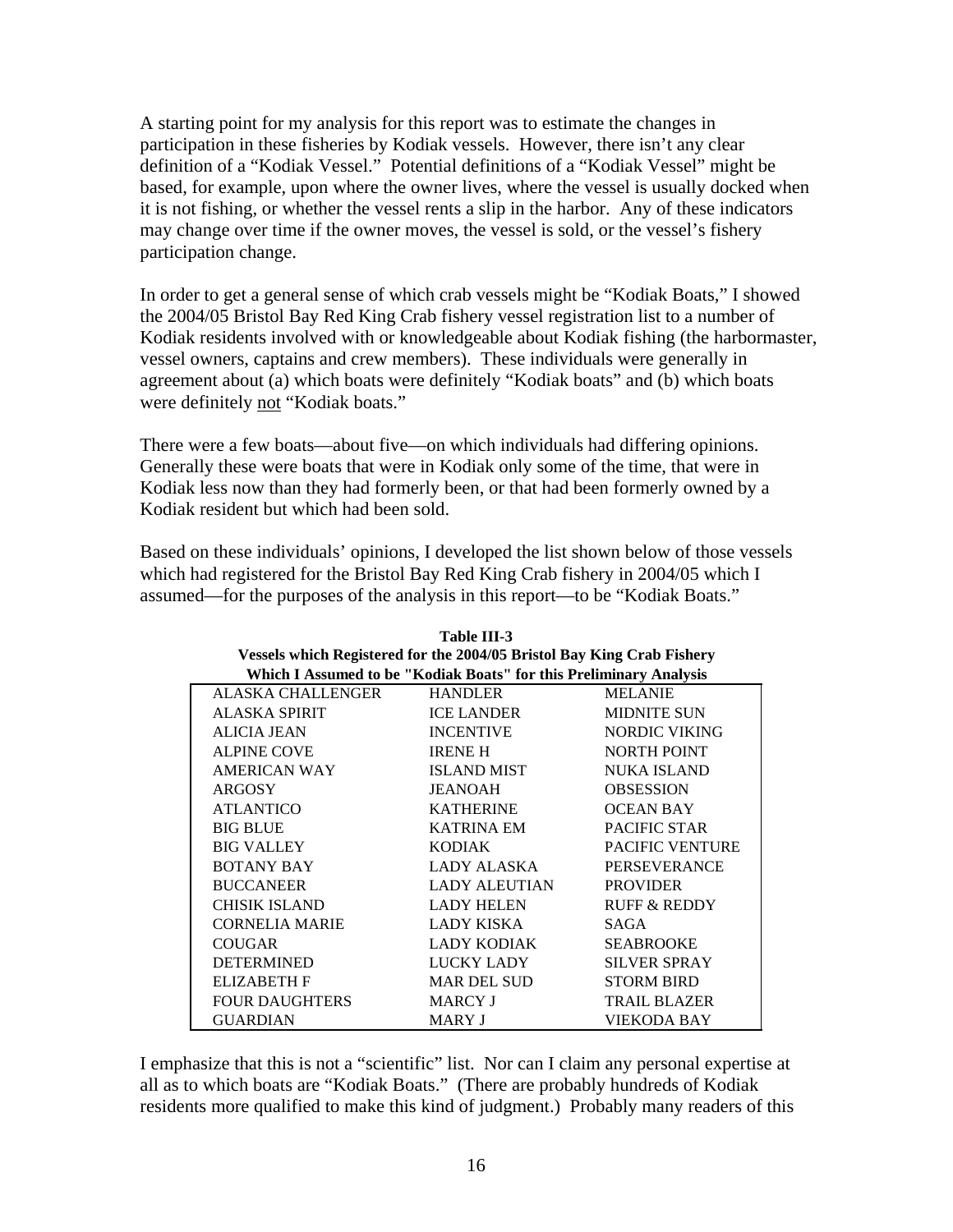report might suggest a few boats which should be left off or added to this list. However, I believe that the list is reasonable for the purposes of this preliminary analysis. Changing the list slightly—adding or removing a few boats—would not significantly change any of the conclusions of this analysis.<sup>9</sup>

Table III-5 summarizes the combinations of vessel registration for the 54 "Kodiak Boats" in the two major BSAI fisheries in 2004/05 and 2005/06. There were 16 vessels (30%) which registered for both fisheries in both years. There were 13 vessels (24%) which registered for both fisheries in 2004/05 but in neither fishery in 2005/06. There were 15 vessels (28%) which registered only for the 2004/05 Bristol Bay Red King Crab fishery. Other registration combinations accounted for the remaining 10 vessels (19%).

|                         |            |                                             | $\mu$ 2004/05 and 2005/06 |           |            |
|-------------------------|------------|---------------------------------------------|---------------------------|-----------|------------|
|                         |            | Year and Fishery Participation Combinations |                           |           |            |
| BBR                     | <b>BSS</b> | <b>BBR</b>                                  | <b>BSS</b>                | Number of | Percent of |
| 2004/05                 | 2004/05    | 2005/06                                     | 2005/06                   | vessels   | vessels    |
| X                       | X          | X                                           | X                         | 16        | 30%        |
| X                       | X          |                                             |                           | 13        | 24%        |
| X                       |            |                                             |                           | 15        | 28%        |
| X                       | X          | X                                           |                           | h         | 11%        |
| X                       | X          |                                             | X                         | 3         | 6%         |
| X                       |            | X                                           |                           |           | 2%         |
| Total number of vessels |            |                                             |                           | 54        | 100%       |

| Table III-5                                                  |
|--------------------------------------------------------------|
| Combinations of "Kodiak Boat" Registration in the            |
| Bristol Bay Red King Crab and Bering Sea Snow Crab Fisheries |
| in $2004/05$ and $2005/06$                                   |

 $\overline{a}$ 

|  |  | <b>Comparision of "Kodiak Boats" with Home Port in ADFG 2004 Vessel Database</b> |  |  |
|--|--|----------------------------------------------------------------------------------|--|--|
|--|--|----------------------------------------------------------------------------------|--|--|

|                     | Home Port in ADFG 2004 Vessel Database |              |                    |       |  |  |  |  |
|---------------------|----------------------------------------|--------------|--------------------|-------|--|--|--|--|
|                     |                                        | Other Alaska |                    |       |  |  |  |  |
|                     | Kodiak                                 | Community    | <b>Other State</b> | Total |  |  |  |  |
| <b>Kodiak Boats</b> | 40                                     |              |                    |       |  |  |  |  |
| Non-Kodiak Boats    |                                        |              |                    | 200   |  |  |  |  |
| Total               |                                        |              |                    | 254   |  |  |  |  |

<sup>&</sup>lt;sup>9</sup> I had originally planned to base my list of "Kodiak Boats" based upon the "home ports" listed in the Alaska Department of Fish and Game's 2004 vessel database. However, upon talking with Kodiak residents it quickly became clear that they did not consider the "home port" listed in the ADFG 2004 vessel database to be an accurate indicator of which boats were "Kodiak Boats." As shown in the table, for 5 of the vessels considered "Kodiak Boats" by Kodiak residents, the ADFG vessel database listed home ports in other Alaska communities, and for 9 of these boats the ADFG vessel database listed home ports in other states. In addition, the ADFG vessel database listed Kodiak as home port for 5 vessels not considered "Kodiak Boats" by residents.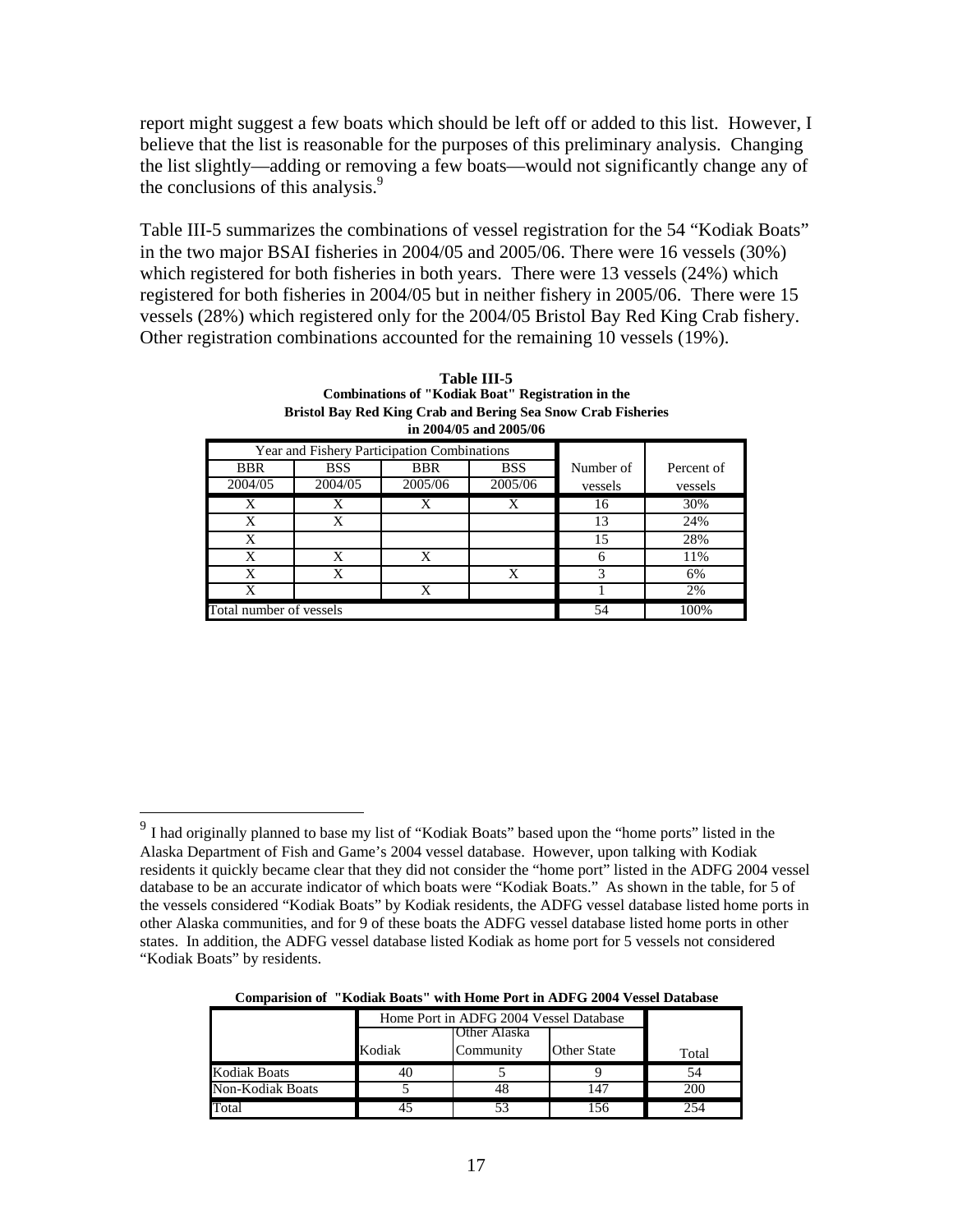Between 2004/05 and 2005/06, the total number of "Kodiak Boats" registering for at least one of the two major BSAI crab fisheries fell from 54 to 26 (a decline of 52%). Only 48% of the "Kodiak Boats" which registered for at least one fishery in 2004/05 registered for at least one fishery in 2005/06 (Table III-2 and Figure III-1).

Between 2004/05 and 2005/06, the total number of "Kodiak Boats" registering for the Bristol Bay Red King Crab fishery fell from 54 to 23 (a decline of 57%), and the total number of vessels registering for the Bering Sea Snow Crab fishery fell from 38 to 19 (a decline of 50%).

| Table III-6                                                                 |
|-----------------------------------------------------------------------------|
| Number of "Kodiak Boats" Which Registered for the Bristol Bay Red King Crab |
| and Bering Sea Snow Crab Fisheries in 2004/05 and 2005/06                   |

|                                  | 2004/05 | 2005/06 | 2004/05 | 2005/06 | Change | % Change |
|----------------------------------|---------|---------|---------|---------|--------|----------|
| <b>Either Fishery: TOTAL</b>     | 54      | 26      | 100%    | 48%     | $-28$  | $-52%$   |
| Bristol Bay Red King Crab: TOTAL | 54      | 23      | 100%    | 43%     | $-31$  | $-57\%$  |
| Bering Sea Snow Crab: TOTAL      | 38      | 19      | 70%     | 35%     | -19    | $-50%$   |
| <b>Both Fisheries</b>            | 38      | 16      | 70%     | 30%     | $-22$  | $-58%$   |
| Only Bristol Bay Red King Crab   | 16      |         | 30%     | 13%     | -9     | $-56%$   |
| Only Bering Sea Snow Crab        |         |         | 0%      | 6%      |        |          |
| Neither Fisherv                  |         | 28      | $0\%$   | 52%     | 28     |          |

Note: A total 54 "Kodiak Boats" registered for at least one fishery in 2004/05.

### **Figure III-2**



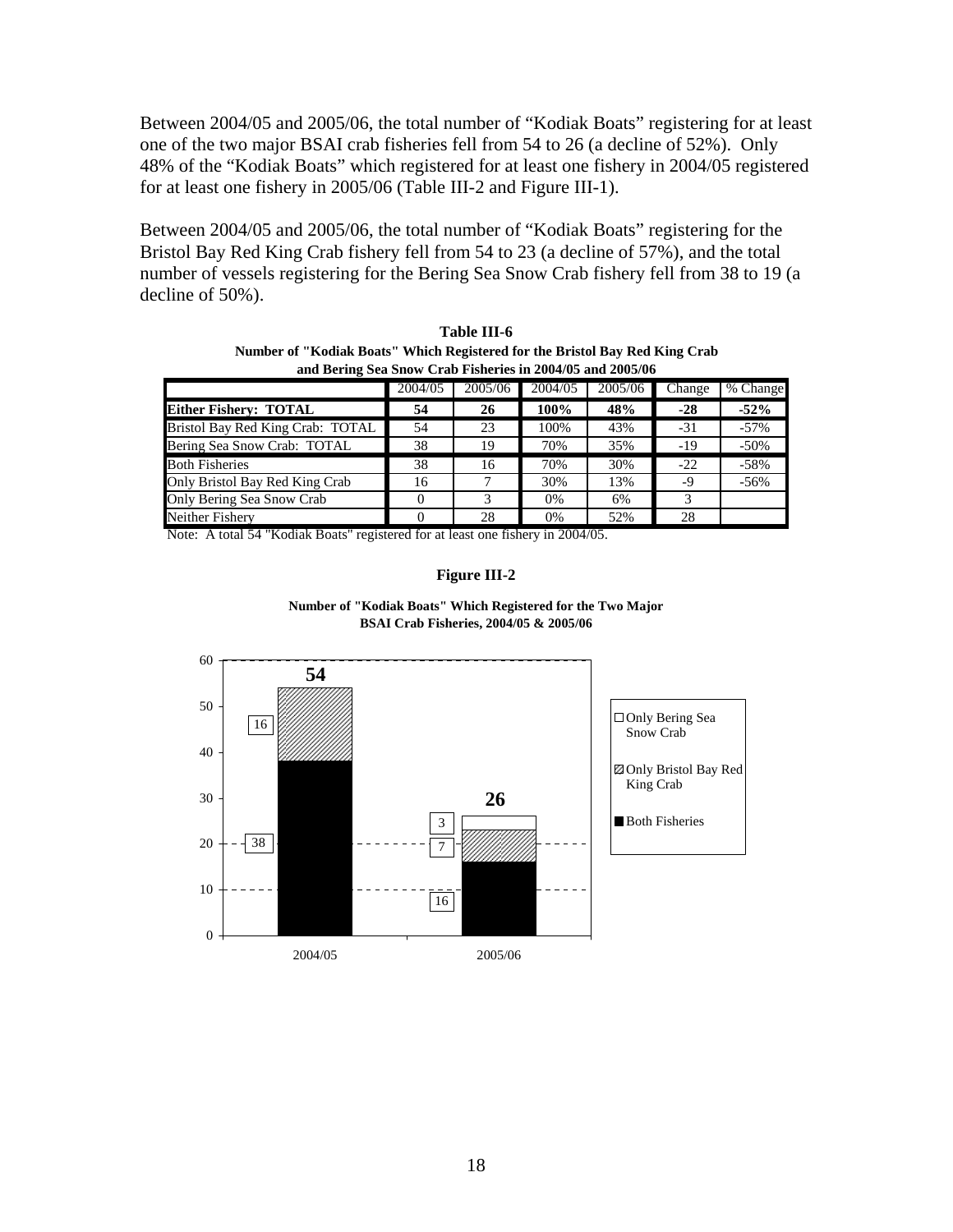Not all of the decline in vessel participation in the 2004/05 BSAI crab fisheries is attributable to rationalization. As shown in Table III-7, of the vessels which registered for either of the two 2004/05 major BSAI crab fisheries, 155 did not register for either fishery in 2005/06. Of these 155 vessels, 23 were "bought out" under the buyback program, one of which was a Kodiak Boat. In addition, one "Kodiak Boat," the Big Valley, was lost at the start of the 2004/05 Bering Sea Snow Crab season. The remaining 131 boats which did not register left the crab fishery for other reasons—which were presumably associated with crab rationalization.

Based on this reasoning, crab rationalization accounted for about 85% of the decline in the number of vessels registering for the Bristol Bay Red King Crab season, and 99% of the decline in the number of vessels registering for the Bering Sea Snow Crab season. Similarly, crab rationalization accounted for about 94% of the decline in the number of "Kodiak Boats" registering for the Bristol Bay Red King Crab season, and 95% of the decline in the number of "Kodiak Boats" registering for the Bering Sea Snow Crab season.

|              |                           |                       |      | Did not register in 2005/06 |          |          |                  |        |                  |
|--------------|---------------------------|-----------------------|------|-----------------------------|----------|----------|------------------|--------|------------------|
|              |                           |                       |      |                             |          | Lost     |                  | $\%$   |                  |
|              |                           |                       | Also |                             |          | during   | Other reasons    | bought | % other reasons  |
|              |                           | Registered registered |      |                             | Bought   | 2004/05  | (presumably)     | out or | (presumably)     |
|              |                           | in 2004/05 in 2005/06 |      | Total                       | out      | season   | rationalization) | lost   | rationalization) |
| All          | Either fishery            | 254                   | 99   | 155                         | 23       |          | 131              | 15%    | 85%              |
| vessels      | Bristol Bay Red King Crab | 251                   | 89   | 162                         | 23       |          | 138              | 15%    | 85%              |
|              | Bering Sea Snow Crab*     | 169                   | 76   | 97                          | $\Omega$ |          | 96               | $1\%$  | 99%              |
| "Kodiak      | Either fisherv            | 54                    | 26   | 28                          |          |          | 26               | 7%     | 93%              |
| Boats"       | Bristol Bay Red King Crab | 54                    | 23   | 31                          |          |          | 29               | 6%     | 94%              |
|              | Bering Sea Snow Crab      | 38                    | 19   | 19                          | $\Omega$ |          | 18               | 5%     | 95%              |
| Non-         | Either fishery            | 200                   | 73   | 127                         | 22       | $\Omega$ | 105              | 17%    | 83%              |
| Kodiak       | Bristol Bay Red King Crab | 197                   | 66   | 131                         | 22       | $\Omega$ | 109              | 17%    | 83%              |
| <b>Boats</b> | Bering Sea Snow Crab*     | 131                   | 57   | 78                          | $\Omega$ | $\Omega$ | 78               | $0\%$  | 100%             |

**Table III-7 Reasons for Changes in Fishery Participation Between 2004/05 and 2005/06**

\*Four vessels registered for the Bering Sea Snow Crab Fishery in 2005/06 which had not registered in 2004/05. None of these were "Kodiak Boats."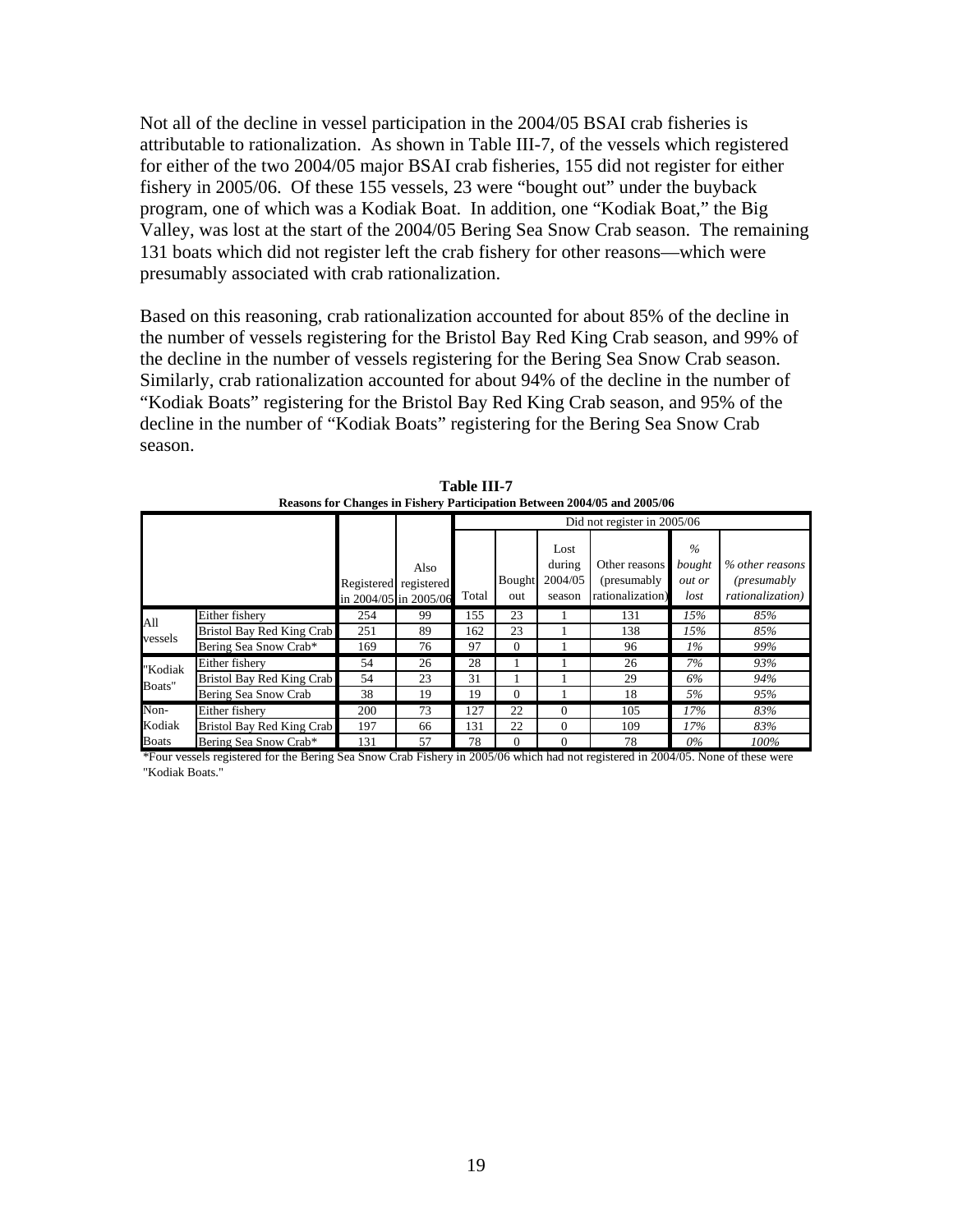Table III-8 below summarizes the data on which the analysis in this chapter of "Kodiak Boat" registration for major Bering Sea crab fisheries is based.<sup>10</sup>

|                       |                | NOURIK DORU REGISTRITON FOR MAJOR DEFING SER UPRO FISHEFIES, 2004/05 and 2005/06 |                         |                       |                       |
|-----------------------|----------------|----------------------------------------------------------------------------------|-------------------------|-----------------------|-----------------------|
|                       |                | 2004/05                                                                          |                         | 2005/06               |                       |
|                       |                | <b>Bristol Bay</b>                                                               | Bering Sea              | <b>Bristol Bay</b>    | Bering Sea            |
| <b>Vessel Name</b>    | ADF&G#         | Red King Crab                                                                    | Snow Crab               | Red King Crab         | Snow Crab             |
| Atlantico             | 37             | Χ                                                                                | X                       | X                     | Χ                     |
| Provider              | 58             | $\overline{\text{X}}$                                                            | $\overline{\text{X}}$   | $\overline{\text{X}}$ | X                     |
| Nordic Viking         | 8500           | $\overline{\text{X}}$                                                            | $\overline{X}$          | $\overline{X}$        | $\overline{\text{X}}$ |
| Mar Del Sud           | 21652          | $\overline{\text{X}}$                                                            | $\overline{\text{X}}$   | $\overline{\text{X}}$ | $\overline{\text{X}}$ |
| Trailblazer           | 33704          | X                                                                                | X                       | X                     | X                     |
| Obsession             | 34374          | X                                                                                | X                       | X                     | X                     |
| Determined            | 35306          | $\overline{\text{X}}$                                                            | $\overline{\text{X}}$   | $\overline{\text{X}}$ | $\overline{\text{X}}$ |
| Seabrooke             | 36800          | $\overline{\text{X}}$                                                            | $\overline{\text{X}}$   | $\overline{\text{X}}$ | X                     |
| Big Blue              | 37241          | $\overline{\text{X}}$                                                            | $\overline{\text{X}}$   | $\overline{\text{X}}$ | $\overline{\text{X}}$ |
| <b>Four Daughters</b> | 41444          | X                                                                                | X                       | X                     | X                     |
| <b>Storm Bird</b>     | 46854          | $\overline{\text{X}}$                                                            | $\overline{\text{X}}$   | $\overline{\text{X}}$ | $\overline{\text{X}}$ |
| Cornelia Marie        | 59109          | X                                                                                | X                       | X                     | X                     |
| Silver Spray          | 60860          | X                                                                                | X                       | X                     | X                     |
| Lady Alaska           | 61351          | $\overline{\text{X}}$                                                            | $\overline{\text{X}}$   | $\overline{\text{X}}$ | X                     |
| <b>Island Mist</b>    | 61791          | X                                                                                | X                       | X                     | X                     |
| Handler               | 62436          | X                                                                                | X                       | X                     | X                     |
| Kodiak                | 3525           | Χ                                                                                | X                       | $_{\rm X}$            |                       |
| Alaska Challenger     | 4100           | $\overline{\text{X}}$                                                            | $\overline{\text{X}}$   | $\overline{\text{X}}$ |                       |
| Melanie               | 20363          | X                                                                                | X                       | X                     |                       |
| Nuka Island           | 35640          | $\overline{\text{X}}$                                                            | $\overline{X}$          | $\overline{X}$        |                       |
| <b>Botany Bay</b>     | 45066          | $\overline{\text{X}}$                                                            | $\overline{\text{X}}$   | $\overline{\text{X}}$ |                       |
| Incentive             | 63000          | X                                                                                | X                       | X                     |                       |
| Alaska Spirit         | 35949          | Χ                                                                                | Χ                       |                       | X                     |
| Viekoda Bay           | 57971          | $\overline{\text{X}}$                                                            | $\overline{\text{X}}$   |                       | $\overline{\text{X}}$ |
| Guardian              | 61571          | Χ                                                                                | $\overline{\text{X}}$   |                       | X                     |
| Big Valley**          | 23460          | $_{\rm X}$                                                                       | Χ                       |                       |                       |
| Icelander             | $\overline{2}$ | $\overline{\mathrm{X}}$                                                          | $\overline{\mathrm{X}}$ |                       |                       |
| Lady Helen            | 16             | X                                                                                | $\overline{\text{X}}$   |                       |                       |
| Pacific Venture       | 986            | X                                                                                | X                       |                       |                       |
| Saga                  | 11022          | $\overline{\text{X}}$                                                            | X                       |                       |                       |
| Lady Kiska            | 35522          | $\overline{\text{X}}$                                                            | $\overline{\text{X}}$   |                       |                       |
| Katrina Em            | 38972          | $\overline{\text{X}}$                                                            | $\overline{\text{X}}$   |                       |                       |
| Mary J                | 40217          | $\overline{\text{X}}$                                                            | $\overline{X}$          |                       |                       |
| <b>Lady Aleutian</b>  | 41715          | $\overline{\text{X}}$                                                            | $\overline{\mathrm{X}}$ |                       |                       |
| Pacific Star          | 59521          | X                                                                                | X                       |                       |                       |
| Alicia Jean           | 60865          | X                                                                                | X                       |                       |                       |
| Lady Kodiak           | 61352          | $\overline{\text{X}}$                                                            | $\overline{\text{X}}$   |                       |                       |
| Perseverance          | 63219          | $_{\rm X}$                                                                       | X                       |                       |                       |
| Elizabeth F           | 14767          | Χ                                                                                |                         | Х                     |                       |
| American Way*         | 47839          | $_{\rm X}$                                                                       |                         |                       |                       |
| Buccaneer             | 25             | X                                                                                |                         |                       |                       |
| Ruff & Reddy          | 53             | X                                                                                |                         |                       |                       |
| Marcy J               | 55             | X                                                                                |                         |                       |                       |
| Midnite Sun           | 65             | $\overline{\text{X}}$                                                            |                         |                       |                       |
| Lucky Lady            | 6485           | X                                                                                |                         |                       |                       |
| Cougar                | 6700           | $_{\rm X}$                                                                       |                         |                       |                       |
| Irene H               | 6710           | $\overline{\mathrm{X}}$                                                          |                         |                       |                       |
| Chisik Island         | 12512          | X                                                                                |                         |                       |                       |
| Jeanoah               | 14963          | $\overline{\text{X}}$                                                            |                         |                       |                       |
| <b>Alpine Cove</b>    | 30100          | $\overline{\text{X}}$                                                            |                         |                       |                       |
| Argosy                | 38547          | $\overline{\text{X}}$                                                            |                         |                       |                       |
| North Point           | 53800          | X                                                                                |                         |                       |                       |
| Katherine             | 58133          | Χ                                                                                |                         |                       |                       |
| Ocean Bay             | 68008          | $\overline{\mathrm{X}}$                                                          |                         |                       |                       |

**Table III-8 E AUTC 111-0**<br>"Kodiak Boat" Registration for Major Bering Sea Crab Fisheries, 2004/05 and 2005/06

\*Bought out in crab vessel buyback program. \*\*Lost during 2004/05 Bering Sea Snow Crab season.

 $\overline{a}$ 

 $10$  In June 2006 I plan to revise this draft preliminary analysis to address review comments and questions. I invite comments on the list of "Kodiak Boats," as well as corrections to any errors this table may contain. I may be contacted at 907-786-7717 or Gunnar.Knapp@uaa.alaska.edu.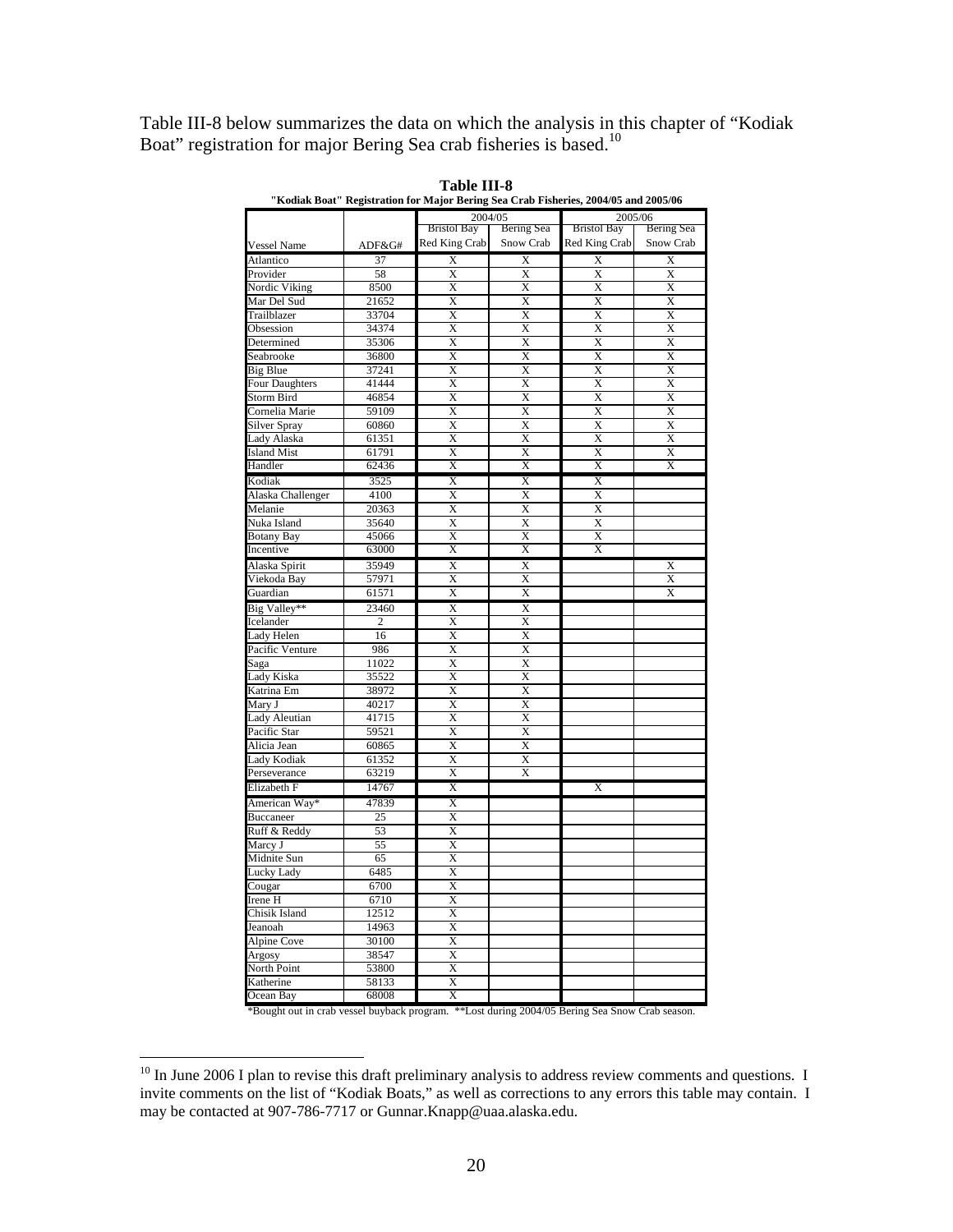### **IV. EFFECTS OF RATIONALIZATION ON KODIAK CRAB FISHING JOBS**

In this chapter, I estimate effects of rationalization on Kodiak crab fishing jobs and days worked in crab fishing. This involves several steps, which are summarized in Table IV-1. Each step requires making assumptions. Some of these assumptions are uncertain because the information on which to base them is limited.

|                       |                         | Steds in estimating Changes in Koulak Crab Fishing Jods and Davs Worked<br>Quality of Information on Which |
|-----------------------|-------------------------|------------------------------------------------------------------------------------------------------------|
| <b>Step</b>           | <b>Key Assumptions</b>  | to Base Assumptions                                                                                        |
| <b>Estimate</b> total | Average jobs per boat   | Medium: No data are available on average crew size                                                         |
| changes in jobs on    | before and after        | before or after rationalization, but anecdotal evidence is                                                 |
| Kodiak Boats and      | rationalization         | fairly consistent. It is uncertain whether average crew                                                    |
| other boats           |                         | sizes have changed.                                                                                        |
| Estimate change in    | Percentage of jobs held | Low. We don't have any reliable data on where crew                                                         |
| jobs for Kodiak       | by Kodiak residents on  | live. We do have data however on where crab permit                                                         |
| residents             | "Kodiak Boats" and on   | holders (usually captains) live.                                                                           |
|                       | <b>Non-Kodiak Boats</b> |                                                                                                            |
| Estimate changes in   | Days worked per crab    | Low. Available ADFG data on "average fishing days"                                                         |
| days worked           | fishing job             | are preliminary. No data are available on average days                                                     |
|                       |                         | spent in transit, in port between landings, or working in                                                  |
|                       |                         | Kodiak before and after the season.                                                                        |

**Table IV-1 Steps in Estimating Changes in Kodiak Crab Fishing Jobs and Days Worked** 

In this chapter, I begin by using "best guess" assumptions for each step in order to develop "best guess" estimates of effects of rationalization on Kodiak jobs. Then I show how changing different assumptions changes the estimated effects of rationalization on Kodiak jobs and hours worked.

For this study, I use the term "job" to refer to working on a crab fishing boat for a season for a particular BSAI crab fishery. The job includes not only days spent fishing but also work done in port before and after the season as well as transit time to the Bering Sea. In previous seasons these were relatively short-term jobs, lasting a few weeks of very hard work. With rationalization crab fishing jobs last longer (and vary considerably in how long they last, because boats vary in how much quota they catch and how long they fish for it).

I did not have any data on how many people work on Bering Sea crab boats. Most people I talked with told me that most Bering Sea crab boats fish with either 5 or 6 people working on board (captain and crew total). As a starting "best guess" I assumed an average of 5.5 crab fishing jobs per vessel. To estimate total crab fishing jobs before and after rationalization, I multiplied the number of vessels fishing by  $5.5$ .<sup>11</sup>

During the 2005/06 season, some boats which had fished for BSAI crab in earlier seasons participated in other fisheries—in effect creating new jobs in those fisheries. I haven't estimated how many of these new jobs were created because I did not have any data on

 $\overline{a}$ 

<sup>&</sup>lt;sup>11</sup> With rationalization, the number of people working on some boats declined. Later in this chapter, I show how assuming a lower average crew size after rationalization would affect the estimated loss in jobs.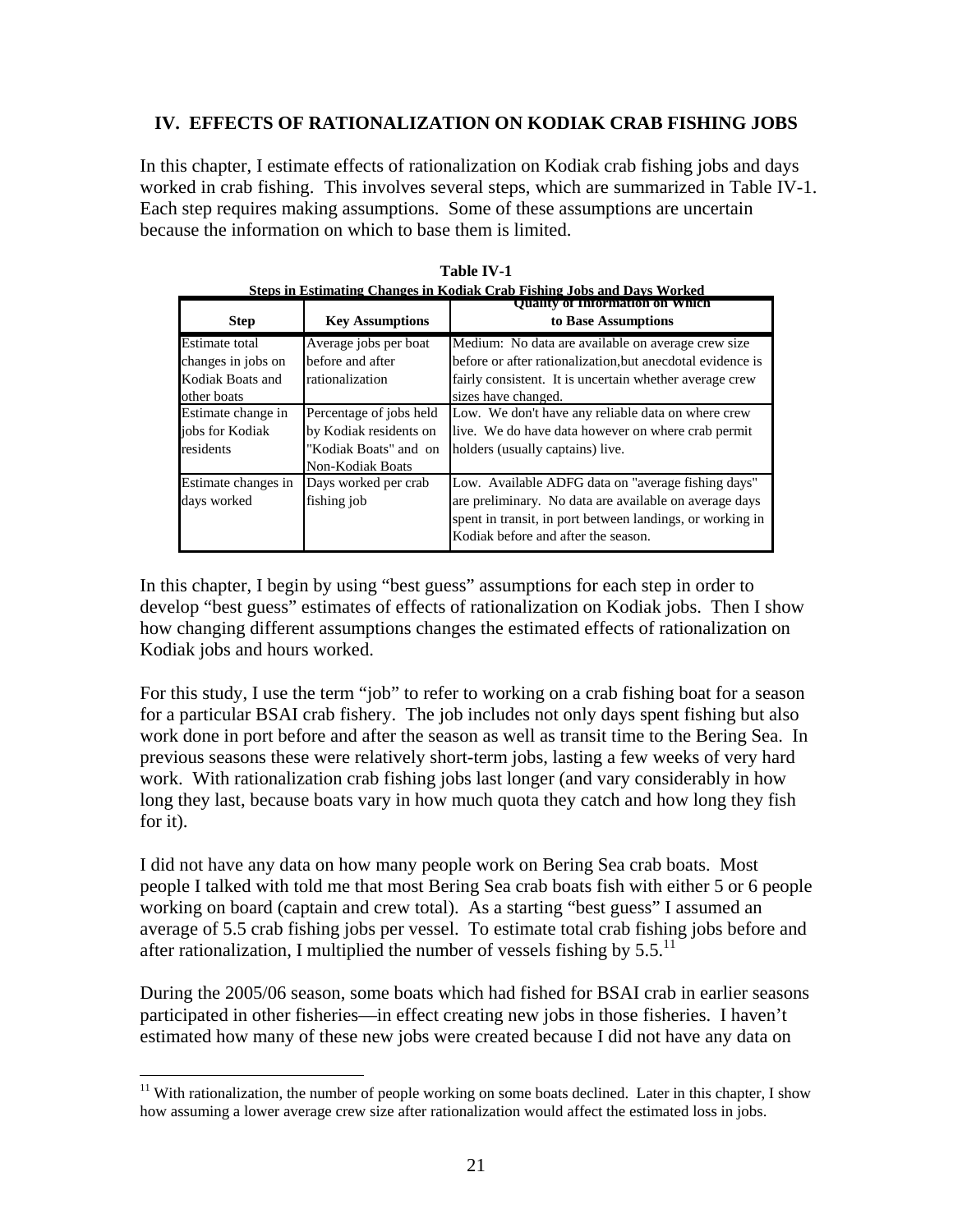how many boats which left the crab fishery participated in other fisheries. To the extent that new jobs were created in other fisheries, my analysis overstates fishing job losses due to rationalization. Note, however, that earnings from working in other fisheries were probably less than earnings had been in the crab fisheries.

Assuming an average of 5.5 jobs per vessel, the decline in the number of boats fishing between 2004/05 and 2005/06 resulted in a loss of 891 total jobs in the Bristol Bay Red King Crab fishery and 462 jobs in the Bering Sea Snow Crab fishery. Adjusting for the percentage of the decline in vessel participation attributable to rationalization (rather than buyback and vessel losses), rationalization resulted in an estimated loss of 757 total jobs in the BBR fishery, of which 160 were on "Kodiak Boats," and an estimated loss of 457 total jobs in the BSS fishery, of which 99 were on "Kodiak Boats." (Table IV-1, Figure IV-1)

|                                                       |         |        |         | Bristol Bay Red King Crab Fishery | Bering Sea Snow Crab Fishery |         |              |  |
|-------------------------------------------------------|---------|--------|---------|-----------------------------------|------------------------------|---------|--------------|--|
|                                                       |         | Total  | "Kodiak |                                   |                              | "Kodiak | Other        |  |
|                                                       |         |        | Boats"  | <b>Other Boats</b>                | Total                        | Boats"  | <b>Boats</b> |  |
|                                                       | 2004/05 | 251    | 54      | 197                               | 164                          | 38      | 126          |  |
| Number of vessels                                     | 2005/06 | 89     | 23      | 66                                | 80                           | 19      | 61           |  |
|                                                       | Change  | $-162$ | $-31$   | $-131$                            | $-84$                        | $-19$   | $-65$        |  |
|                                                       | 2004/05 | 1381   | 297     | 1084                              | 902                          | 209     | 693          |  |
| Estimated fishing jobs                                | 2005/06 | 490    | 127     | 363                               | 440                          | 105     | 336          |  |
|                                                       | Change  | $-891$ | $-171$  | $-721$                            | $-462$                       | $-105$  | $-358$       |  |
| % of job losses attributable to<br>rationalization*   |         | 85%    | 94%     | 83%                               | 99%                          | 95%     | 100%         |  |
| <b>Estimated job losses due to</b><br>rationalization |         | 757    | 160     | 598                               | 457                          | 99      | 358          |  |

**Table IV-2 Estimated Job Losses in Major BSAI Crab Fisheries Between 2004/05 and 2005/06**

Note: Assumes average of 5.5 jobs per vessel. \*Based on percentage of vessels not registering in 2005/06 for reasons other than buyback or vessel loss (see Table III-7 for derivation). Totals may not add exactly due to rounding.

**Figure IV-1** 

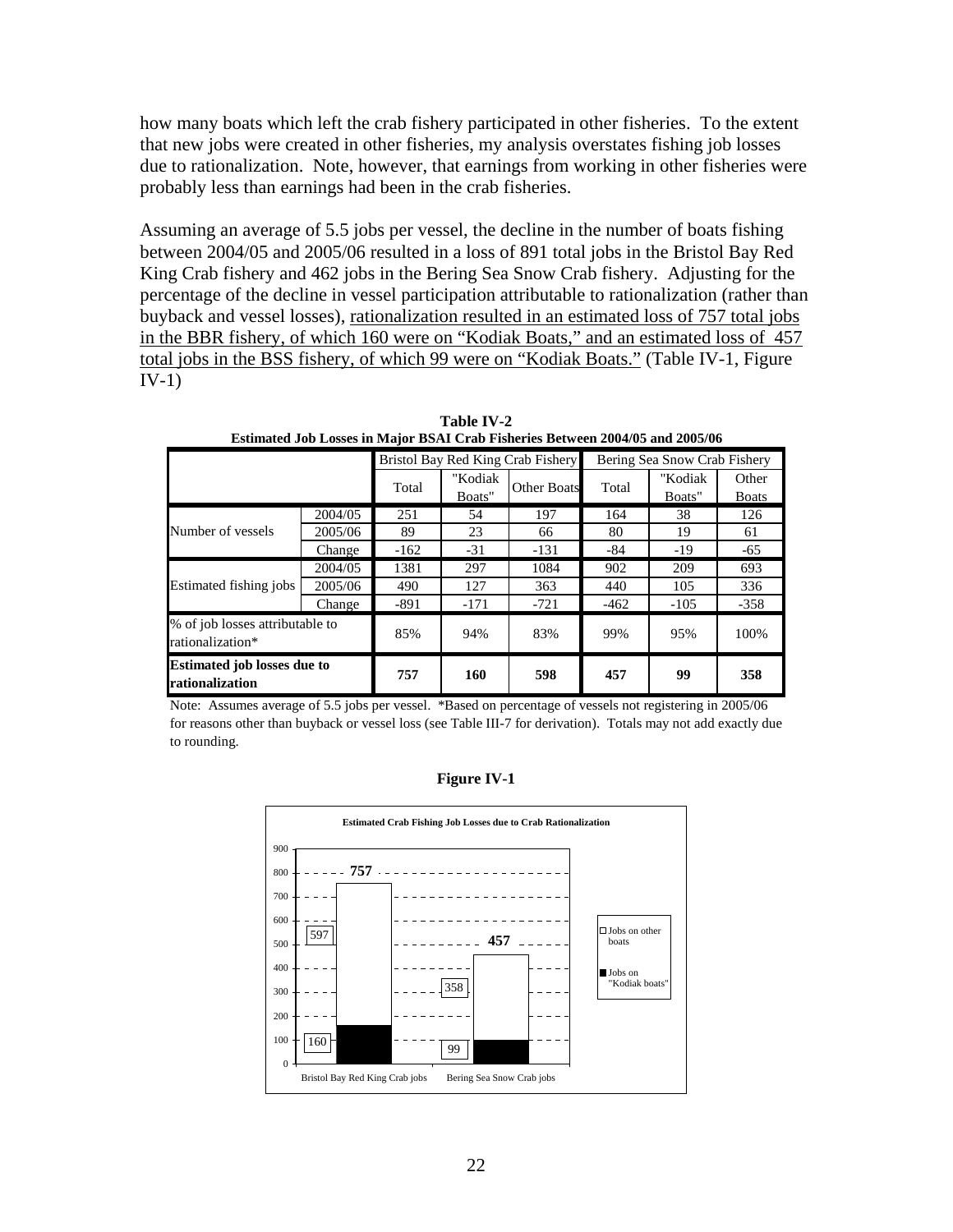The number of jobs lost by Kodiak residents is different from the loss of jobs on "Kodiak boats"—because not everyone working on a Kodiak boat is a Kodiak resident, and some Kodiak residents work on non-Kodiak boats. To estimate job losses for Kodiak residents, I had to adjust for percentage of jobs held by Kodiak residents. There are no data where crab fishing crew live, or the extent the people who work on Kodiak Boats are Kodiak residents. However, data are available on where crab permit-holders live.<sup>12</sup> I used the percentage of 2004/05 permit-holders who were Kodiak residents (Tables IV-3 through IV-6) as "best guess" assumptions for how many crab jobs were held by Kodiak residents.

|                    |                                 | "Kodiak Boats" | <b>Other Boats</b> | Total        |
|--------------------|---------------------------------|----------------|--------------------|--------------|
|                    | Kodiak                          |                |                    |              |
|                    | Permit holder Other communities |                | 191                | 210          |
| residence          | Unknown                         |                |                    |              |
|                    | Total                           |                | 19 <sup>7</sup>    | $25^{\circ}$ |
| % Kodiak residents |                                 | 65%            | 2%                 | 16%          |

**Table IV-3 Residence of Bristol Bay Red King Crab Fishery Permit Holders, 2004/05**

Source: Based on permit holder residency reported in CFEC Permit Holder Database 2004.

| Table IV-4                                                             |  |
|------------------------------------------------------------------------|--|
| Residence of Bristol Bay Red King Crab Fishery Permit Holders, 2005/06 |  |

|                    |                                 | "Kodiak Boats" | Other Boats | Total |
|--------------------|---------------------------------|----------------|-------------|-------|
|                    | Kodiak                          |                |             |       |
|                    | Permit holder Other communities |                |             |       |
| residence          | Unknown                         |                |             |       |
|                    | Total                           |                | nn          |       |
| % Kodiak residents |                                 | 52%            | 0%          | 3%    |

Source: Based on permit holder residency reported in CFEC Permit Holder Database 2005.

| Table IV-5                                                               |  |
|--------------------------------------------------------------------------|--|
| <b>Residence of Bering Sea Snow Crab Fishery Permit Holders, 2004/05</b> |  |

|                    |                                 | "Kodiak Boats" | Other Boats | Total |
|--------------------|---------------------------------|----------------|-------------|-------|
|                    | Kodiak                          |                |             |       |
|                    | Permit holder Other communities |                |             | 145   |
| residence          | Unknown                         |                |             |       |
|                    | Total                           | 38             |             | 169   |
| % Kodiak residents |                                 | 50%            | 2%          | 2%    |

Source: Based on permit holder residency reported in CFEC Permit Holder Database 2005.

**Table IV-6** 

|                    | <b>Residence of Bering Sea Snow Crab Fishery Permit Holders, 2005/06</b> |                |                    |       |  |  |  |  |  |
|--------------------|--------------------------------------------------------------------------|----------------|--------------------|-------|--|--|--|--|--|
|                    |                                                                          | "Kodiak Boats" | <b>Other Boats</b> | Total |  |  |  |  |  |
|                    | Kodiak                                                                   |                |                    |       |  |  |  |  |  |
|                    | Permit holder Other communities                                          |                | 61                 |       |  |  |  |  |  |
| residence          | Unknown                                                                  |                |                    |       |  |  |  |  |  |
|                    | Total                                                                    |                |                    |       |  |  |  |  |  |
| % Kodiak residents |                                                                          | 53%            | 0%                 | 13%   |  |  |  |  |  |

Source: Based on permit holder residency reported in CFEC Permit Holder Database 2005. Note: Actual permit holders may have differed for this fishery, which took place in 2006.

 $\overline{a}$ 

 $12$  Every vessel delivering crab must have an ADFG permit holder on board, who signs the fish ticket. The permit holder is usually the vessel captain.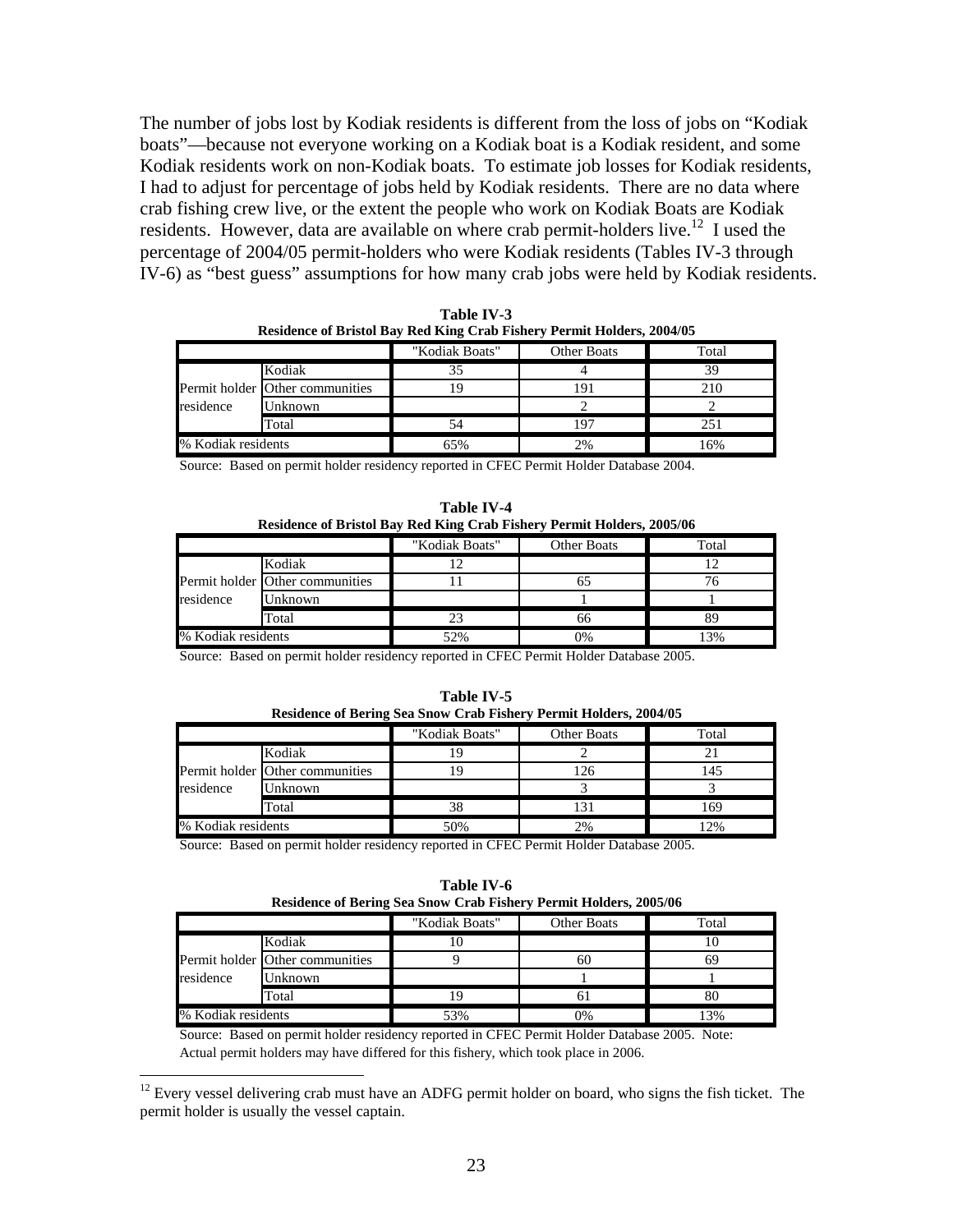During the 2004/05 season, about two-thirds (65%) of the permit holders on "Kodiak Boats" in the BBR fishery were Kodiak residents, and half (50%) of the permit holders in the BSS fishery were Kodiak residents. Only 2% of the permit holders on other boats were Kodiak residents. Assuming similar Kodiak residency shares for all the jobs on crab fishing vessels, rationalization resulted in an estimated loss of 104 jobs for Kodiak residents in the BBR fishery and 59 jobs for Kodiak residents in the BSS fishery (Table IV-7 and Figure IV-2).

|                                             | <b>Estimated Crab Fishing Job Losses of Kodiak Residents Between 2004/05 and 2005/06</b> |       |                   |                                   |       |                              |                       |  |  |
|---------------------------------------------|------------------------------------------------------------------------------------------|-------|-------------------|-----------------------------------|-------|------------------------------|-----------------------|--|--|
|                                             |                                                                                          |       |                   | Bristol Bay Red King Crab Fishery |       | Bering Sea Snow Crab Fishery |                       |  |  |
|                                             |                                                                                          | Total | "Kodiak<br>Boats" | Other<br><b>Boats</b>             | Total | "Kodiak<br>Boats"            | Other<br><b>Boats</b> |  |  |
|                                             | 2004/05                                                                                  | 251   | 54                | 197                               | 164   | 38                           | 126                   |  |  |
| Number of vessels                           | 2005/06                                                                                  | 89    | 23                | 66                                | 80    | 19                           | 61                    |  |  |
| <b>Estimated fishing</b>                    | 2004/05                                                                                  | 1381  | 297               | 1084                              | 902   | 209                          | 693                   |  |  |
| jobs*                                       | 2005/06                                                                                  | 490   | 127               | 363                               | 440   | 105                          | 336                   |  |  |
| Assumed residency                           | Kodiak residents                                                                         |       | 65%               | 2%                                |       | 50%                          | 2%                    |  |  |
| $(\%)$ **                                   | Non-Kodiak residents                                                                     |       | 35%               | 98%                               |       | 50%                          | 98%                   |  |  |
| <b>Estimated fishing</b>                    | Total                                                                                    | 1381  | 297               | 1084                              | 902   | 209                          | 693                   |  |  |
| jobs in 2004/05, by                         | <b>Kodiak residents</b>                                                                  | 215   | 193               | 22                                | 118   | 105                          | 14                    |  |  |
| residency                                   | Non-Kodiak residents                                                                     | 1166  | 104               | 1062                              | 784   | 105                          | 679                   |  |  |
| <b>Estimated fishing</b>                    | Total                                                                                    | 490   | 127               | 363                               | 440   | 105                          | 336                   |  |  |
| jobs in 2005/06, by Kodiak residents        |                                                                                          | 89    | 82                | 7                                 | 59    | 52                           | 7                     |  |  |
| residency                                   | Non-Kodiak residents                                                                     | 400   | 44                | 356                               | 381   | 52                           | 329                   |  |  |
| Estimated loss of                           | Total                                                                                    | 891   | 171               | 721                               | 462   | 105                          | 358                   |  |  |
| fishing jobs, by                            | <b>Kodiak residents</b>                                                                  | 125   | 111               | 14                                | 59    | 52                           | 7                     |  |  |
| residency                                   | Non-Kodiak residents                                                                     | 766   | 60                | 706                               | 403   | 52                           | 350                   |  |  |
| <b>Estimated</b> job<br>losses attributable | Percentage***                                                                            | 85%   | 94%               | 83%                               | 99%   | 95%                          | 100%                  |  |  |
|                                             | Total                                                                                    | 757   | 160               | 598                               | 457   | 99                           | 358                   |  |  |
| to rationalization                          | <b>Kodiak residents</b>                                                                  | 106   | 104               | 12                                | 59    | 50                           | 7                     |  |  |
|                                             | Non-Kodiak residents                                                                     | 651   | 56                | 586                               | 399   | 50                           | 350                   |  |  |

**Table IV-7** 

\*Assumes average of 5.5 jobs per vessel.

\*Based on residency of vessel permit holders calculated in Tables IV-2 and IV-4.

\*\*\*Based on percentage of vessels not registering in 2005/06 for reasons other than buyback or vessel loss (see Table III-7 for derivation). Totals may not add exactly due to rounding.

**Figure IV-2** 

**Estimated Crab Fishing Job Losses due to Crab Rationalization**

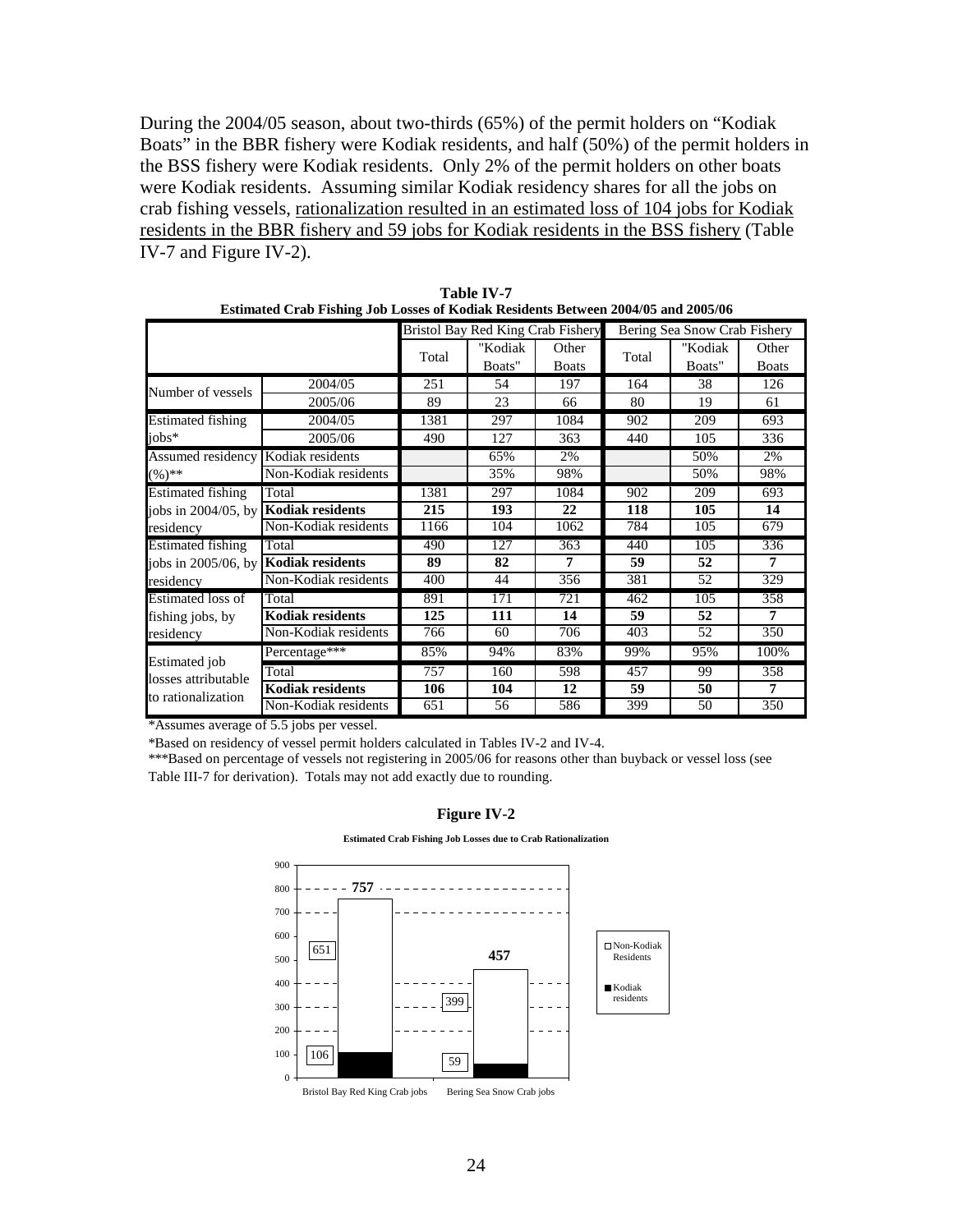The estimates shown in Table IV-7 of crab fishing job losses due to rationalization are based on several "best guess" assumptions. Table IV-8 shows how changing some of these assumptions changes the estimates of job losses due to rationalization.

|                                                    |                   | "Best guess"                                                                                          | <b>Alternative Assumptions</b> |      |              |      |      |  |
|----------------------------------------------------|-------------------|-------------------------------------------------------------------------------------------------------|--------------------------------|------|--------------|------|------|--|
|                                                    |                   | assumptions                                                                                           | A                              | B    | $\mathsf{C}$ | D    | F    |  |
| Assumptions*                                       |                   |                                                                                                       |                                |      |              |      |      |  |
|                                                    | 2004/05           | 5.5                                                                                                   | 6.0                            | 5.5  | 5.5          | 5.5  | 6.0  |  |
| Average jobs per vessel                            | 2005/06           | 5.5                                                                                                   | 5.0                            | 5.5  | 5.5          | 5.5  | 5.0  |  |
| Kodiak resident share of                           | 2004/05           | 65%                                                                                                   | 65%                            | 65%  | <b>75%</b>   | 65%  | 75%  |  |
| jobs on Kodiak Boats, BBR                          | 2005/06           | 65%                                                                                                   | 65%                            | 52%  | 75%          | 65%  | 75%  |  |
| Kodiak resident share of                           | 2004/05           | 50%                                                                                                   | 50%                            | 50%  | 75%          | 50%  | 75%  |  |
| jobs on Kodiak Boats, BSS                          | 2005/06           | 50%                                                                                                   | 50%                            | 53%  | 75%          | 50%  | 75%  |  |
| Kodiak resident share of                           | 2004/05           | 2%                                                                                                    | 2%                             | 2%   | 5%           | 2%   | 5%   |  |
| jobs on other boats, BBR                           | 2005/06           | 2%                                                                                                    | 2%                             | 0%   | 5%           | 2%   | 5%   |  |
| Kodiak resident share of                           | 2004/05           | 2%                                                                                                    | 2%                             | 2%   | 5%           | 2%   | 5%   |  |
| jobs on other boats, BSS                           | 2005/06           | 2%                                                                                                    | 2%                             | 0%   | 5%           | 2%   | 5%   |  |
|                                                    | Kodiak boats, BBR | 94%                                                                                                   | 94%                            | 94%  | 94%          | 100% | 100% |  |
| % of job losses attributable                       | Other boats, BBR  | 83%                                                                                                   | 83%                            | 83%  | 83%          | 100% | 100% |  |
| to rationalization                                 | Kodiak boats, BSS | 95%                                                                                                   | 95%                            | 95%  | 95%          | 100% | 100% |  |
|                                                    | Other boats, BSS  | 100%                                                                                                  | 100%                           | 100% | 100%         | 100% | 100% |  |
| <b>Estimated job losses due to rationalization</b> |                   |                                                                                                       |                                |      |              |      |      |  |
| <b>Kodiak Residents</b>                            | <b>BBR</b>        | 106                                                                                                   | 116                            | 127  | 139          | 125  | 179  |  |
|                                                    | <b>BSS</b>        | 59                                                                                                    | 64                             | 62   | 95           | 59   | 105  |  |
|                                                    | <b>BBR</b>        | 651                                                                                                   | 710                            | 631  | 618          | 766  | 793  |  |
| Non-Kodiak Resident                                | <b>BSS</b>        | 399<br>435<br>395<br>362<br>403<br>757<br>826<br>757<br>757<br>891<br>457<br>499<br>457<br>457<br>462 | 399                            |      |              |      |      |  |
|                                                    | <b>BBR</b>        |                                                                                                       |                                |      |              |      | 972  |  |
| Total                                              | <b>BSS</b>        |                                                                                                       |                                |      |              |      | 504  |  |

**Table IV-8 Effects of Different Assumptions on Estimated Job Losses due to Rationalization** 

Those assumptions which are different from the "best guess assumptions are shown in **bold.**

**Alternative Assumptions A.** If we assume that the average jobs per vessel decreased from 6.0 to 5.0 (rather than staying constant at 5.5) then the estimated Kodak resident job loss due to rationalization increases from 106 to 116 for the BBR fishery and from 59 to 64 for the BSS fishery.

**Alternative Assumptions B.** If we assume that the share of crab jobs held by Kodiak residents in 2005/06 was equal to the share of permit holders on vessels in 2005/06 (rather than to the share of permit holders on vessels in 2004/06), then the estimated Kodiak resident job loss increases to 127 for the BBR fishery and 62 for the BBS fishery.

**Alternative Assumptions C.** If we assume higher Kodiak resident shares of crab fishing jobs of 75% of jobs on Kodiak boats and 5% of jobs on other boats, for both fisheries in both years, then the estimated Kodiak resident job loss increases to 139 for the BBR fishery and 95 for the BSS fishery.

**Alternative Assumptions D.** If we assume that 100% of job losses are due to rationalization, then the estimated Kodiak resident job loss increases to 125 for the BBR fishery but stays the same for the BSS fishery.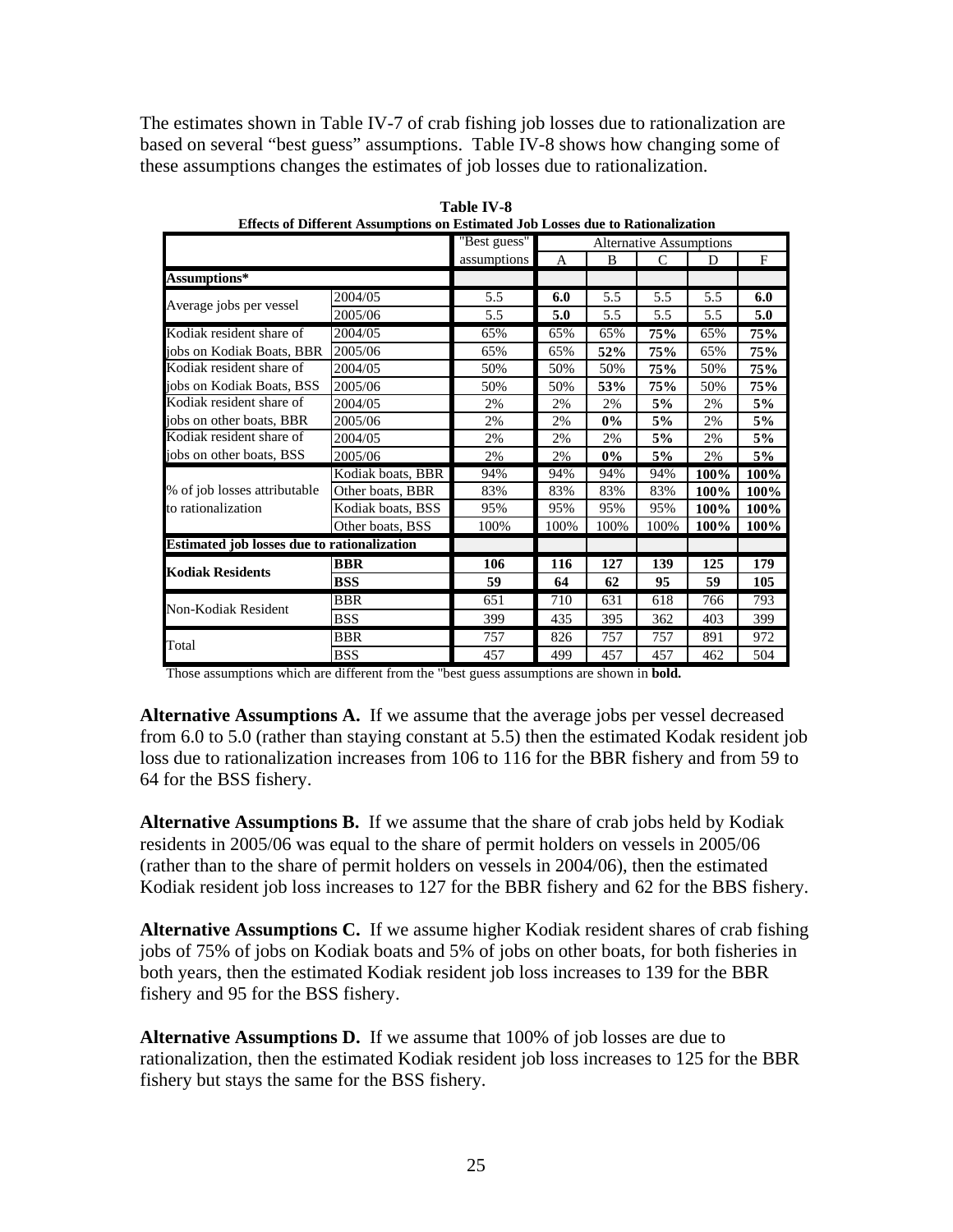**Alternative Assumptions E.** If we use the A, C and D assumptions together, then the estimated Kodiak resident job loss increases to 179 for the BBR fishery and 105 for the BSS fishery. I would consider this a maximum or upper-bound estimate of the Kodiak crab fishing job losses attributable to rationalization.

Many people have pointed out to me that, although rationalization caused a dramatic decline in the number of crab fishing jobs, it was important to keep in mind that the remaining jobs lasted longer. Clearly the total amount of work being done in the crab fishery, as measured by the number of pots pulled and the volume of the crab harvest (shown in Tables II-5 and II-6), has not declined with rationalization.

As an alternative measure of the effects of rationalization on crab fishing employment, I estimated how the number of days worked in the fishery changed. To do this, I multiplied the estimated number of crab fishing jobs in 2004/05 and 2005/06 by "best guess" assumptions about the average days worked in 2004/05 and 2005/06.

The Alaska Department of Fish and Game has estimated that the average number of "days fished" in the BBR fishery increased from 3 days in 2004/05 to 26 days in 2005/06, and that the average number of "days fished" in the BSS fishery increased from 5 days in 2004/05 to 42 days in 2005/06. Note, however, that these estimates are preliminary and may change. Note also that the number of days fished varied widely for different vessels, reflecting variation in the total crab quota which they harvested.

The number of days worked in the crab fisheries is considerably higher than the number of days fished, if we include days working on the boat in port before and after the season, days transiting from Kodiak or other ports to the Bering Sea, days spent in Dutch Harbor or other Bering Sea ports delivering crab and loading or unloading pots, and days traveling between these ports and the fishing grounds. However, no data are available on how many days are spent in these other activities that are an integral part of crab fishing.

Table IV-9 (on the following page) shows the total days of work for BBR and BSS fishing jobs under alternative assumptions about days spent in these different crab fishing activities. For example, depending upon which assumptions we use, the total days worked per job in the BBR fishery may have been between 11 and 17 days in 2004/05 and between 34 and 44 days in 2005/06.

I used the numbers shown in **bold font** as "best guess" assumptions about average days worked in each fishery—but these should *not* be considered "precise" or "accurate."<sup>13</sup> Under these assumptions, in the BBR fishery days worked per job increased from 14 in 2004/05 to 39 in 2005/06, and in the BSS fishery days worked per job increased from 16 to 55. The ratio of days worked per job in 2005/06 to days worked per job in 2004/05 was 2.8 for the BBR fishery and 3.4 for the BSS fishery.

<u>.</u>

<sup>&</sup>lt;sup>13</sup> Note that for purposes of estimating how rationalization affected total days worked, what really matters is what we assume about how the relative number of total days worked per job changed. For example, if the number of jobs decreased by two-thirds, the number of days worked would stay the same if the number of days worked per job tripled.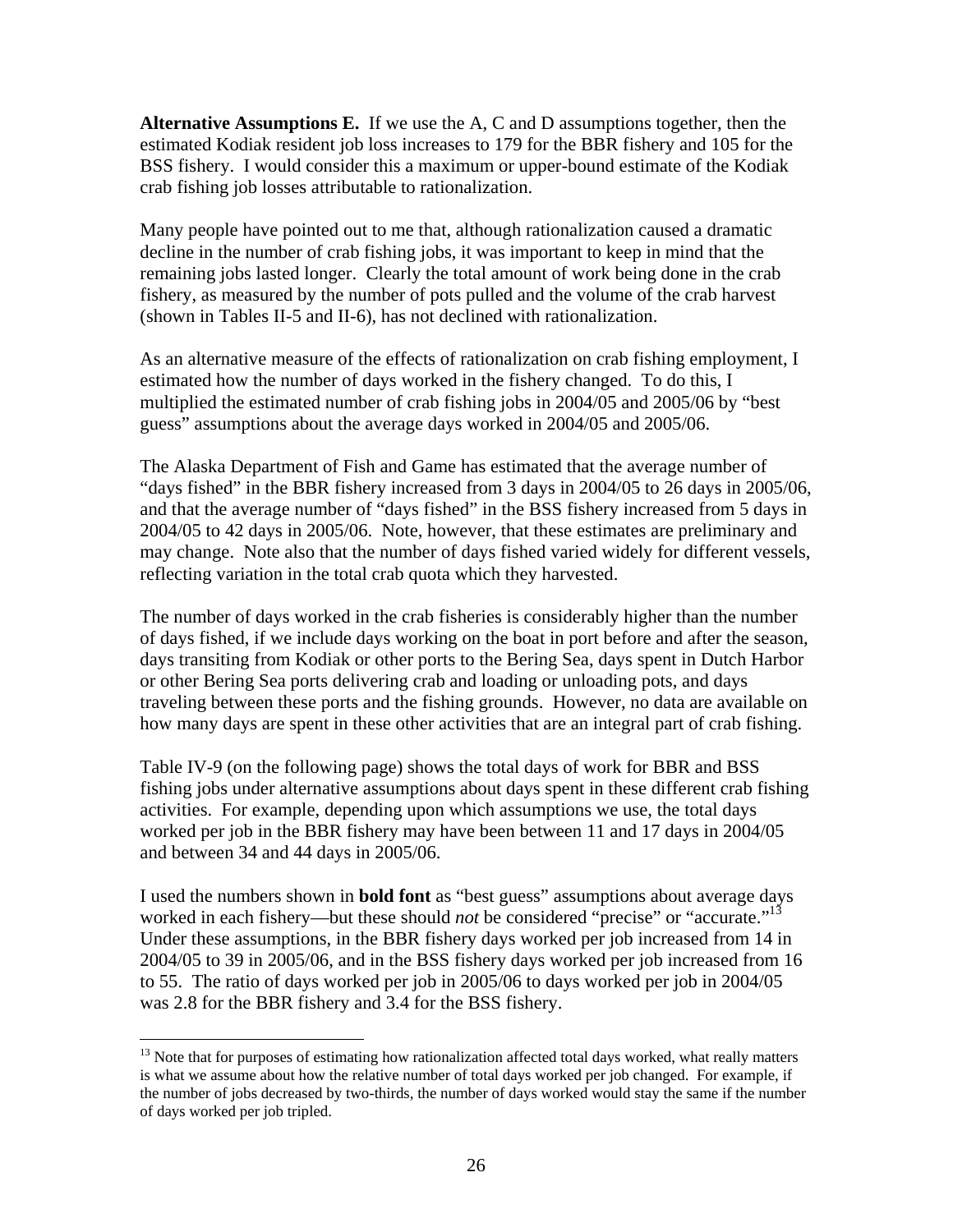|                        |                 |                           |                |                         | Days                    |                  |                         |
|------------------------|-----------------|---------------------------|----------------|-------------------------|-------------------------|------------------|-------------------------|
|                        |                 |                           | Days           | Days in                 | traveling to            |                  | Days traveling          |
|                        |                 |                           | working in     | transit to              | and from                |                  | to and from             |
|                        |                 | Average                   | port before    | and from                | fishing                 | Average          | fishing grounds         |
|                        | Total days      | days                      | and after      | Dutch                   | grounds and             | number of        | and unloading           |
|                        | worked          | fishing*                  | season         | Harbor                  | unloading               | landings*        | per landing             |
|                        | 11              | 3                         | $\overline{4}$ | $\overline{4}$          | $\mathbf{0}$            | 1.1              | $\boldsymbol{0}$        |
|                        | 12              | 3                         | $\overline{4}$ | $\overline{4}$          | $\mathbf{1}$            | 1.1              | $\mathbf{1}$            |
|                        | 13              | $\overline{\mathbf{3}}$   | $\overline{4}$ | $\overline{4}$          | $\overline{2}$          | 1.1              | $\overline{2}$          |
| <b>Bristol Bay Red</b> | 13              | 3                         | 6              | $\overline{4}$          | $\theta$                | 1.1              | $\overline{0}$          |
| King Crab Fishery,     | $\overline{14}$ | $\overline{\mathbf{3}}$   | $\overline{6}$ | $\overline{\mathbf{4}}$ | $\mathbf{1}$            | 1.1              | $\overline{\mathbf{1}}$ |
| 2004/05                | 15              | 3                         | 6              | $\overline{4}$          | $\overline{2}$          | 1.1              | $\overline{2}$          |
|                        | 15              | $\overline{\mathbf{3}}$   | 8              | $\overline{4}$          | $\overline{0}$          | 1.1              | $\overline{0}$          |
|                        | 16              | 3                         | $\overline{8}$ | $\overline{4}$          | $\mathbf{1}$            | 1.1              | 1                       |
|                        | 17              | $\overline{\overline{3}}$ | $\overline{8}$ | $\overline{4}$          | $\overline{2}$          | 1.1              | $\overline{2}$          |
|                        | 34              | 26                        | $\overline{4}$ | $\overline{4}$          | $\boldsymbol{0}$        | 3.0              | $\overline{0}$          |
|                        | 37              | 26                        | $\overline{4}$ | $\overline{4}$          | 3                       | 3.0              | 1                       |
|                        | 40              | 26                        | $\overline{4}$ | $\overline{4}$          | 6                       | 3.0              | $\overline{c}$          |
| <b>Bristol Bay Red</b> | 36              | 26                        | 6              | $\overline{4}$          | $\overline{0}$          | 3.0              | $\overline{0}$          |
| King Crab Fishery,     | 39              | 26                        | 6              | $\overline{\mathbf{4}}$ | $\overline{\mathbf{3}}$ | 3.0              | $\overline{\mathbf{1}}$ |
| 2005/06                | 42              | 26                        | 6              | $\overline{4}$          | 6                       | 3.0              | $\overline{2}$          |
|                        | 38              | 26                        | $\overline{8}$ | $\overline{4}$          | $\overline{0}$          | 3.0              | $\overline{0}$          |
|                        | 41              | 26                        | $\overline{8}$ | $\overline{4}$          | $\overline{3}$          | 3.0              | 1                       |
|                        | 44              | $\overline{26}$           | 8              | $\overline{4}$          | $\overline{6}$          | 3.0              | $\overline{2}$          |
|                        | 13              | 5                         | $\overline{4}$ | $\overline{4}$          | $\boldsymbol{0}$        | 1.2              | $\overline{0}$          |
|                        | 14              | 5                         | $\overline{4}$ | $\overline{4}$          | $\mathbf{1}$            | $\overline{1.2}$ | $\mathbf{1}$            |
|                        | 15              | 5                         | $\overline{4}$ | $\overline{4}$          | $\overline{c}$          | 1.2              | $\overline{c}$          |
| Bering Sea Snow        | $\overline{15}$ | 5                         | 6              | $\overline{4}$          | $\overline{0}$          | $\overline{1.2}$ | $\overline{0}$          |
| Crab Fishery,          | 16              | 5                         | 6              | 4                       | $\mathbf{1}$            | 1.2              | $\mathbf{1}$            |
| 2004/05                | $\overline{17}$ | 5                         | $\overline{6}$ | $\overline{4}$          | $\overline{c}$          | $\overline{1.2}$ | $\overline{2}$          |
|                        | 17              | 5                         | $\overline{8}$ | $\overline{4}$          | $\overline{0}$          | 1.2              | $\theta$                |
|                        | 18              | 5                         | $\overline{8}$ | $\overline{4}$          | $\mathbf{1}$            | $\overline{1.2}$ | 1                       |
|                        | 19              | $\overline{5}$            | $\overline{8}$ | $\overline{4}$          | $\overline{2}$          | 1.2              | $\overline{2}$          |
|                        | 50              | 42                        | $\overline{4}$ | $\overline{4}$          | $\theta$                | 3.4              | $\overline{0}$          |
|                        | 53              | 42                        | $\overline{4}$ | $\overline{4}$          | 3                       | 3.4              | 1                       |
|                        | 57              | 42                        | $\overline{4}$ | $\overline{4}$          | 7                       | 3.4              | $\overline{c}$          |
| Bering Sea Snow        | $\overline{52}$ | 42                        | 6              | $\overline{4}$          | $\overline{0}$          | 3.4              | $\overline{0}$          |
| Crab Fishery,          | 55              | 42                        | 6              | $\overline{\mathbf{4}}$ | $\overline{\mathbf{3}}$ | 3.4              | 1                       |
| 2005/06                | 59              | 42                        | 6              | $\overline{4}$          | 7                       | 3.4              | $\overline{c}$          |
|                        | 54              | 42                        | $\overline{8}$ | $\overline{4}$          | $\theta$                | 3.4              | $\theta$                |
|                        | 57              | 42                        | 8              | $\overline{4}$          | $\overline{3}$          | 3.4              | 1                       |
|                        | 61              | 42                        | $\overline{8}$ | $\overline{4}$          | 7                       | 3.4              | $\overline{2}$          |

**Table IV-9 Estimated Total Days of Work for Bering Sea Fishing Jobs, Under Alternative Assumptions**

\*Based on ADFG estimates from Tables II-3 and II-4. 2005/06 estimates are preliminary. Estimates shown in **bold** are used for Table IV-8.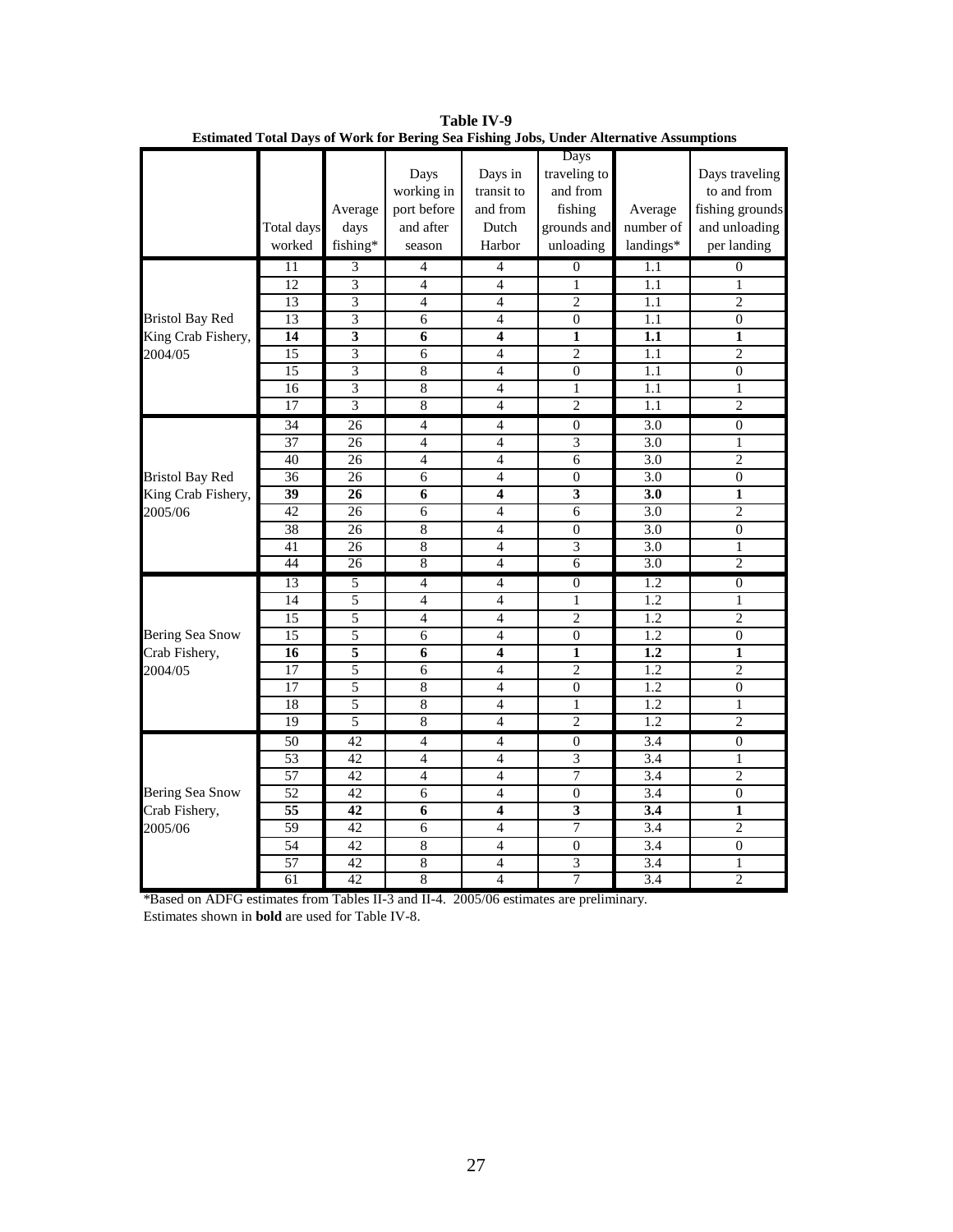Based on these assumptions about days worked per job, the total days or years worked by Kodiak residents in the BBR and BSS crab fisheries stayed about the same in 2005/06 as in 2004/05. Put differently, the loss in jobs was approximately offset by the increase in days worked per job. A smaller number of people worked at crab fishing jobs which lasted longer, and did about the same amount of work in about the same number of total days.

|                                               |                         |                |                   | Bristol Bay Red King Crab Fishery |                 | Bering Sea Snow Crab Fishery |                    |
|-----------------------------------------------|-------------------------|----------------|-------------------|-----------------------------------|-----------------|------------------------------|--------------------|
|                                               |                         | Total          | "Kodiak<br>Boats" | <b>Other Boats</b>                | Total           | "Kodiak<br>Boats"            | <b>Other Boats</b> |
| Estimated fishing jobs*                       | 2004/05                 | 1381           | 297               | 1084                              | 902             | 209                          | 693                |
|                                               | 2005/06                 | 490            | 127               | 363                               | 440             | 105                          | 336                |
| Work days per job**                           | 2004/05                 |                | 14                | 14                                |                 | 16                           | 16                 |
|                                               | 2005/06                 |                | 39                | 39                                |                 | 55                           | 55                 |
|                                               | 2004/05                 | 19327          | 4158              | 15169                             | 14432           | 3344                         | 11088              |
| Total work days                               | 2005/06                 | 19091          | 4934              | 14157                             | 24200           | 5748                         | 18453              |
|                                               | Change                  | $-237$         | 776               | $-1012$                           | 9768            | 2404                         | 7365               |
|                                               | 2004/05                 | 81             | 17                | 63                                | 60              | 14                           | 46                 |
| Total work years***                           | 2005/06                 | 80             | 21                | 59                                | 101             | 24                           | 77                 |
|                                               | Change                  | $-1$           | 3                 | $-4$                              | 41              | 10                           | 31                 |
| Assumed residency (%)                         | Kodiak residents*       |                | 65%               | 2%                                |                 | 50%                          | 2%                 |
|                                               | Non-Kodiak residents    |                | 35%               | 98%                               |                 | 50%                          | 98%                |
| Estimated work year                           | $Total**$               | $-1$           | 3                 | $-4$                              | 41              | 10                           | 31                 |
| losses, 2004/05 to                            | Kodiak residents        | $\overline{2}$ | $\overline{c}$    | $\Omega$                          | 6               | 5                            |                    |
| 2005/06                                       | Non-Kodiak residents    | $-3$           | 1                 | $-4$                              | $\overline{35}$ | 5                            | 30                 |
|                                               | Percentage***           | 85%            | 94%               | 83%                               | 99%             | 95%                          | 100%               |
| Estimated work year<br>losses attributable to | Total**                 | $-1$           | 3                 | $-3$                              | 40              | 10                           | 31                 |
| rationalization                               | <b>Kodiak residents</b> | $\mathbf{2}$   | $\overline{2}$    | $\bf{0}$                          | 6               | 5                            | 1                  |
|                                               | Non-Kodiak residents    | $-3$           |                   | $-3$                              | 35              | 5                            | 30                 |

**Table IV-10 Estimated Change in Years Worked in Major BSAI Crab Fisheries Between 2004/05 and 2005/06 (A Very Rough Approximation for Purposes of Illustration)**

\*From Table IV-2. \*\*Based on assumptions shown in bold in Table IV-7. \*\*\*Assumes 48 5-day work weeks per year. Note: Estimates of changes in work years for Kodiak residents in the bottom half of the table are based on the same assumptions used in Table IV-7.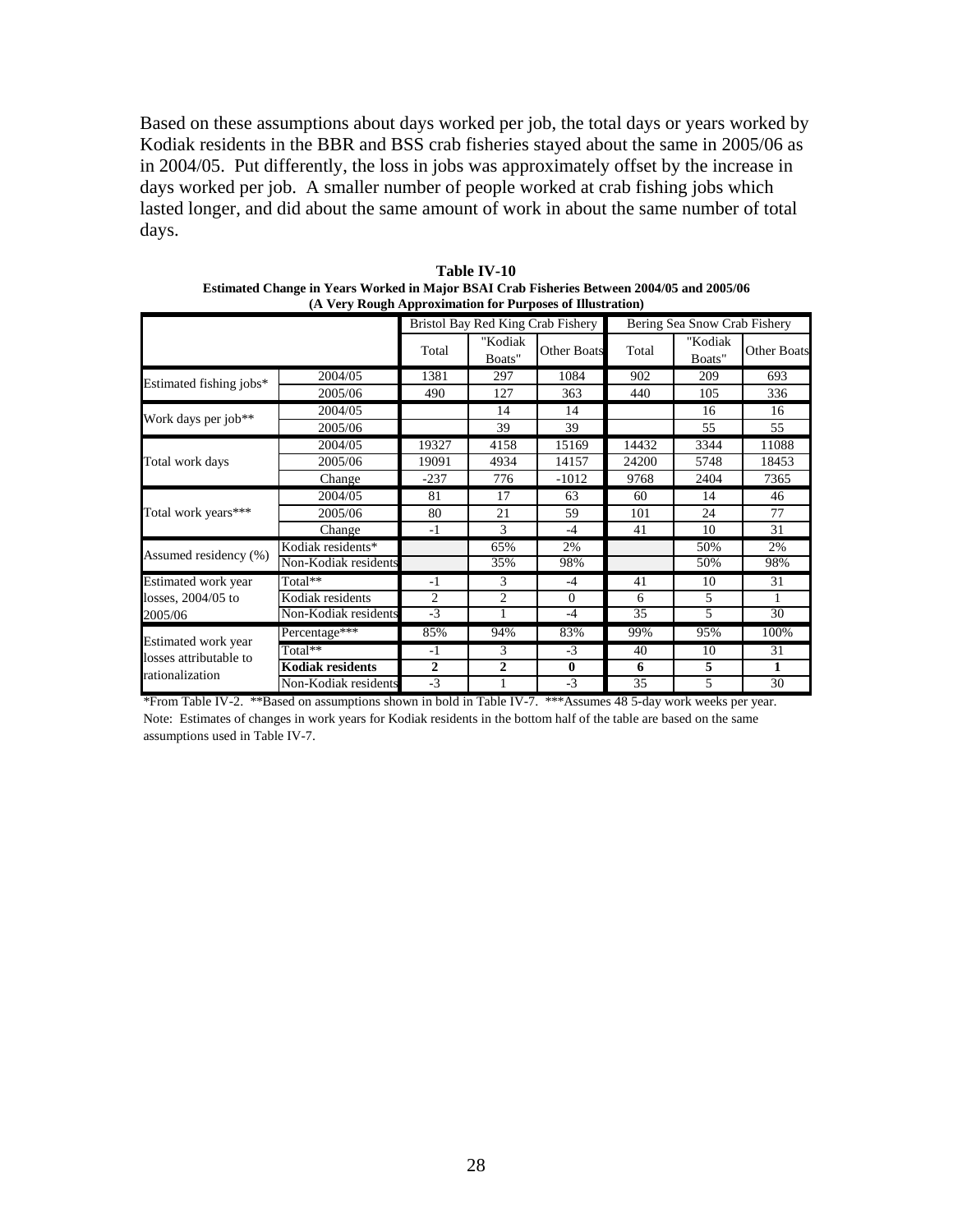### **V. EFFECTS OF RATIONALIZATION ON CRAB FISHING EARNINGS OF KODIAK CAPTAINS AND CREW**

The previous chapter looked at the crab fishing jobs which were lost due to crab rationalization. This chapter looks at the crab fishing jobs which remain after crab rationalization.

As shown in Table V-1, in the first year of crab rationalization, the number of crab fishing jobs declined significantly. However, as was discussed in Chapter II, the total amount of work being done in the crab fisheries—as measured by the total harvest and the number of pots lifted—stayed about the same. This is reflected in the estimates of crab fishing work-years shown in Table V-1, which stayed about the same for the Bristol Bay Red King Crab fishery and increased for the Bering Sea Snow Crab fishery. These work-years estimates should be considered highly approximate. The important point to be drawn from them is that rationalization did not lead to a significant decline in work years.

|         |                           |                  | <b>Estimated Number of Jobs</b> |         | Estimated Work-Years** |           |           |       |
|---------|---------------------------|------------------|---------------------------------|---------|------------------------|-----------|-----------|-------|
|         |                           |                  | Non-                            |         | Assumed                |           | Non-      |       |
|         |                           | Kodiak           | Kodiak                          |         | work days              | Kodiak    | Kodiak    |       |
|         |                           | <b>Residents</b> | <b>Residents</b>                | Total   | per job*               | Residents | Residents | Total |
|         | Bristol Bay Red King Crab | 215              | 1166                            | 1381    | 14                     | 13        | 68        | 81    |
| 2004/05 | Bering Sea Snow Crab      | 118              | 784                             | 902     | 16                     | 8         | 52        | 60    |
|         | Total                     | 333              | 1949                            | 2283    |                        | 20        | 120       | 141   |
|         | Bristol Bay Red King Crab | $-125$           | -766                            | -891    | 25                     | 2         | $-3$      | $-1$  |
| Change  | Bering Sea Snow Crab      | -59              | $-403$                          | $-462$  | 39                     | 6         | 35        | 41    |
|         | Total                     | $-185$           | $-1168$                         | $-1353$ |                        | 8         | 32        | 40    |
|         | Bristol Bay Red King Crab | 89               | 400                             | 490     | 39                     | 15        | 65        | 80    |
| 2005/06 | Bering Sea Snow Crab      | 59               | 381                             | 440     | 55                     | 14        | 87        | 101   |
|         | Total                     | 148              | 781                             | 930     |                        | 28        | 152       | 180   |

**Table V-1 "Best Guess" Estimates of Jobs and Work Years in Bering Sea Crab Fisheries, 2004/05 and 2005/06**

\*Assumed work days per job, and the estimates of work-years which are based on them, are based on limited preliminary information and should be considered highly approximate. \*\*Estimated work-years are calculated based on the assumption that one work-year has 48 5-day weeks. Source: Estimates derived in Tables IV-7 and IV-9.

With much longer fishing seasons, most BSAI crab fishing jobs lasted much longer. In addition, there were other important changes in these jobs, particularly in how captains and crew were paid and what they earned.

To understand these changes, it is important first to understand how crab fishermen were typically paid prior to rationalization. On most boats, captains and crew were paid a share of net earnings after deducting taxes and costs of fuel and bait. After calculating individual shares, costs of groceries were also deducted from what fishermen were paid. The specific details of how payments were calculated varied from boat to boat, with regard to what costs were deducted before calculating net earnings, and the shares paid to individual captains and crew. Typically, however, the total share paid to the "deck" (everyone working on the boat) was about 40%:—somewhat higher on some boats, and somewhat lower on others.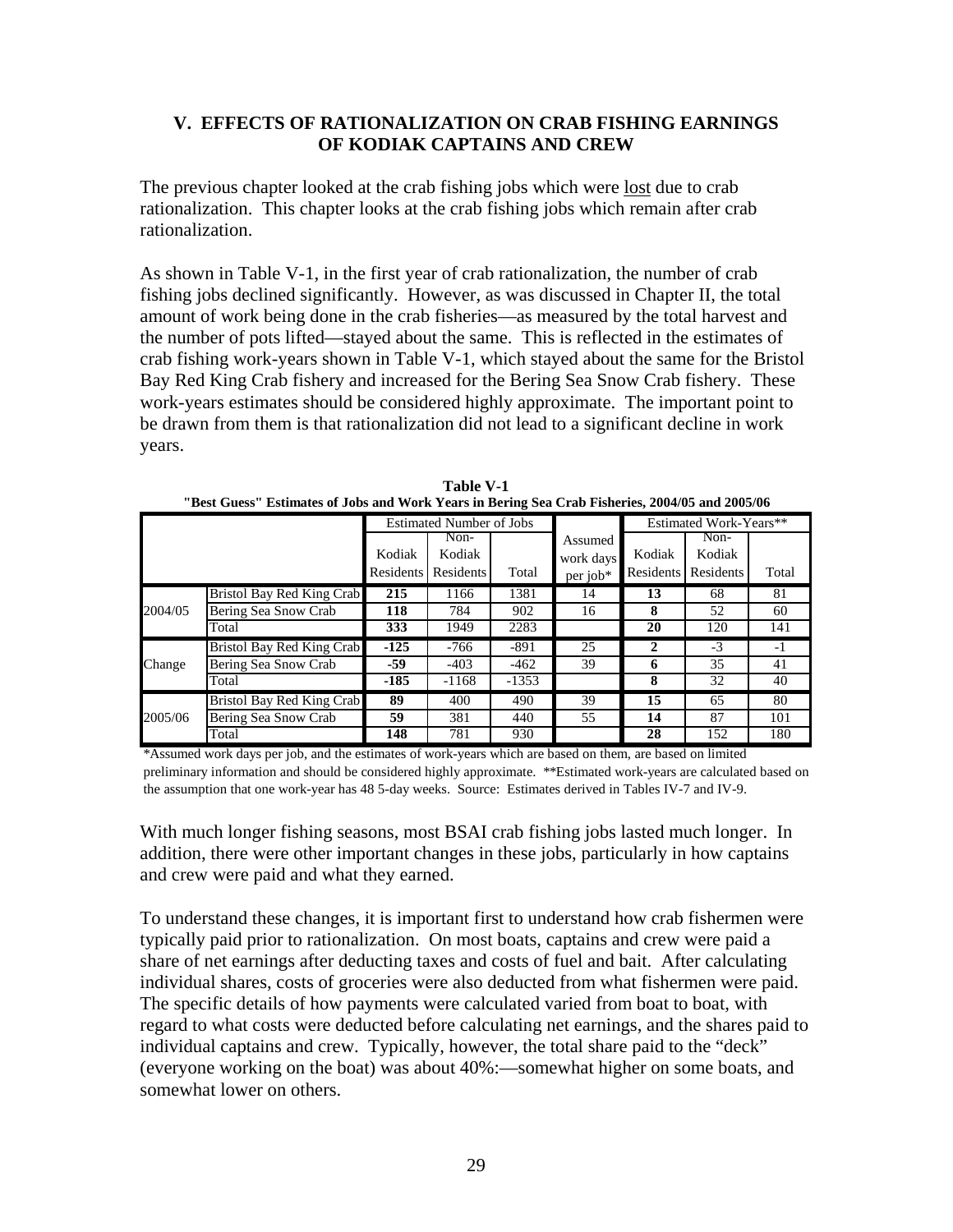Figure V-1 shows where gross earnings went for two Kodiak vessels for the 2003 Bristol Bay Red King crab season, based on copies of the crew settlement sheets provided by the vessel owner. Note that on these boats the "deck" received about 40% of net earnings. After deducting costs of taxes, fuel and bait, the payment to the "deck" was about 34% of the gross earnings.



### **Figure V-1**

**Where Gross Earnings Went for Two Kodiak Vessels in 2003**

An obvious but important point illustrated by this graph is that the fishermen on Vessel B earned only about half as much for their season as those on Vessel A—because they only caught about half as much. Put simply, not all crab fishing jobs are the same. Fishermen on some boats earn much more than fishermen on other boats. This makes it more difficult to summarize how fishermen's earnings have been affected by rationalization.

Figure V-2 (on the next page) makes the same point in a different way. It shows average earnings in the BSAI crab fishery prior to rationalization, by quartile group. Boats in each of the four quartile groups had approximately equal total earnings. This means that the 37 boats in the top quartile group in 2004 had average earnings almost three time as high as the 105 boats in the bottom quartile group.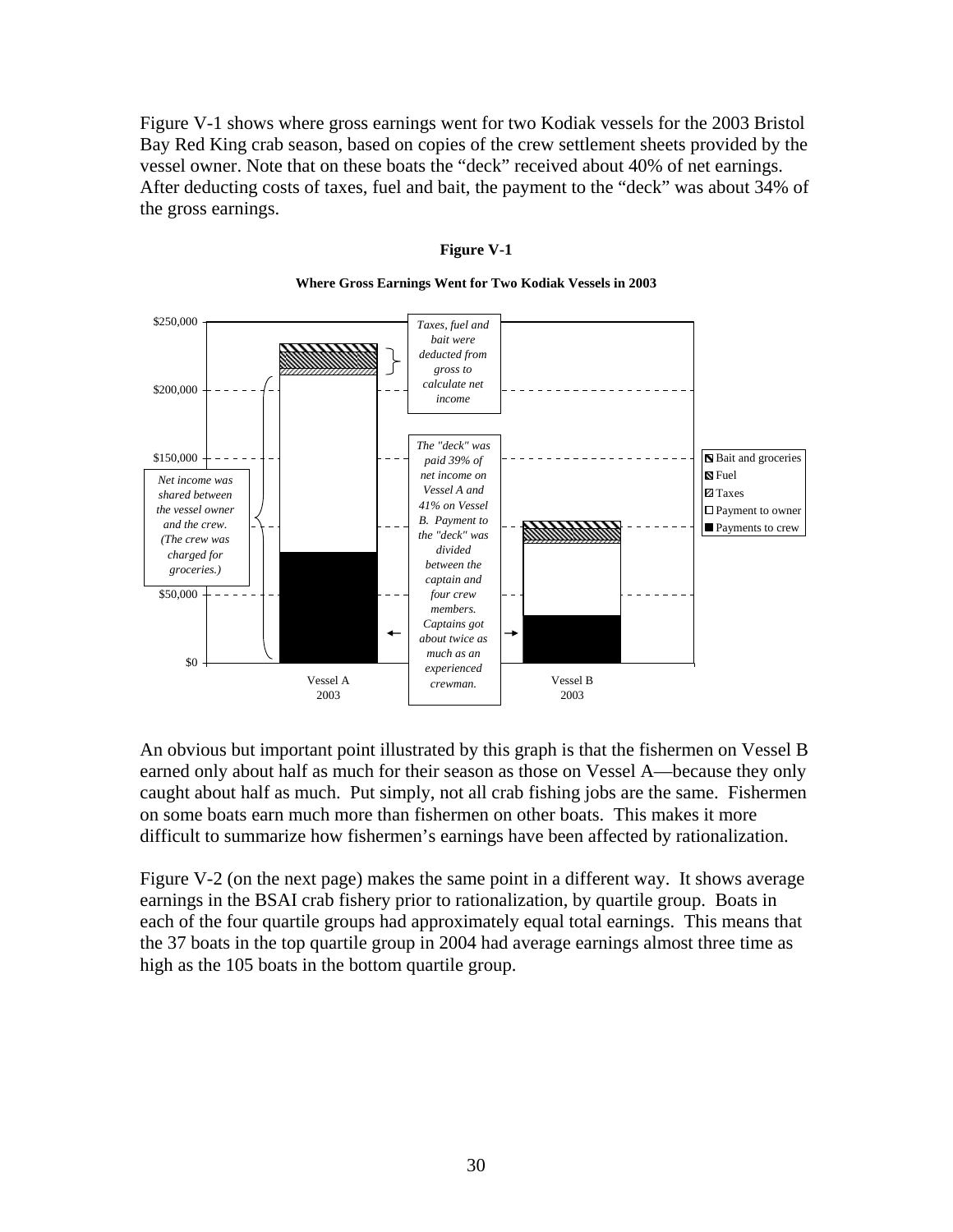

As a rough approximation, a "typical" crab fishing crewman might have been paid about 6% of a vessel's net earnings or about 5% of a vessel's gross earnings. Figure V-3 shows the implied average earnings for a "typical" crewman in each quartile group. Note that fishermen working on the boats in the top quartile group would have earned much more than those working on boats in the bottom quartile group.



Note also that fishermen's earnings in the BSAI crab fisheries prior to rationalization varied widely from year to year, depending upon catches and ex-vessel prices. In addition, fishermen's earnings were uncertain or "risky." Before the season, crab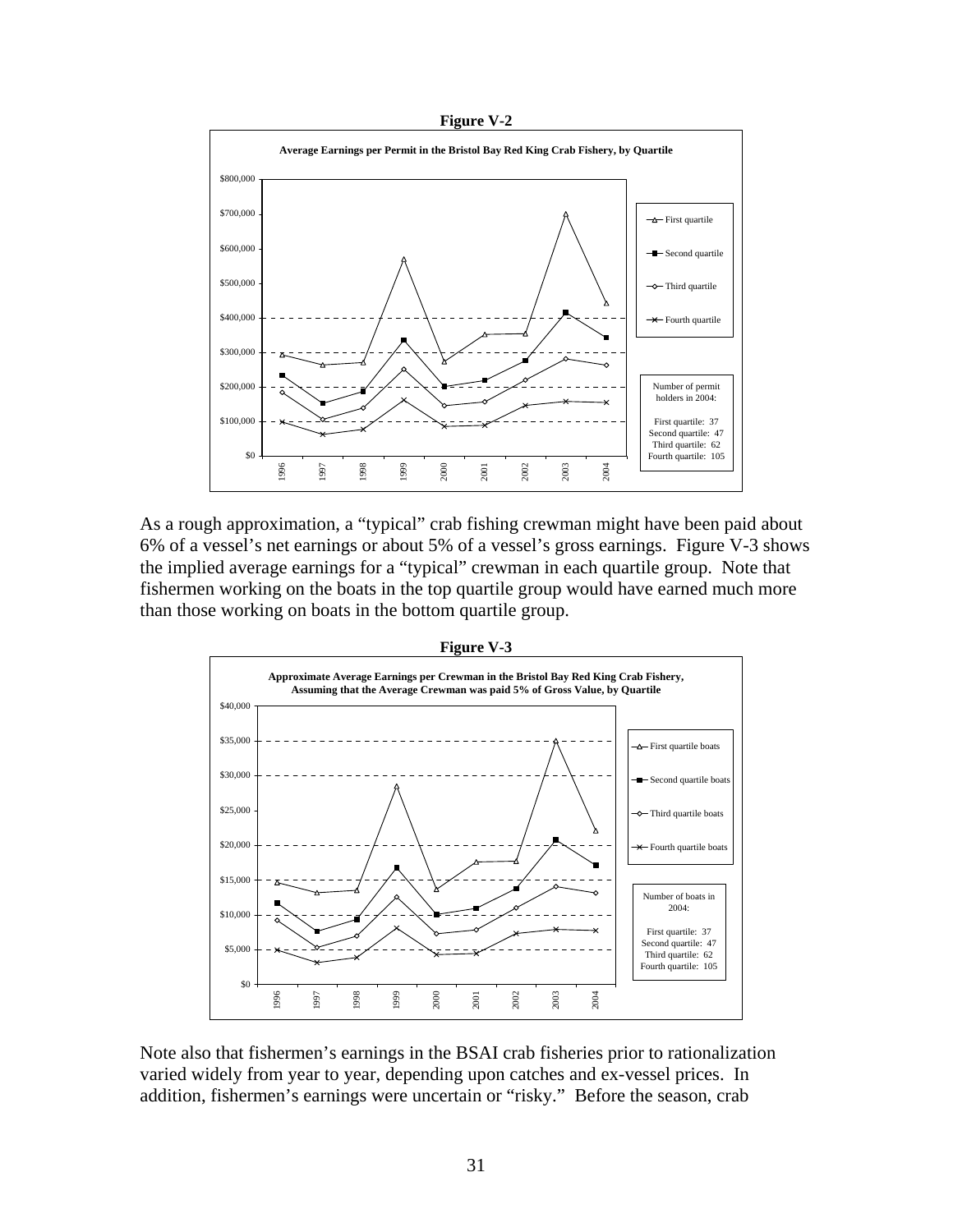fishermen did not know how much money they were going to earn. If they boat caught a lot of crab, they might earn a lot. If the boat didn't catch a lot of crab, they might not earn much money at all. Reflecting this financial risk, as well as the physical difficulty and danger of the work, average earnings for BSAI crab fishermen were high for the few weeks of work, both compared to earnings in other fisheries as well as jobs on land.

In the first season of rationalization, the share system remained in place on most crab vessels, but with one important change. Of those vessels which fished, many fished for not only their own quota, but also additional quota leased from other vessel owners. On most vessels the lease payments to other vessel owners were deducted from gross earnings before calculating share payments to captains and crew.

In the Bristol Bay Red King Crab fishery, the typical quota lease rate was about 70% of ex-vessel value after taxes. In the Bering Sea Snow Crab fishery, the typical lease rate was about 50% of ex-vessel value after taxes. Deducting this large share of ex-vessel value before calculating share payments meant that captains and crew received a much smaller share of ex-vessel value for that portion of the vessel's catch for which the quota was leased.

On most vessels there was no corresponding deduction for that part of the vessel's catch for which the quota was owned by the vessel owner.<sup>14</sup> In effect, that meant that crew were paid differently for fishing quota owned by the vessel owner than for fishing leased quota. It also meant that their share of the total value of the boat's catch depended on the relative share of the catch for which the quota was leased.

How much quota leasing occurred, why it occurred, and what determined quota lease rates are important and complicated issues that are all well beyond the scope of this preliminary analysis. In the remainder on this chapter, I discuss in greater detail the implications of fleet consolidation and quota leasing for crab fishermen's earnings.

In considering the effects of rationalization for fishermen's earnings, it is useful to distinguish between boats in terms of the relative share of three kinds of quota in the boat's total catches. The greater the share of leased quota in the quota fished by the vessel, the greater the share of lease payments in the total value of the boat's catch, and the lower the share of value likely to be paid to fishermen.

|                                                    | <b>Implications for deductions before calculating</b> |
|----------------------------------------------------|-------------------------------------------------------|
| Type of quota                                      | fishermen's shares                                    |
| A. Quota awarded for the boat's historical catches | Imputed lease payment least likely to be deducted     |
| B. Other quota owned by the same vessel owner      | Imputed lease payment may be deducted                 |
| C. Quota leased by the vessel owner                | Lease payment very likely to be deducted              |

<sup>&</sup>lt;sup>14</sup> Keep in mind, as pointed out in the first chapter, that there is wide variation within the crab fisheries. What was deducted before calculating crew payments varied between vessels. On some vessels owners may have deducted imputed lease costs for their own quota. No data are currently available which would make it possible to quantify the extent to which deductions for different kinds of quota were made before calculating crew payments.

 $\overline{a}$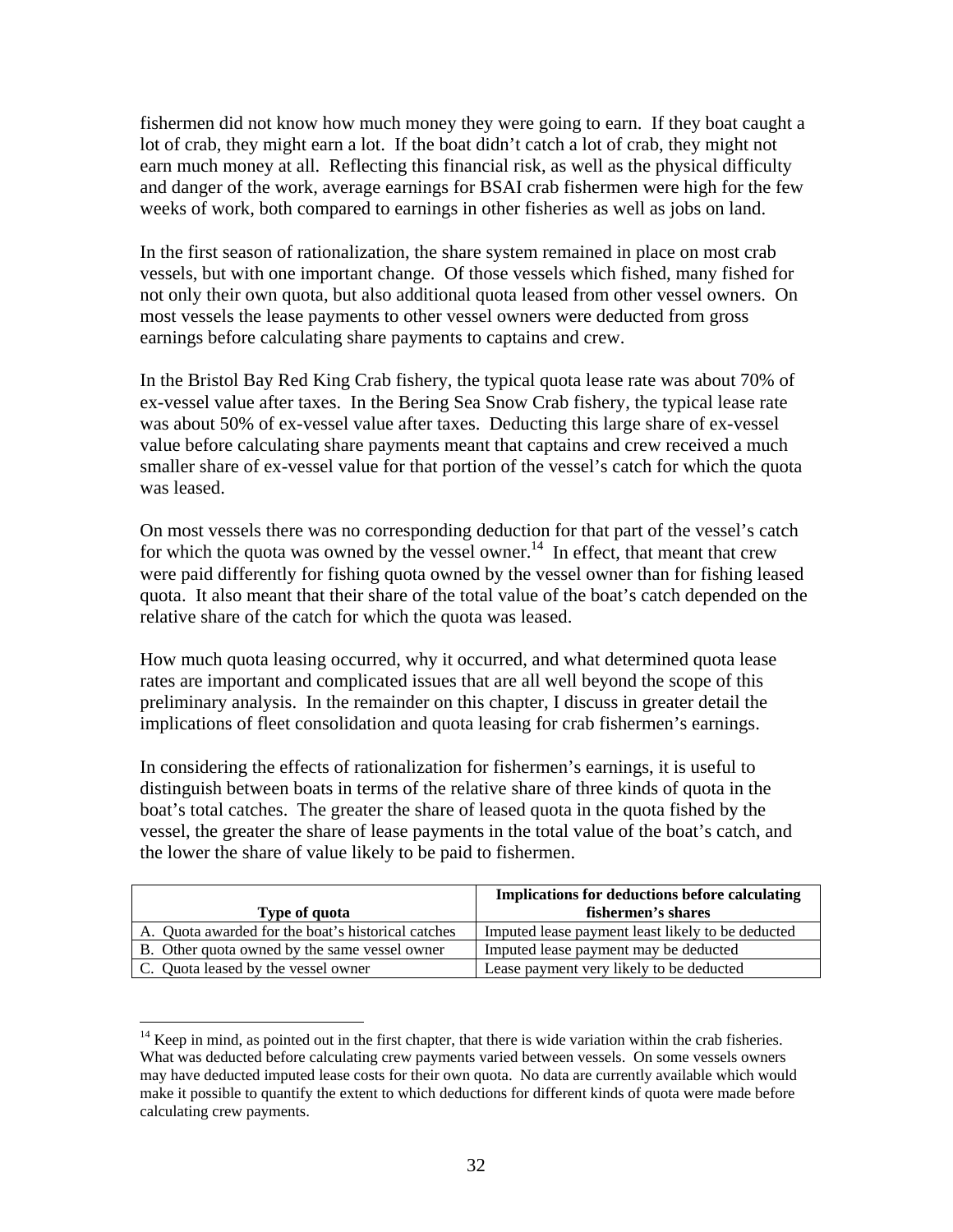If a boat fished only for quota awarded to the owner for the boat's historical catches, and the vessel owner didn't deduct an imputed lease payment, then there may have been relatively little change in the boat's costs or the compensation paid to crew.

Some crab vessel owners own more than one boat. Rather than fish each vessel's quota separately, they used one boat to catch all of their own quota—but didn't lease any additional quota. This was done by the owner of the two Kodiak vessels for which the distribution of earnings in 2003 was shown above in Figure V-1.

As shown in Figure V-4, in 2005 the vessel owner chose to have one boat fish for boat boats' quota. The owner chose to continue to pay the crew for that boat the same shares, calculated in the same way. As a result, the crew continued to receive approximately the same share of ex-vessel value. The only change in the crew's share resulted from changes in taxes and fuel costs, which are discussed in greater detail below. If the only fleet consolidation occurring with rationalization had been of this type, with no quota lease payments and deductions, the smaller number of crab fishermen would have continued to receive a similar share of the total ex-vessel value.



### **Figure V-4**

**Comparison of Bristol Bay Red King Crab Earnings and Payments for an Owner of Two Kodiak Crab Vessels: 2003 and 2005**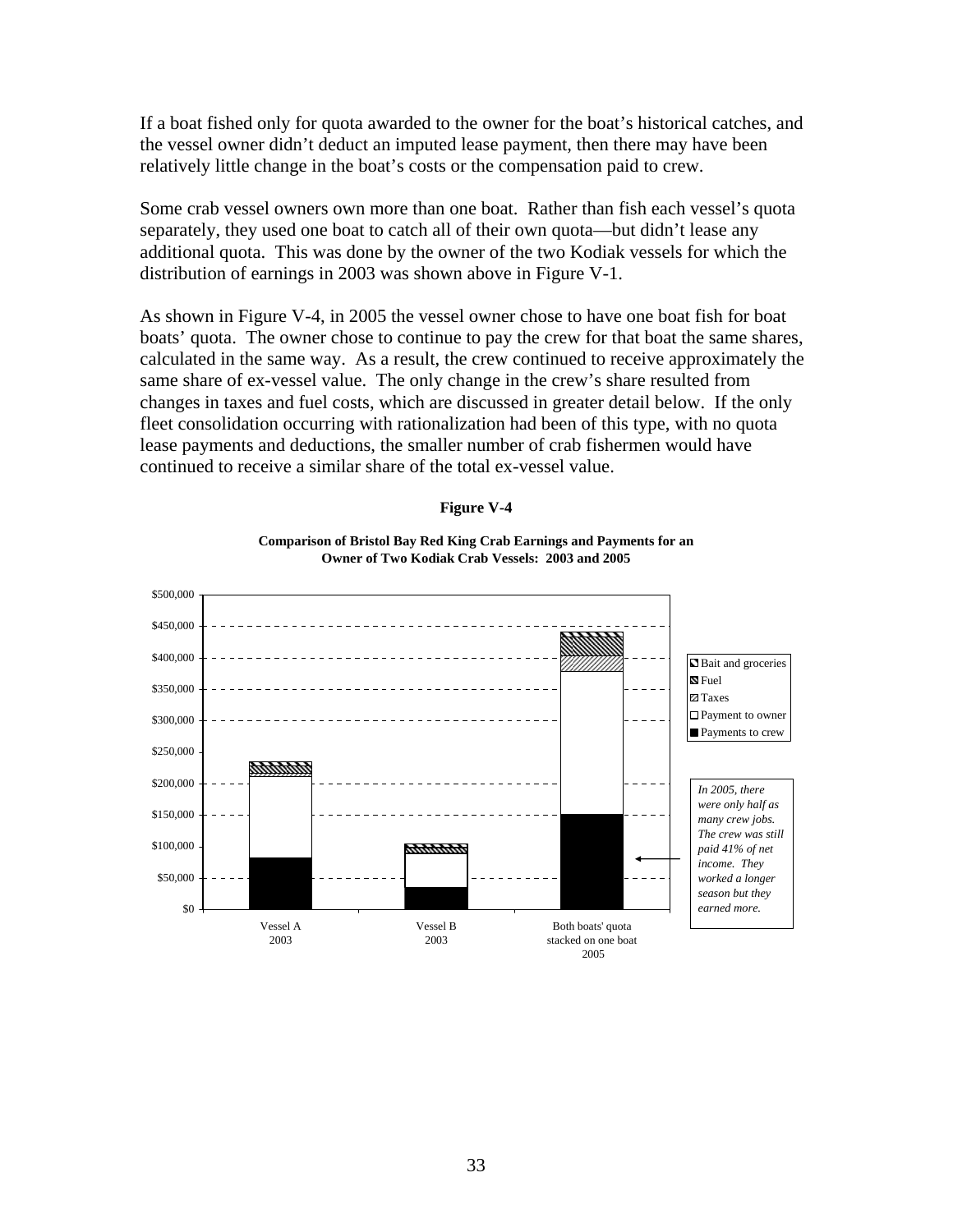To examine the implications of quota leasing for crew earnings, I developed a simple "crab fishing model" of revenues and costs for a hypothetical crab boat. The model calculates the vessel's revenues, costs and payments with and without rationalization, and how revenues, costs and payments changes as the vessel leases more quota and catches more crab. I based the model's assumptions on estimates provided by the owner of a large crab vessel of the historical relationship between his vessel's total catch and costs of fuel, bait and groceries.

Table V-2 summarizes the model's assumptions. Tables V-3 and V-4 (on the following pages) show how the model calculations work, referring to the rows in Table V-2.

|                         | <b>Summary of Crab Fishing Model Assumptions Used for Examples in This Chapter</b> |            |           |                |                         |
|-------------------------|------------------------------------------------------------------------------------|------------|-----------|----------------|-------------------------|
|                         |                                                                                    | With and   |           |                |                         |
|                         |                                                                                    | without    | Without   | With           |                         |
|                         |                                                                                    | rational-  | rational- | rational-      |                         |
|                         |                                                                                    | ization    | izaiton   | ization        | Row                     |
|                         | Total quota for the fishery (pounds)                                               | 16,496,100 |           |                | A                       |
| Ex-vessel price (\$/lb) |                                                                                    | \$4.30     |           |                | B                       |
| Fuel price (\$/gallon)  |                                                                                    | \$2.14     |           |                | $\mathbf C$             |
| Fuel                    | Fishing                                                                            | 800        |           |                | D                       |
| gallons/day             | Running                                                                            | 1100       |           |                | E                       |
|                         | Transit                                                                            | 1100       |           |                | ${\rm F}$               |
|                         | Port                                                                               | 300        |           |                | $\mathbf G$             |
| Fuel                    | Fishing                                                                            | \$1712     |           |                | H                       |
| cost/day                | Running                                                                            | \$2354     |           |                | I                       |
| $($ fuel price          | Transit                                                                            | \$2354     |           |                | J                       |
|                         | Port                                                                               | \$642      |           |                | $\bf K$                 |
| Other                   | Bait (per fishing day)                                                             | \$650      |           |                | L                       |
| costs/day               | Groceries (per day)                                                                | \$200      |           |                | M                       |
|                         | Repair & Maintenance (per                                                          | \$1,000    |           |                | N                       |
|                         | operating day)                                                                     |            |           |                |                         |
|                         | Other (per operating day)                                                          | \$300      |           |                | O                       |
| Vessel's fixed costs    |                                                                                    | \$200,000  |           |                | P                       |
|                         | Total number of boats fishing for quota                                            |            | 251       |                | $\overline{Q}$          |
|                         | Average boat catch/day for fleet                                                   |            | 15,000    |                | R                       |
| Days                    | Running                                                                            |            | 2         | $\overline{c}$ | $\overline{S}$          |
|                         | Transit                                                                            |            | 4         | $\overline{4}$ | $\mathbf T$             |
|                         | In port                                                                            |            | 9         | $\overline{9}$ | U                       |
|                         | Vessel's catch per day (pounds)                                                    |            | 20,000    | 20,000         | $\overline{\mathbf{V}}$ |
|                         | Number of crew working on vessel                                                   |            | 8         |                | W                       |
| Crew share              | Total                                                                              |            | 41.0%     |                | X                       |
| of net                  | Captain                                                                            |            | 15.0%     |                | Y                       |
| earnings                | Crewman                                                                            |            | 6.0%      |                | Z                       |
| Taxes                   | Fisheries landings tax rate                                                        |            | 2.0%      | 2.0%           | AA                      |
|                         | Buyback tax                                                                        |            | 1.9%      | 1.9%           | AB                      |
|                         | Rationalization tax                                                                |            |           | 1.5%           | AC                      |
|                         | Arbitration fee per pound                                                          |            |           | \$0.01         | AD                      |
|                         | Ratio of vessel owner's quota share to                                             |            |           | 1.00           | AE                      |
|                         | owner's catch share without                                                        |            |           |                |                         |
|                         | Royalty charge for leased quota                                                    |            |           | 70%            | AF                      |
|                         | Leased quota, expressed as % of TAC                                                |            |           | (varies)       | AG                      |

| Table V-2                                                                   |            |  |  |  |  |  |
|-----------------------------------------------------------------------------|------------|--|--|--|--|--|
| Summary of Crab Fishing Model Assumptions Used for Examples in This Chapter |            |  |  |  |  |  |
|                                                                             | ■ With and |  |  |  |  |  |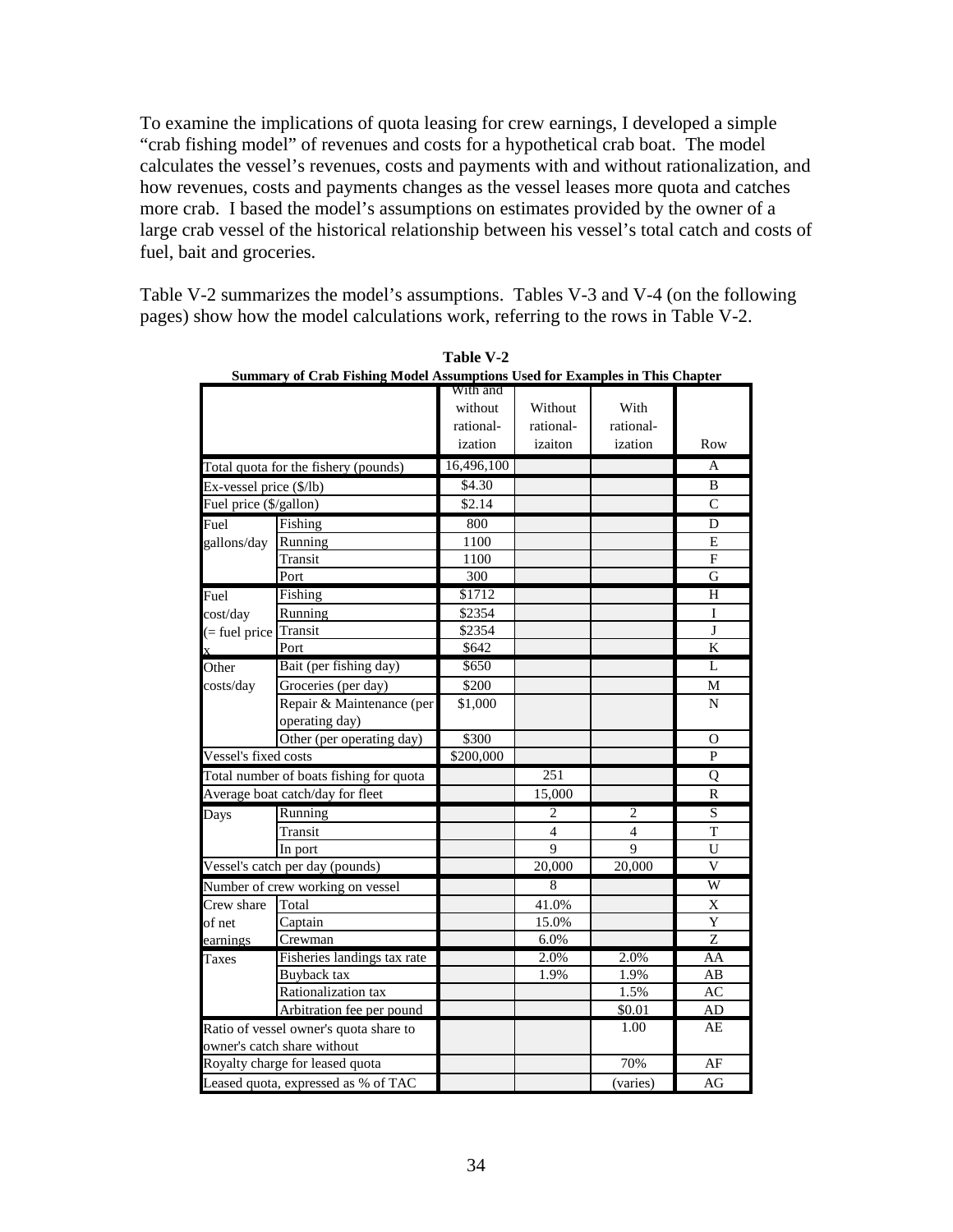Table V-3 shows the model's calculations for the vessel without rationalization: what its catch, gross revenues, and costs would have been, and what the resulting share payments to the crew and the vessel owner would have been.

The model calculations are complicated. I have included the formulas for the benefit of those readers who may wish to work through the details of the calculations, but most readers may wish to skip over these. In brief, without rationalization, the vessel's catch and its costs are driven by the number of days that the fishery is open. The longer the fishery is open, the greater the vessel's gross and net earnings, the greater the corresponding share payments to the crew and the vessel owner, and the greater the chance that the payment to the vessel owner will be sufficient to cover the owner's fixed costs, so that the operation is profitable.

| Variable                        |                                                  | Value       | Crab Fishing Frouch Calculations for the vesser without Kationalization<br>Formula | Row*                                                                                                                                                                                                                                                                                                                                                                                                                           |
|---------------------------------|--------------------------------------------------|-------------|------------------------------------------------------------------------------------|--------------------------------------------------------------------------------------------------------------------------------------------------------------------------------------------------------------------------------------------------------------------------------------------------------------------------------------------------------------------------------------------------------------------------------|
|                                 | Total fleet catch per day (pounds)               | 3,765,000   | $Q * R$                                                                            | a                                                                                                                                                                                                                                                                                                                                                                                                                              |
| Fleet fishing days              |                                                  | 4.4         | A/a                                                                                | $\mathbf b$                                                                                                                                                                                                                                                                                                                                                                                                                    |
| Days                            | Fishing                                          | 4.4         | $\mathbf b$                                                                        | c                                                                                                                                                                                                                                                                                                                                                                                                                              |
|                                 | Running                                          | 2.0         | ${\bf S}$                                                                          | d                                                                                                                                                                                                                                                                                                                                                                                                                              |
|                                 | Transit                                          | 4.0         | $\mathbf T$                                                                        | e                                                                                                                                                                                                                                                                                                                                                                                                                              |
|                                 | Port                                             | 9.0         | U                                                                                  | $\overline{f}$                                                                                                                                                                                                                                                                                                                                                                                                                 |
|                                 | Operating days (Fishing, Running, & Transit)     | 10.4        | $c + d + e$                                                                        | $\mathbf{g}% _{T}=\mathbf{g}_{T}=\mathbf{g}_{T}=\mathbf{g}_{T}=\mathbf{g}_{T}=\mathbf{g}_{T}=\mathbf{g}_{T}=\mathbf{g}_{T}=\mathbf{g}_{T}=\mathbf{g}_{T}=\mathbf{g}_{T}=\mathbf{g}_{T}=\mathbf{g}_{T}=\mathbf{g}_{T}=\mathbf{g}_{T}=\mathbf{g}_{T}=\mathbf{g}_{T}=\mathbf{g}_{T}=\mathbf{g}_{T}=\mathbf{g}_{T}=\mathbf{g}_{T}=\mathbf{g}_{T}=\mathbf{g}_{T}=\mathbf{g}_{T}=\mathbf{g}_{T}=\mathbf{g}_{T}=\mathbf{g}_{T}=\math$ |
|                                 | Total days (Fishing, Running, Transit &          | 19.4        | $c + d + e + f$                                                                    | $\mathbf h$                                                                                                                                                                                                                                                                                                                                                                                                                    |
| Port)                           |                                                  |             |                                                                                    |                                                                                                                                                                                                                                                                                                                                                                                                                                |
| Vessel's catch per day (pounds) |                                                  | 20,000      | $\overline{\rm v}$                                                                 | i                                                                                                                                                                                                                                                                                                                                                                                                                              |
| Vessel's total catch (pounds)   |                                                  | 87,629      | $V * c$                                                                            |                                                                                                                                                                                                                                                                                                                                                                                                                                |
| Vessel's share of total catch   |                                                  | 0.53%       | i/A                                                                                | $\bf k$                                                                                                                                                                                                                                                                                                                                                                                                                        |
| Vessel's gross revenue          |                                                  | \$376,803   | $i * B$                                                                            | 1                                                                                                                                                                                                                                                                                                                                                                                                                              |
| Total tax rate                  |                                                  | 3.9%        | $AA + AB$                                                                          | m                                                                                                                                                                                                                                                                                                                                                                                                                              |
| Total taxes                     |                                                  | \$14,695    | $m * 1$                                                                            | n                                                                                                                                                                                                                                                                                                                                                                                                                              |
| Vessel's fuel costs             |                                                  | \$27,403    | $C * [D * c + E * d + F * e + G * f]$                                              | $\overline{O}$                                                                                                                                                                                                                                                                                                                                                                                                                 |
| Vessel's bait costs             |                                                  | \$2,848     | $L * c$                                                                            | $\, {\bf p}$                                                                                                                                                                                                                                                                                                                                                                                                                   |
| costs                           | Vessel's net earnings after taxes, fuel and bait | \$331,857   | $1 - (n + o + p)$                                                                  | $\mathbf{q}$                                                                                                                                                                                                                                                                                                                                                                                                                   |
| Crew payments                   | Total                                            | \$136,061   | $X * q$                                                                            | $\mathbf{r}$                                                                                                                                                                                                                                                                                                                                                                                                                   |
|                                 | Captain                                          | \$49,779    | $\overline{Y}$ <sup>*</sup> q                                                      | $\mathbf S$                                                                                                                                                                                                                                                                                                                                                                                                                    |
|                                 | Crewman                                          | \$19,911    | $Z * q$                                                                            | t                                                                                                                                                                                                                                                                                                                                                                                                                              |
| Grocery costs                   | Total grocery costs                              | \$3,876     | $\mathbf{M}*\mathbf{h}$                                                            | u                                                                                                                                                                                                                                                                                                                                                                                                                              |
|                                 | Grocery costs per crew                           | \$485       | u / W                                                                              | $\mathbf{V}$                                                                                                                                                                                                                                                                                                                                                                                                                   |
| Crew payments Total             |                                                  | \$132,185   | $\mathbf{r}$ - $\mathbf{v}$                                                        | W                                                                                                                                                                                                                                                                                                                                                                                                                              |
| after grocery                   | Captain                                          | \$49,294    | $S - V$                                                                            | X                                                                                                                                                                                                                                                                                                                                                                                                                              |
| cost deduction                  | Crewman                                          | \$19,427    | $t - v$                                                                            | y                                                                                                                                                                                                                                                                                                                                                                                                                              |
| Payment to vessel               |                                                  | \$195,796   | $q - w$                                                                            | z                                                                                                                                                                                                                                                                                                                                                                                                                              |
| Vessel costs                    | Repair & maintenance                             | \$10,381    | $\bar{N} * g$                                                                      | aa                                                                                                                                                                                                                                                                                                                                                                                                                             |
|                                 | Other                                            | \$3,114     | $O * g$                                                                            | ab                                                                                                                                                                                                                                                                                                                                                                                                                             |
|                                 | Fixed costs                                      | \$300,000   | $\mathbf{P}$                                                                       | ac                                                                                                                                                                                                                                                                                                                                                                                                                             |
|                                 | Total                                            | \$313,496   | $aa + ab + ac$                                                                     | ad                                                                                                                                                                                                                                                                                                                                                                                                                             |
| Vessel owner's profit           |                                                  | $-$117,700$ | z - ad                                                                             | ae                                                                                                                                                                                                                                                                                                                                                                                                                             |

**Table V-3 Crab Fishing Model Calculations for the Vessel Without Rationalization**

\*Lower case letters refer to rows in the "calculations" tables; UPPER CASE letters refer to rows in the assumptions table.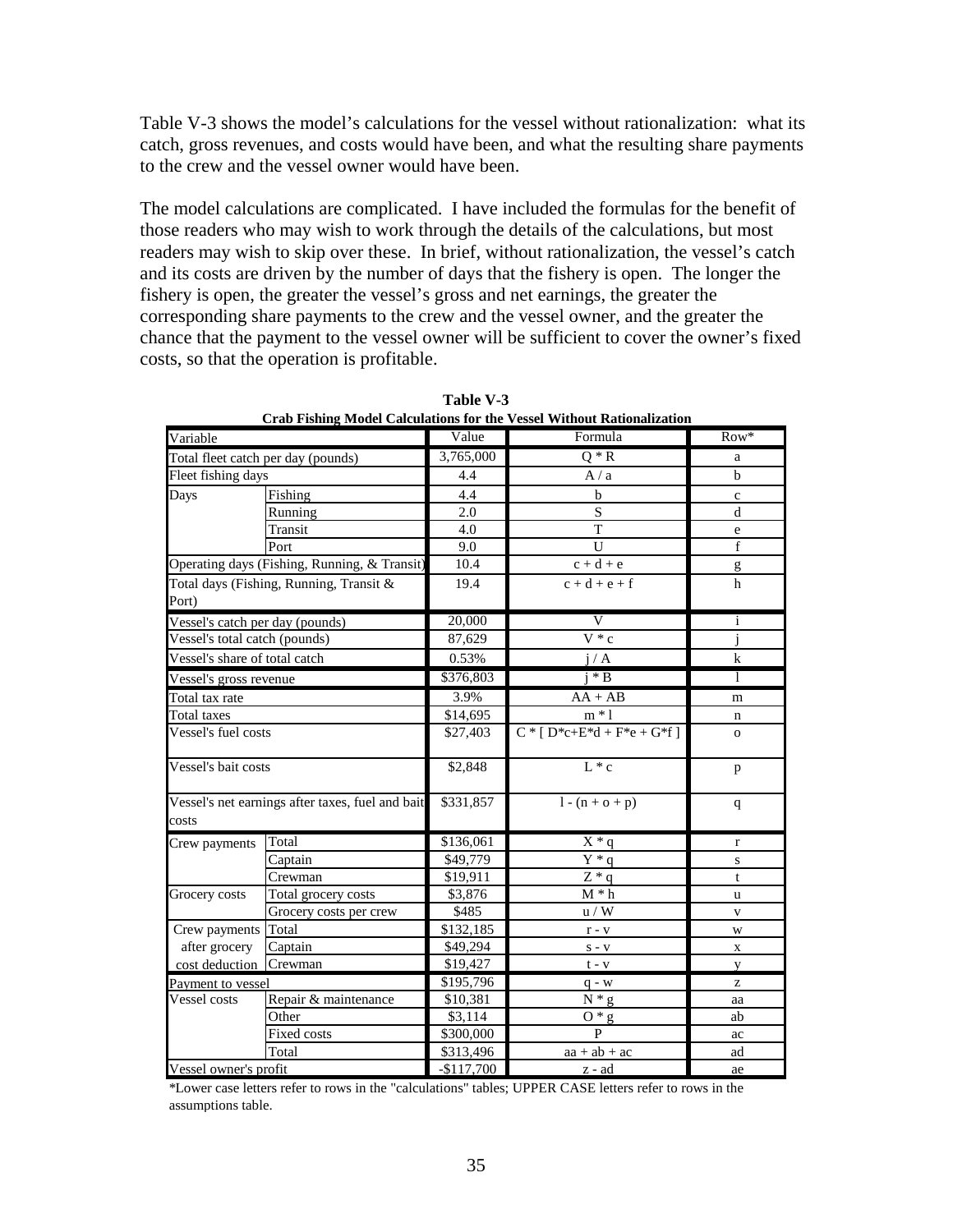Table V-4 shows the model's calculations for the vessel with rationalization, assuming that the vessel leases quota equal to 0.5% of the TAC. In brief, with rationalization, the vessel's catch and its costs are driven by the amount of quota that it fishes, and how much of that quota is leased. The more quota the vessel fishes, the greater the vessel's gross and net earnings, and the greater the corresponding share payments to the crew and the vessel owner—even though a large share of the value of leased quota goes to pay quota royalties.

|                                               |                     |              | Assuming the Vessel Leases Quota Equal to 0.5% of the TAC |              |
|-----------------------------------------------|---------------------|--------------|-----------------------------------------------------------|--------------|
| Variable                                      |                     | Value        | Formula                                                   | $Row^*$      |
| Owner quota (share of TAC)                    |                     | 0.53%        | Assumed to be equal to the vessel's catch                 | af           |
|                                               |                     |              | share without rationalization                             |              |
| Leased quota (share of TAC)                   |                     | 0.50%        | Assumed                                                   | ag           |
| Pounds harvested                              | Owner quota         | 87,629       | $af * A$                                                  | ah           |
|                                               | Leased quota        | 82,481       | $ag * A$                                                  | $\rm ai$     |
|                                               | Total               | 170,109      | $a h + ai$                                                | i            |
| Vessel's catch per day (pounds)               |                     | 20,000       | V                                                         | $\mathbf{i}$ |
| Days                                          | Fishing             | 8.5          | i / V                                                     | $\mathbf c$  |
|                                               | Running             | 2.0          | S                                                         | d            |
|                                               | Transit             | 4.0          | T                                                         | $\rm e$      |
|                                               | Port                | 9.0          | U                                                         | $\mathbf f$  |
| Operating days (Fishing, Running, &           |                     | 14.5         | $c + d + e$                                               | g            |
| Transit)                                      |                     |              |                                                           |              |
| Total days (Fishing, Running, Transit &       |                     | 23.5         | $c + d + e + f$                                           | h            |
| Port)                                         |                     |              |                                                           |              |
| Vessel's gross revenue                        |                     | \$731,469    | $i * B$                                                   | $\mathbf{1}$ |
| Total tax rate                                |                     | 5.4%         | $AA + AB + AC$                                            | m            |
| Arbitration fee per pound                     |                     | \$0.01       | AD                                                        | aj           |
| Total taxes and fees                          |                     | \$41,200     | $\frac{m*1 + aj*1}{m}$                                    | $\mathbf n$  |
| <b>Ouota</b> rovalties                        |                     | \$248,266    | $ai * B * (1 - m) - ai * ai$                              | ak           |
| Vessel's fuel costs                           |                     | \$34,463     | $C * [D * c + E * d + F * e + G * f]$                     | $\mathbf O$  |
| Vessel's bait costs                           |                     | \$5,529      | $L * c$                                                   | D            |
| Vessel's net earnings after taxes, royalties, |                     | \$402,011    | $1 - (n + o + p + ak)$                                    | q            |
| fuel & bait                                   |                     |              |                                                           |              |
| Crew payments                                 | Total               | \$164,824    | $X * q$                                                   | $\mathbf r$  |
|                                               | Captain             | \$60,302     | $\overline{Y} * q$                                        | $\mathbf S$  |
|                                               | Crewman             | \$24,121     | $Z * q$                                                   | t            |
| Grocery costs                                 | Total grocery costs | \$4,701      | $\mathbf{M} \ast \mathbf{h}$                              | u            |
|                                               | Grocery costs per   | \$588        | u / W                                                     | $\mathbf{V}$ |
|                                               | crew                |              |                                                           |              |
| Crew payments after                           | Total               | \$160,123    | $\mathbf{r}$ - $\mathbf{v}$                               | W            |
| grocery cost deduction Captain                |                     | \$59,714     | $S - V$                                                   | $\mathbf X$  |
|                                               | Crewman             | \$23,533     | $t - v$                                                   | y            |
| Payment to vessel                             |                     | \$237,186    | $q - w$                                                   | z            |
| Vessel costs                                  | Repair &            | \$14,505     | $N * q$                                                   | aa           |
|                                               | Other               | \$4,352      | $0 * g$                                                   | ab           |
|                                               | Fixed costs         | \$300,000    | $\mathbf{P}$                                              | ac           |
|                                               | Total               | \$318,857    | $aa + ab + ac$                                            | ad           |
| Vessel owner's profit                         |                     | $-$ \$81,671 | $z - ad$                                                  | ae           |

**Table V-4 Crab Fishing Model Calculations for the Vessel With Rationalization, Assuming the Vessel Leases Quota Equal to 0.5% of the TAC**

\*Lower case letters refer to rows in the "calculations" tables; UPPER CASE letters refer to rows in the assumptions table.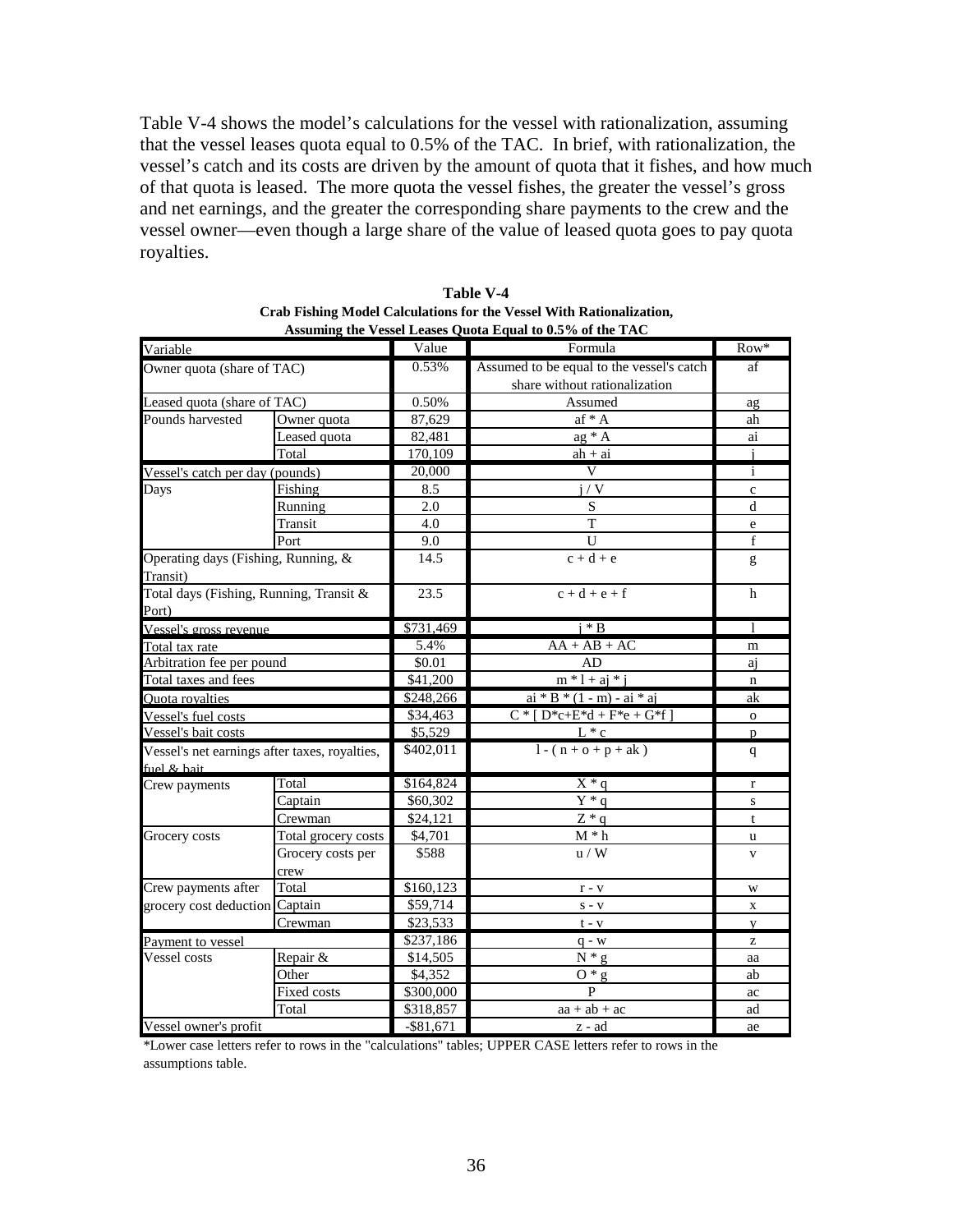The vessel catches, revenues, costs and payments calculated by the crab fishing model are not necessarily representative for vessels in the BSAI crab fisheries. They are more likely to be representative for large vessels. However, the general nature of the effects of rationalization on payments illustrated by the model is likely to be similar for vessels of all sizes.

Figure V-5 shows the model calculations for how the vessel's revenues and payments change as it leases progressively greater amounts of quota. Note that the model assumes that the vessel owner's own quota is equal to what he would have caught in a derby fishery before rationalization. Although this is probably not the case for most vessel owners, it allows the model to focus specifically on the effects of quota leasing. The model also assumes that the vessel owner pays crew in the same way as before rationalization for fishing his own quota. (This was not necessarily the case for all boats).

If the vessel doesn't lease any quota, its costs and payments are almost the same as in the non-rationalized ("derby") fishery. The only difference is that its taxes are higher, because of the new rationalization tax (1.5% of ex-vessel value) and the arbitration fee of \$0.01/lb.

The more quota share the vessel leases--expressed as a share of the TAC—the more crab it catches and the higher its total revenues. Quota royalties increase because 70% of the revenues from leased quota go to pay for royalties. Payments to crew and the vessel owner also increase, but by much smaller amounts.



### **Figure V-5**

**Distribution of Total Vessel Revenues for Different Levels of Quota Leasing: Bristol Bay Red King Crab Fishery**



37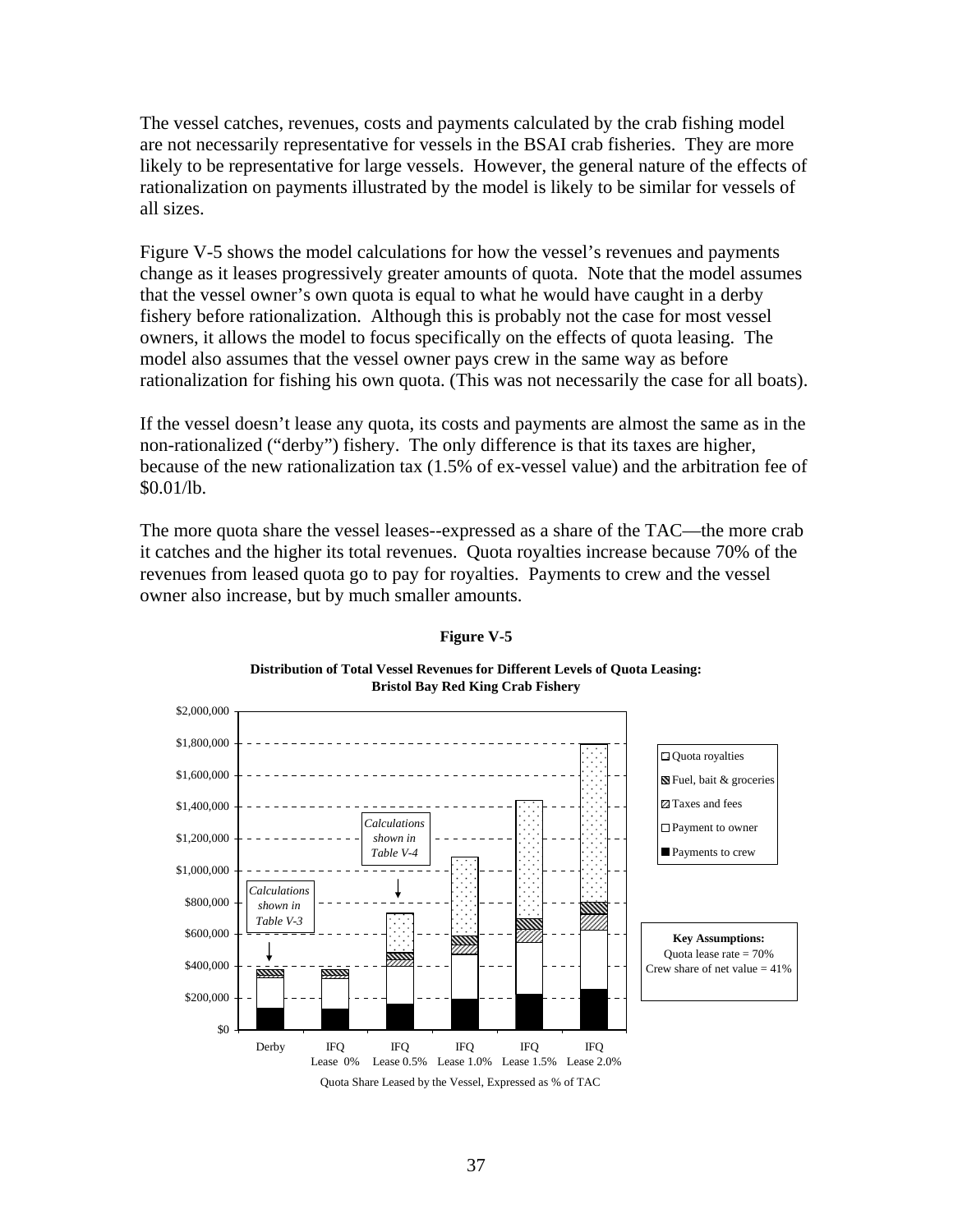Figure V-6 shows how the percentage shares of different kinds of payments in the vessel's total revenue change as the volume of quota leased increases. As the vessel leases more quota, the share of quota royalties in total revenues increases, and the shares of payments to crew and payments to vessel owners decline. If the vessel leases no quota, the total crew share is 34% of ex-vessel value. If the vessel leases quota equal to 1% of the TAC, the total crew share falls to 18% of ex-vessel value.



### **Figure V-6**

**Percentage Distribution of Total Vessel Revenues for Different Levels of Quota Leasing: Bristol Bay Red King Crab Fishery**

Figures V-7 through V-12 (on the following two pages) illustrate other projections of the model for how payments in the fishery change as the volume of quota leased by the vessel increases.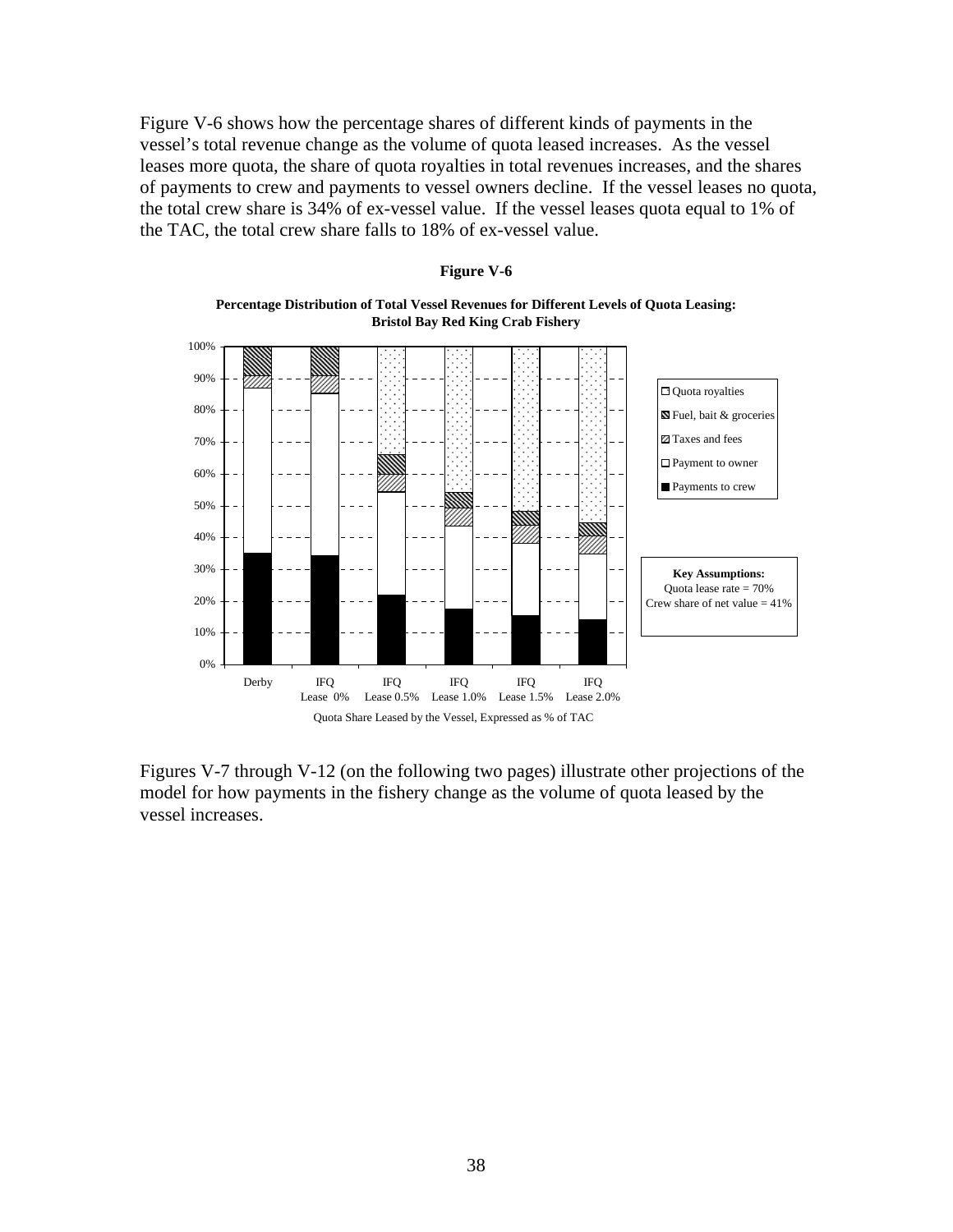### **Figure V-7**







As the vessel leases and fishes more quota, the total days worked by a crewman also increase (Figure V-8).





**Figure V-9** 



this model, as a vessel leases and fishes more quota, a crewman's earnings increase by about the same relative amount as the number of days worked—so that his earnings per day worked remain about the same (Figure V-9). If we made different assumptions about the number of days spent working in port and in transit, earnings per day worked could increase or decrease.

Under the assumptions of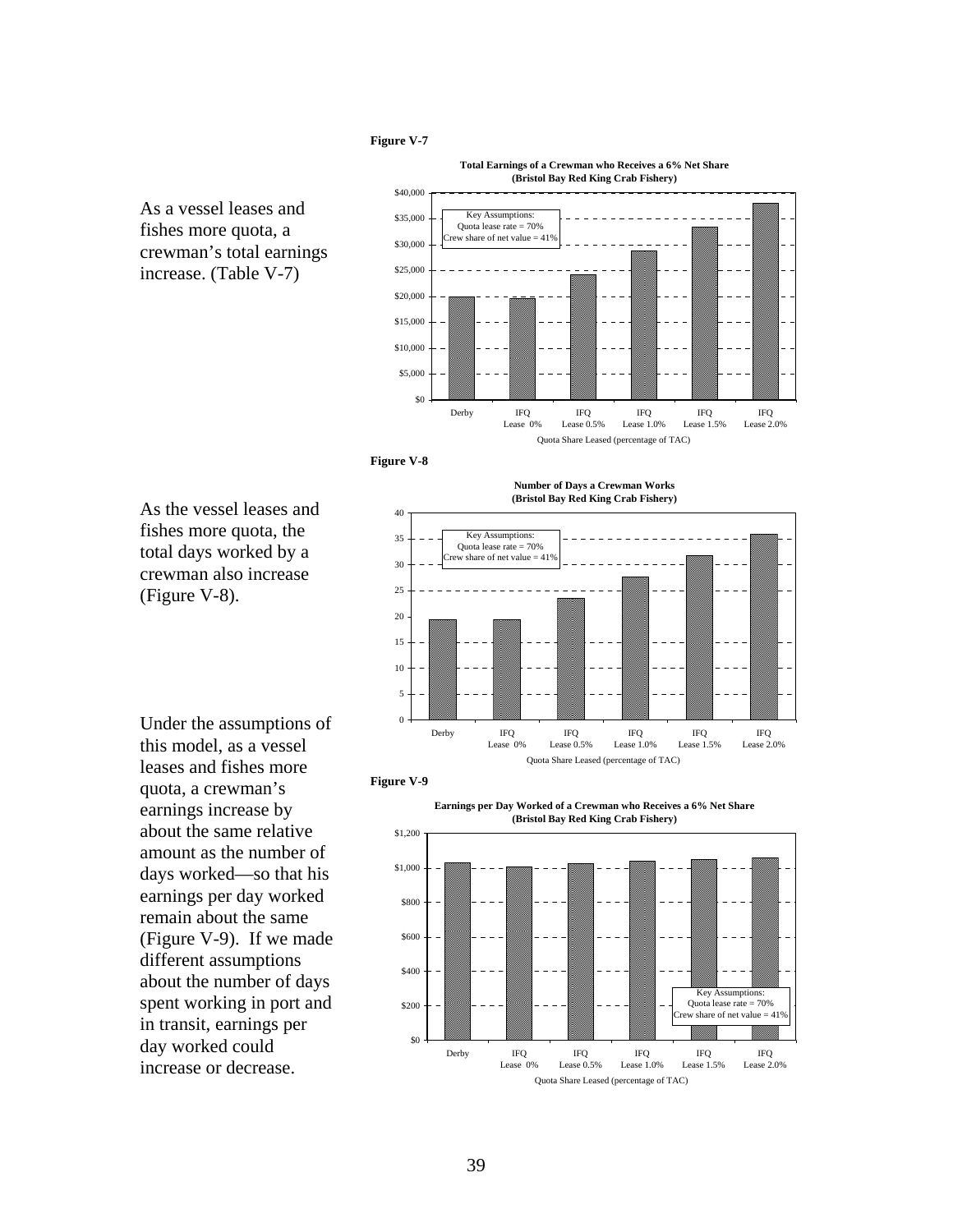If all boats which fished owned and leased identical amounts of quota, then the more each individual boat leases, the smaller the fleet and the fewer the total jobs in the fishery (Figure V-10). The number of boats and jobs projected by the model would be roughly similar to what occurred in the 2005/05 fishery at an average quota lease share between 0.5% and 1.0% of TAC.

If all boats which fished owned and leased identical amounts of quota, then the more each individual boat leases, the greater the share of the total quota which would be leased, the smaller the share of total value of the fishery which would be paid to crew, and the smaller total crew earnings (Figure V-11)

As the vessel owner leases more quota, the payments to the vessel owner (net of royalties, taxes, fuel and bait and grocery costs, and payments to crew) increase at a faster rate than the vessel owner's costs. As a result, the vessel owner's profits increase (Figure V-12). In this example the vessel owner loses money if he doesn't lease quota. It is only by leasing at least some quota that he is able to make a profit. Note that the estimated profit is highly sensitive to what we assume about the vessel owner's fixed costs.

### **Figure V-10**







**Total Crew Earnings for Fishery if All Boats Lease Identical Quota Shares (Bristol Bay Red King Crab Fishery)**





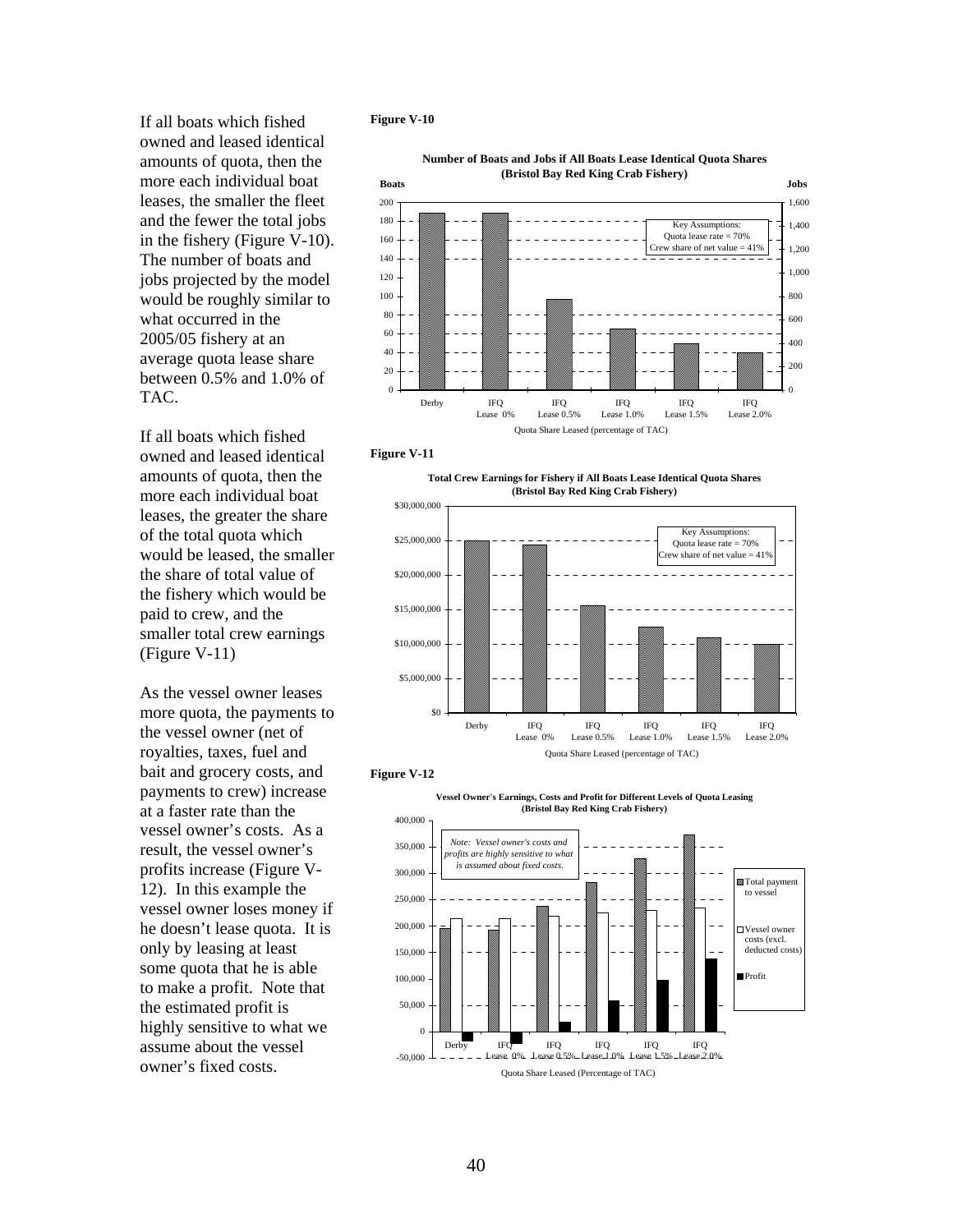As noted above (discussion of Figure V-10) the total number of boats and jobs projected by the crab fishing model would be roughly similar to the actual total number of boats and jobs in the 2005/06 Bristol Bay Red King Crab fishery at an average quota lease share between 0.5% and 1.0% of TAC. We may use the crab fishing model's projections of the distribution of revenue in the fishery for these two average quota lease shares to derive a rough estimate of how rationalization may have affected total payments to captains and crew in the 2005/06 Bristol Bay Red King Crab fishery.

Table V-5 shows the model's projections for the percentage distribution of ex-vessel value for these two average quota lease shares, and the corresponding projected payments from the 2005/06 Bristol Bay Red King Crab fishery ex-vessel value of \$70.9 million. At an average quota lease share of 0.5% of TAC, total payments to captains and crew would have declined from \$24.9 million (without rationalization) to \$15.5 million (with rationalization). At an average quota lease share of 1.0% of TAC, total payments to captains and crew would have declined from \$24.9 million (without rationalization) to \$12.5 million (with rationalization).

**Table V-5 Model Projections of the Distribution of Bristol Bay Red King Crab Revenues With and Without Rationalization, Under Alternative Assumptions About the Average Quota Lease per Vessel**

|             | Share of Ex-Vessel Value      |           |           |           |                        |         |             |  |  |  |
|-------------|-------------------------------|-----------|-----------|-----------|------------------------|---------|-------------|--|--|--|
|             |                               |           |           |           | Payments (\$ millions) |         |             |  |  |  |
|             |                               | Without   | With      | Without   | With                   |         |             |  |  |  |
|             |                               | rational- | rational- | rational- | rational-              |         | % change in |  |  |  |
|             | Payment to                    | ization   | ization   | ization   | ization                | Change  | payments    |  |  |  |
|             | Total Ex-Vessel Value         | 100.0%    | 100.0%    | 70.9      | 70.9                   | 0.0     | 0%          |  |  |  |
| Assuming    | Taxes & fees                  | 3.9%      | 5.6%      | 2.8       | 4.0                    | 1.2     | 44%         |  |  |  |
| average     | <b>Ouota Share Holders</b>    |           | 33.9%     |           | 24.1                   | 24.1    |             |  |  |  |
| quota lease | Costs (Fuel, Bait & Groc.)    | 9.1%      | 6.1%      | 6.4       | 4.3                    | $-2.1$  | $-33\%$     |  |  |  |
| share of    | <b>Vessel Owners</b>          | 52.0%     | 32.4%     | 36.9      | 23.0                   | $-13.9$ | $-38%$      |  |  |  |
|             | 0.5% of TAC Captains and Crew | 35.1%     | 21.9%     | 24.9      | 15.5                   | $-9.4$  | $-38%$      |  |  |  |
|             | <b>Total Ex-Vessel Value</b>  | 100.0%    | 100.0%    | 70.9      | 70.9                   | 0.0     | 0%          |  |  |  |
| Assuming    | Taxes & fees                  | 3.9%      | 5.6%      | 2.8       | 4.0                    | 1.2     | 44%         |  |  |  |
| average     | <b>Ouota Share Holders</b>    |           | 45.7%     |           | 32.4                   | 32.4    |             |  |  |  |
| quota lease | Costs (Fuel, Bait & Groc.)    | 9.1%      | 5.1%      | 6.4       | 3.6                    | $-2.8$  | $-44%$      |  |  |  |
| share of    | Vessel Owners                 | 52.0%     | 26.0%     | 36.9      | 18.4                   | $-18.4$ | $-50\%$     |  |  |  |
|             | 1.0% of TAC Captains and Crew | 35.1%     | 17.6%     | 24.9      | 12.5                   | $-12.4$ | $-50%$      |  |  |  |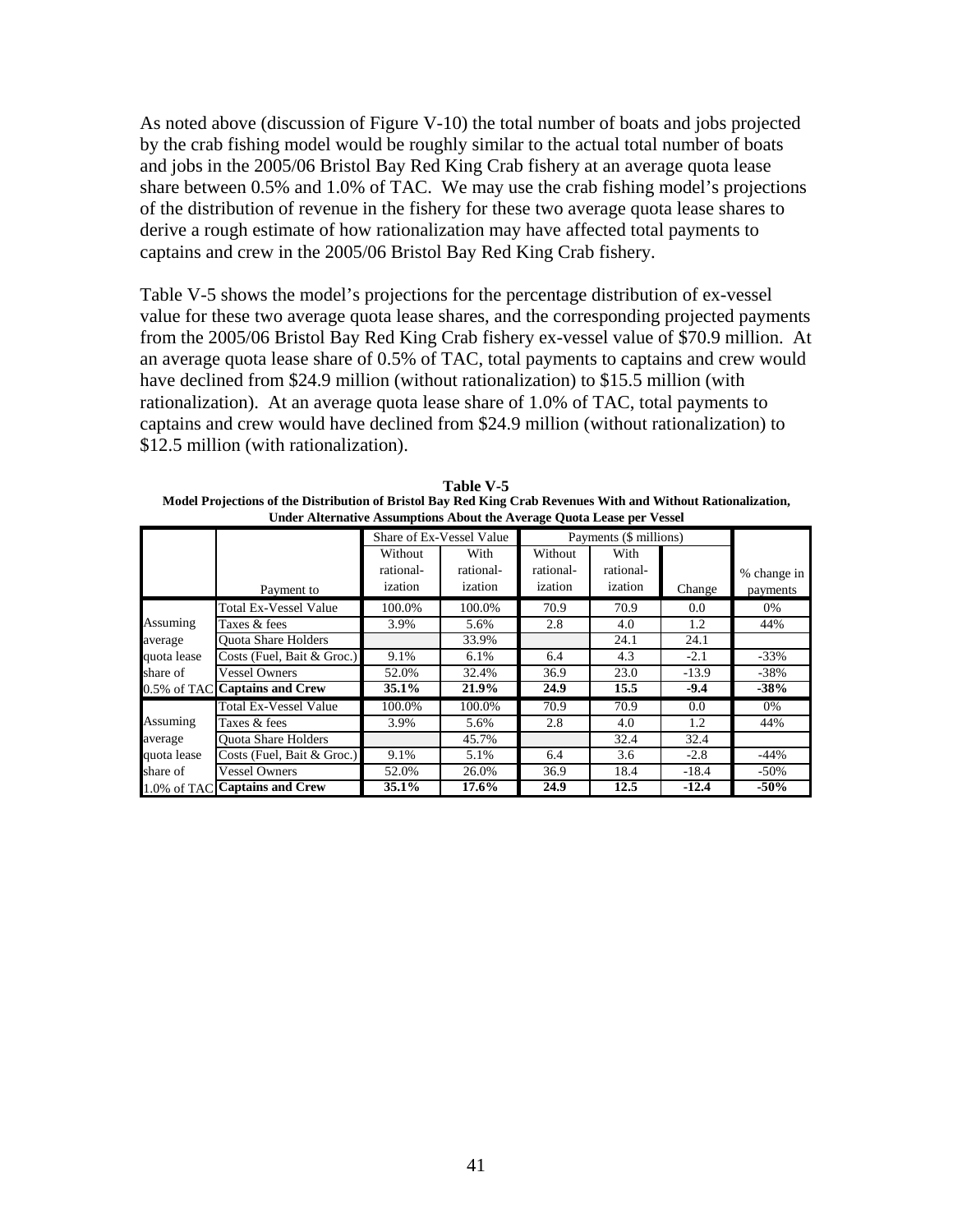Table V-6 shows projected payments to Kodiak and non-Kodiak residents, assuming that payments were distributed in proportion to the number of jobs. At an average quota lease share of 0.5% of TAC, total payments to Kodiak captains and crew would have declined from \$3.9 million (without rationalization) to \$2.8 million (with rationalization)—a decline in total Kodiak crab fishing earnings of about \$1.0 million. At an average quota lease share of 1.0% of TAC, total payments to captains and crew would have declined from \$3.9 million (without rationalization) to \$2.3 million (with rationalization)—a decline in total Kodiak crab fishing earnings of about \$1.6 million.

|                                           |                 | King Crab Fishery, Under Different Assumptions About Average Quota Lease Share |         |         |         |
|-------------------------------------------|-----------------|--------------------------------------------------------------------------------|---------|---------|---------|
|                                           |                 |                                                                                | 2004/05 | 2005/06 | Change  |
| Estimated number of jobs                  |                 | <b>Kodiak Residents</b>                                                        | 215     | 89      | $-125$  |
| (from Table V-1)                          |                 | Non-Kodiak Residents                                                           | 1166    | 400     | $-766$  |
|                                           |                 | Total                                                                          | 1381    | 490     | $-891$  |
|                                           | Assumed average | <b>Kodiak Residents</b>                                                        | 3.9     | 2.8     | $-1.0$  |
|                                           |                 | quota lease share of Non-Kodiak Residents                                      | 21.0    | 12.7    | $-8.3$  |
| Total payments                            | $0.5\%$ of TAC  | Total                                                                          | 24.9    | 15.5    | $-9.4$  |
| to captains and<br>$crew$ ( $$$ millions) | Assumed average | <b>Kodiak Residents</b>                                                        | 3.9     | 2.3     | $-1.6$  |
|                                           |                 | quota lease share of Non-Kodiak Residents                                      | 21.0    | 10.2    | $-10.8$ |
|                                           | 1.0% of TAC     | Total                                                                          | 24.9    | 12.5    | $-12.4$ |

**Table V-6 Estimated Effects of Rationalization on Earnings of Captains and Crew in the Bristol Bay Red**  King Crab Fishery, Under Different Assumptions About Average Quote Lease Share

Note: Estimates are based on crab fishing model assumptions and should be considered only approximate.

These estimates suggest an approximate range for the effects of crab rationalization on crab fishing earnings of Kodiak residents in the 2005/06 Bristol Bay Red King Crab fishery. As discussed at the beginning of this chapter, the total number of hours worked by Kodiak residents in this fishery probably stayed about the same, with a smaller number of fishermen working longer seasons. However, because the share of vessel earnings paid to fishermen declined, rationalization may have reduced the total earnings of Kodiak residents working in the fishery by between \$1.0 million and \$1.6 million.

As I discussed at the beginning of this report, the 2005/06 crab fishing season is not necessarily representative of how the BSAI crab fisheries may change over time with rationalization. Over time, it is likely that quota lease rates, the extent of quota leasing, and how crab fishermen are paid will change.<sup>15</sup>

Economic theory suggests that what crab fishing crews are paid is driven by labor market forces of supply and demand. For a given set of working conditions, the payment for a crab fishing season will tend towards the level at which the number of fishermen vessels owners want to hire (demand) is equal to the number of fishermen willing to work (supply). The dramatic consolidation of the crab fishing fleet in the first year of rationalization greatly reduced the demand for crab fishermen without any corresponding reduction in supply. Under these conditions, it is not surprising that the total payment to

 $\overline{a}$ 

<sup>&</sup>lt;sup>15</sup> A number of vessel owners have told me that the 70% royalty share paid to lease Bristol Bay Red King Crab quota this year was too high to be profitable, and that they expect the royalty share to be lower in the future.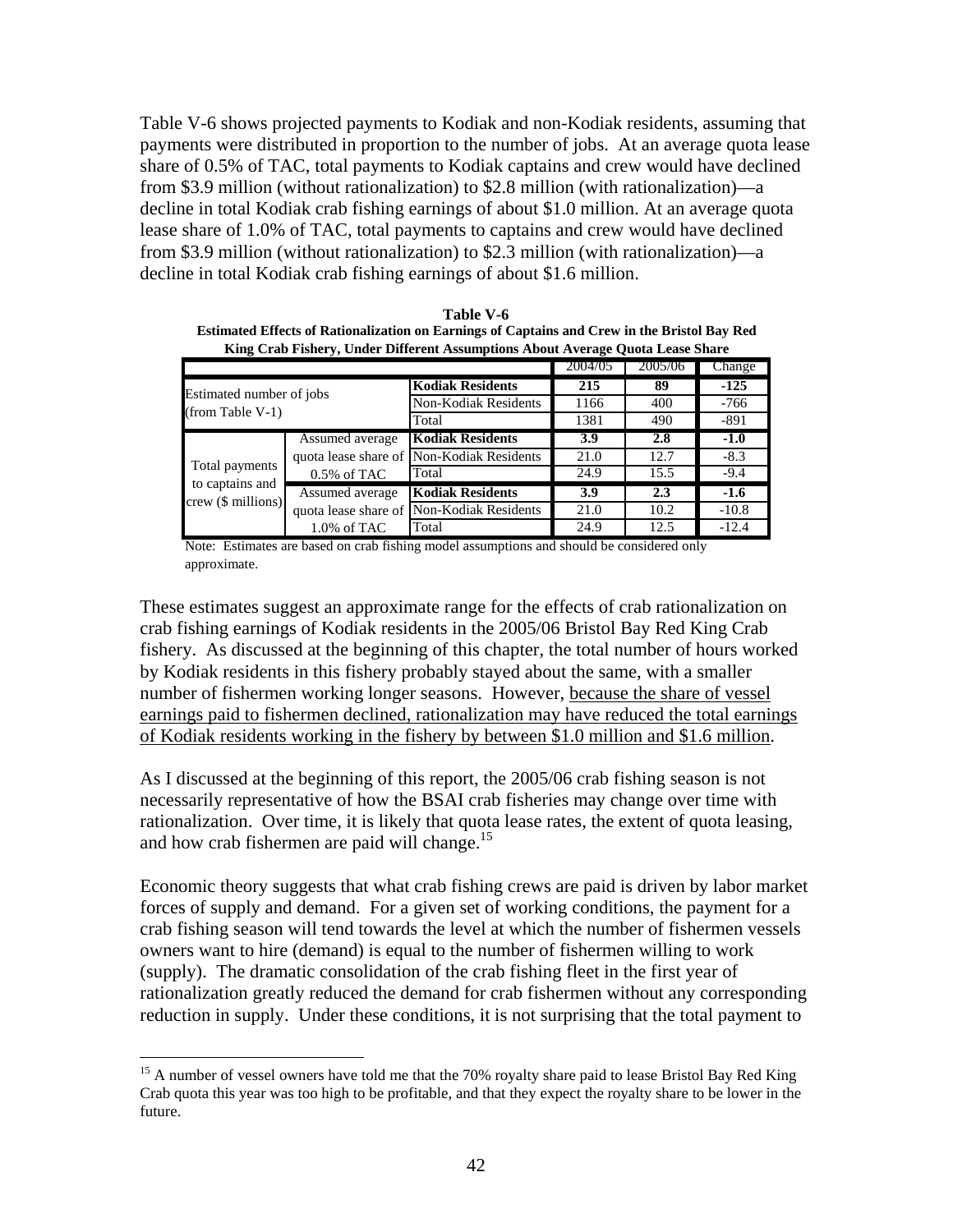crab fishermen for a similar amount of total crab fishing work would decline. With hundreds of crab fishermen out of crab fishing jobs, it is not surprising that vessel owners would be able to find crew willing to work for lower average earnings (per day worked or crab pot pulled) than in earlier seasons.

But this situation is not necessarily permanent. As former crab fishermen find other jobs, fewer will be looking for crab jobs, and this may put upward pressure on average crew shares or daily earnings.

Crab fishing has become a different kind of job than it was prior to rationalization. With vessels fishing for known quota volumes, crew can be more certain about how much money they will earn for a season than they could before rationalization. Economic theory suggests that with lower financial risk, people may be willing to work for lower total pay if there is less financial risk about how much they will be paid.

With vessels fishing for known quota volumes, it is less important to catch crab fast. That may tend to reduce what vessel owners are willing to pay for highly skilled crab fishermen.

Crab fishing seasons are longer—meaning that crew can earn more total income, but also have to give up more alternative work opportunities to go crab fishing. Over time, all of these factors and others may affect what crab fishermen are paid for what have become fewer and different jobs than they were prior to rationalization.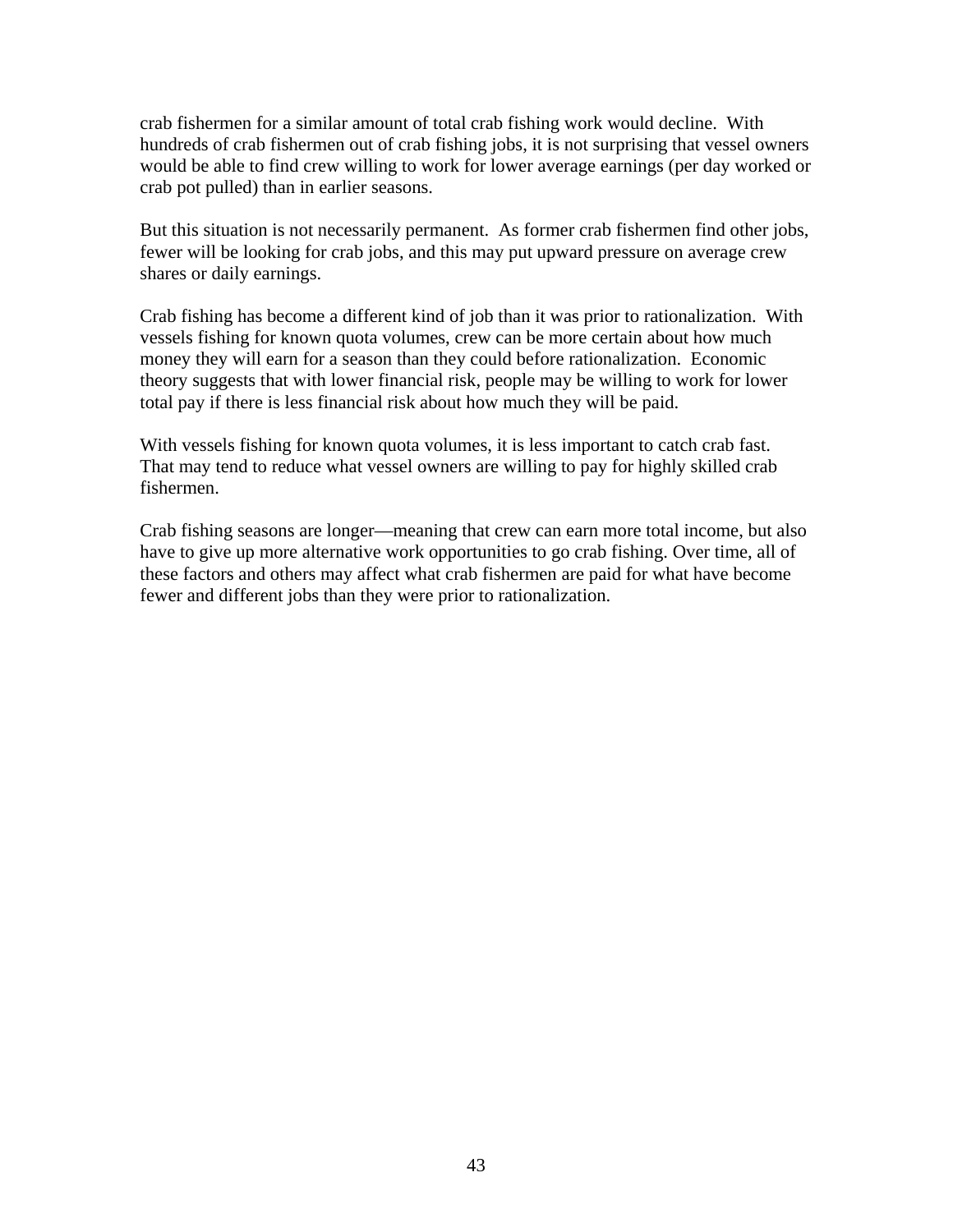## **VI. EFFECTS OF RATIONALIZATION ON KODIAK BUSINESSES**

Kodiak is a fishing community. Many Kodiak businesses provide a wide variety of supplies and services to fishing vessels. Many Kodiak residents are fishermen. Thus a major change to the fishing industry has the potential to significantly affect Kodiak businesses by affecting purchases by fishing vessels and fishermen.

As shown in Table VI-1, we would expect crab rationalization to affect different kinds of businesses in different ways. Those most likely to be affected are those that derive a large share of their business from sales to crab boats and crab fishermen, and for which those sales depend on how many boats and fishermen are fishing, such as pot storage and welding businesses.

| <b>Significance</b><br>of effect | <b>Type of Business</b>                                                                                    | <b>Examples</b>                                       | ном внити турез ог вазнизже мидие ве лиссией бу стаб капонандацон<br>What the Effects of Rationalization<br>Depend on |
|----------------------------------|------------------------------------------------------------------------------------------------------------|-------------------------------------------------------|-----------------------------------------------------------------------------------------------------------------------|
| Most<br>affected                 | Businesses which sell to fishing<br>boats, and for which sales<br>depend on the number of boats<br>fishing | Pot storage and loading<br>Welding<br>Marine supplies | Change in number of crab boats fishing<br>Crab boats as % of total sales                                              |
|                                  | Businesses which sell to fishing Fishing clothing<br>crews                                                 | Fisherman bars                                        | Change in number of crab fishermen working<br>Crab fishermen as % of total sales                                      |
| Somewhat<br>affected             | Businesses which sell to local<br>residents                                                                | Grocery stores<br><b>Restaurants</b><br>Auto dealers  | Change in crab fishing income.<br>Crab fishing % of total resident income                                             |
| Least<br>affected                | Businesses which sell to fishing<br>boats, and for which sales<br>depend on the number of days<br>fished   | Fuel sales<br>Bait sales                              | Change in total crab fishing days<br>Crab boats as % of total sales                                                   |
|                                  | Businesses which don't sell to<br>fishing boats or local residents                                         | Tourism businesses                                    | No change                                                                                                             |

**Table VI-1 How Different Types of Businesses Might Be Affected by Crab Rationalization**

*Businesses which store crab pots are directly affected by how many pots are fished. The number of pots registered in the 2005 Bristol Bay Red King Crab fishery fell by 68%.* 



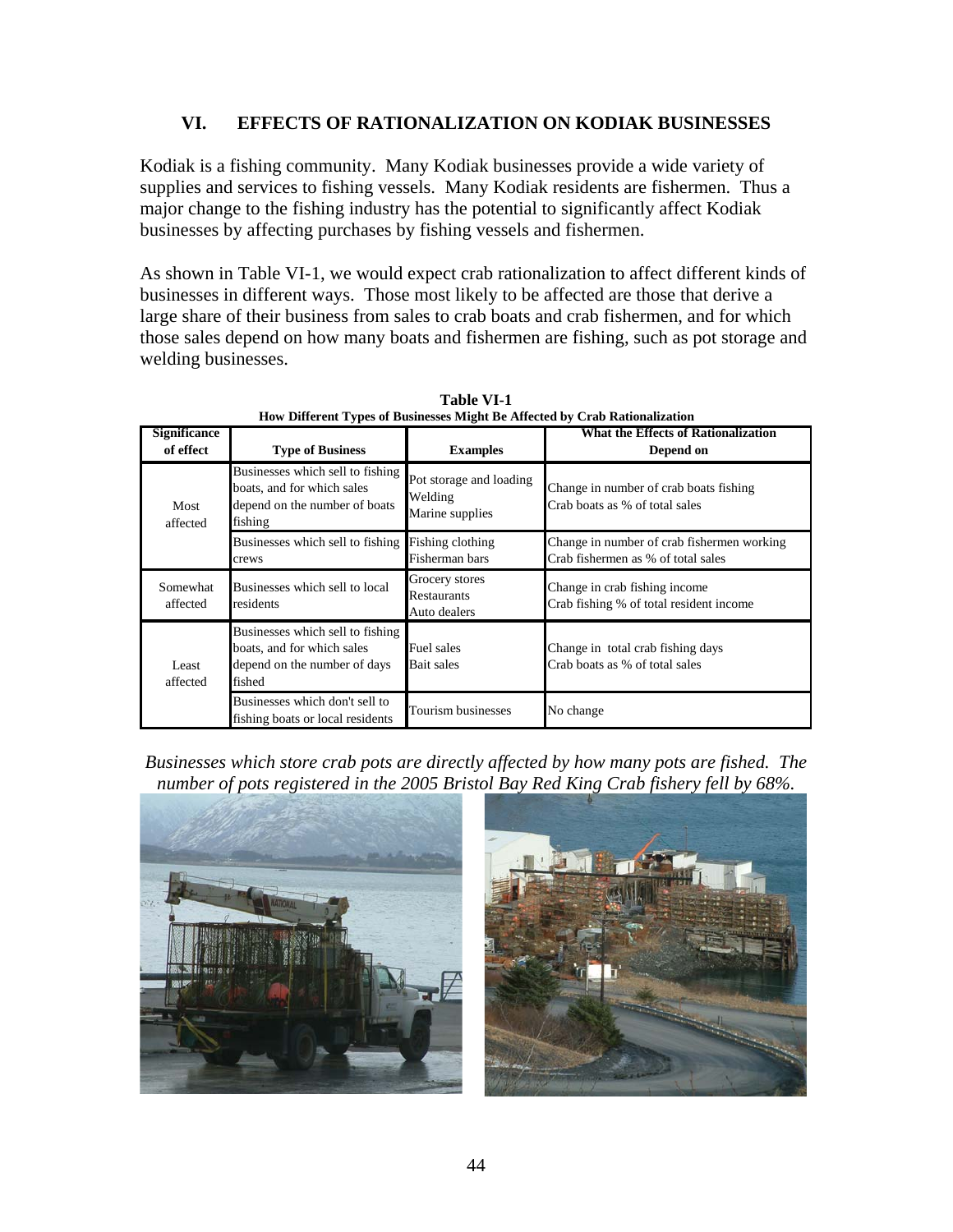Some crab fleet purchases—such as fuel, bait and groceries—depend more on the total days spent fishing than on the number of boats fishing or fishermen working. For example, if one-third as many fishermen work for three times as many days, they will still need about the same amount of groceries. However, rationalization may have caused some of these sales to shift from Kodiak communities closer to the fishing grounds, such as Dutch Harbor, to the extent that boats buy more fuel, bait and groceries when they deliver crab, rather than buying supplies for their entire season in Kodiak.

A number of Kodiak business owners have told me about specific ways in which their sales were harmed by crab rationalization. Below are examples:

"I own a life raft inspection station, so I sell and service life rafts, EPIRBS and other marine safety equipment. Of course I do business with most all the fisheries. The mainstay of my business is life raft servicing, so if a boat doesn't go fishing I don't get to service their raft/s. Additionally, depending on the way the boat operates the crew sometimes buy safety gear for themselves if the boat doesn't (i.e., survival suit personal lights or personal EPIRBS). I can't nail down specific numbers as far as percentages of loss until last year taxes are filed . . . However, when halibut was turned into an IFQ based fishery I lost over 30% of my business due to high attrition in the fishing fleet. While I hope the crab impact is not so severe it will still loom large."

"We own a boat yard in Kodiak. Previous to this year we had 5 boats that came up to store in the yard for a couple of months before crab season until a month after the season because their owners or operators also fished other fisheries with those boats and ran a crabber for the crab season. This year we had none. . . There is no other reason for boats to come out of the water and store at that time of year. What did not occur as it has in the past 23 years is the cross-over owners with smaller boats that also fish crab did not fish this year because of Crab Ratz, so there was no need to store the smaller boat out of the water."

"We have several rental units . . . One of renters was a crab fisherman and he moved back to Seattle as his skipper told him in September that the boat would no longer fish and he no longer had a job as skipper. So I was out a renter at \$950 per month for the last 5 months for a total of \$4750."

"I spoke with [operator of a bunkhouse] this morning and he told me that he usually had the same 3 or 4 guys rent from him each year for a couple of months before crab when they mended pots and got gear on board the boats and then again when they cleaned gear and stacked pots for a month. This year none of them showed up or called. Four guys at \$300 each per month for 3 months equals \$3600 for those rooms."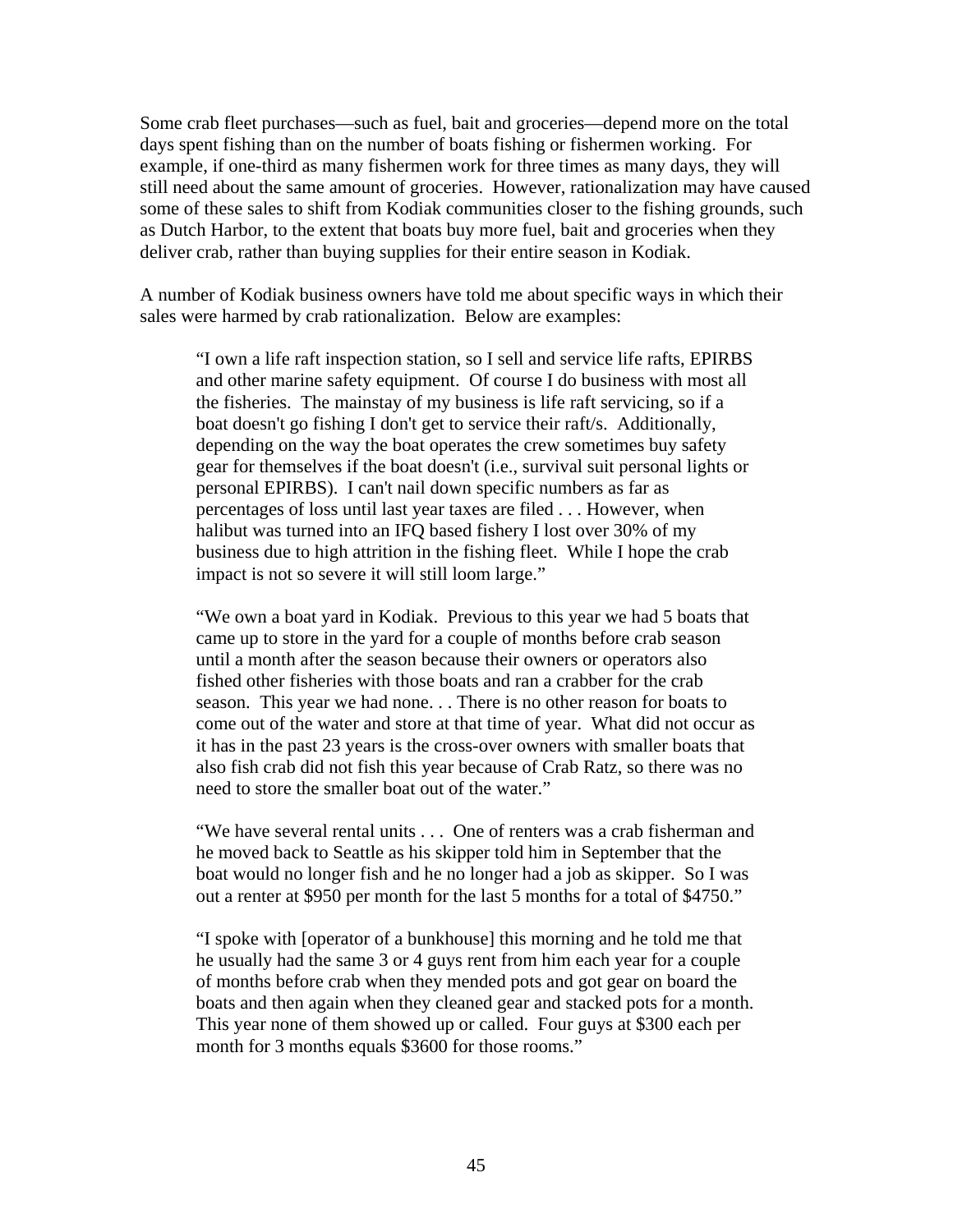Accounts like these suggest that the effects of crab rationalization are real and important for some Kodiak businesses. However, they don't provide a basis for estimating how significant the total effects may be.



*Some of the Many Kodiak Businesses Which Supply and Service the Fishing Industry*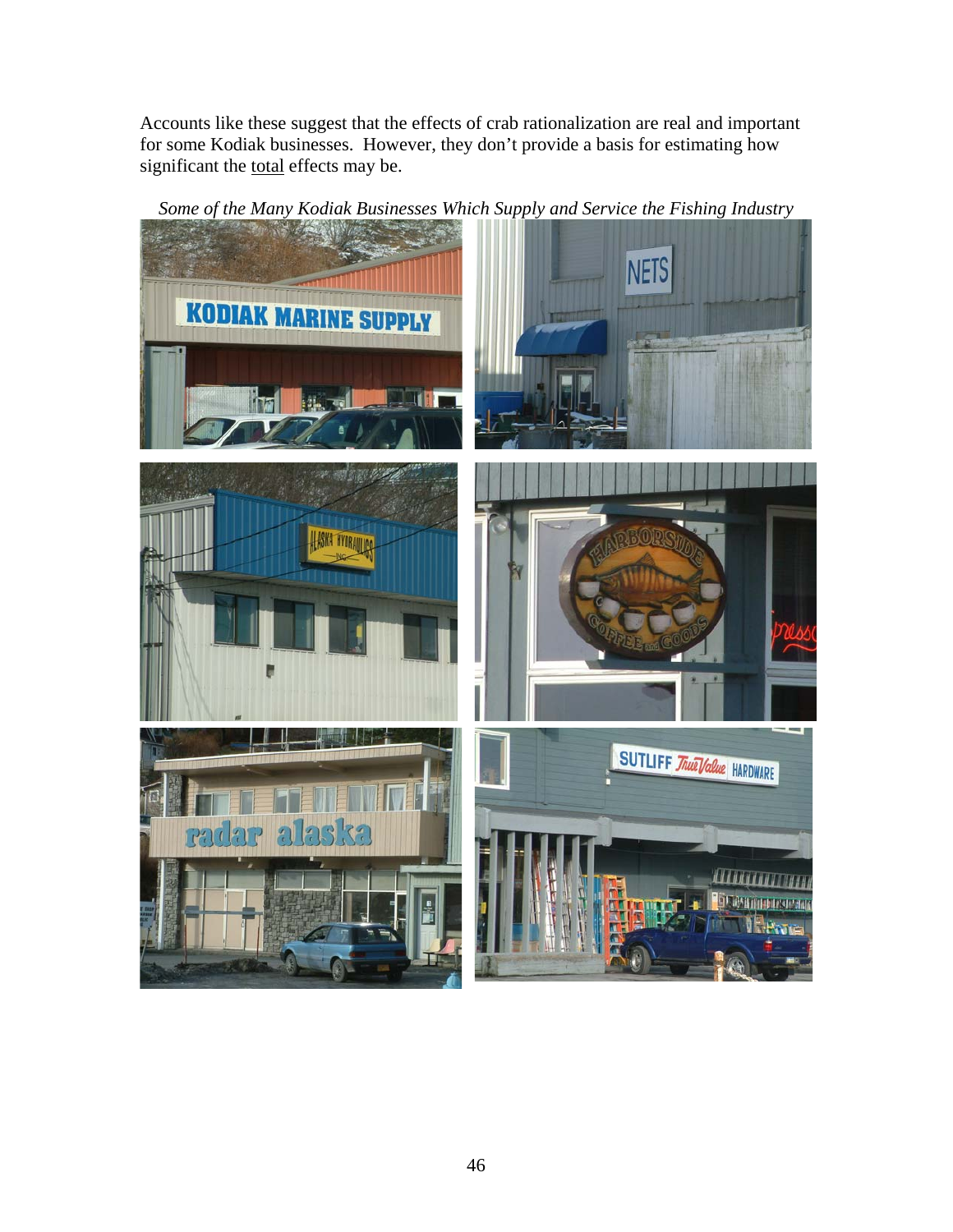One indicator of the potential general magnitude of the change in vessel expenditures due to rationalization is this list, provided to me by a Kodiak crab vessel owner, of separate purchases made from Kodiak businesses in preparing the vessel for the 2005 Bristol Bay King Crab season:

| <b>Total Supplies &amp; Related</b> | \$ | 16,897.78 |
|-------------------------------------|----|-----------|
| Petro Marine                        | \$ | 374.37    |
| Nets Pacific                        | \$ | 1,776.71  |
| Sutliff's True Value Hardware       | S  | 3,067.24  |
| AIMS (Industrial Marine)            | \$ | 143.06    |
| Radar Alaska                        | \$ | 100.70    |
| Kodiak Service                      | \$ | 547.69    |
| Kodiak Metals                       | \$ | 767.00    |
| Kodiak Marine Supply                | \$ | 2,909.01  |
| <b>NAPA Parts Supply</b>            | \$ | 170.32    |
| Island Hydraulics                   | \$ | 3,726.82  |
| Crescent Electric                   | \$ | 386.37    |
| Crescent Electric                   | \$ | 505.88    |
| <b>Breakwater Plumbing</b>          | \$ | 69.61     |
| Arc & Spark Welding                 | \$ | 1,406.85  |
| Alaska Hydraulics                   | \$ | 20.24     |
| Alaska Hydraulics                   | \$ | 925.91    |

Extrapolating very roughly, if every vessel had spent this amount, then the 54 "Kodiak Boats" which fished the Bristol Bay Red King season in 2004/05 would have spent \$912,000, and the 23 "Kodiak Boats which fished the Bristol Bay Red King Crab season in 2005/06 would have spent \$389,000. The decline (not all of which would be attributable to rationalization) would be about \$523,000, or about half a million dollars. Note that this estimate does not include expenditures made by fishing crew (as opposed to the vessel).

As another potential indicator of the effects of crab rationalization on Kodiak businesses, I looked at business sales data collected by the City of Kodiak each quarter for the purpose of calculating sales tax obligations. The sales data are confidential for individual businesses, but the City can release combined data for a group of businesses.

I asked the City to calculate total sales by quarter for twelve Kodiak businesses that supply or service the crab fleet, shown in Table VI-2 on the following page. These twelve companies are not (by any means!) the only businesses that supply or service the crab fleet, or necessarily the largest. However, they were regularly mentioned by crab vessel owners that I talked to, and their sales may be representative of trends for these types of businesses.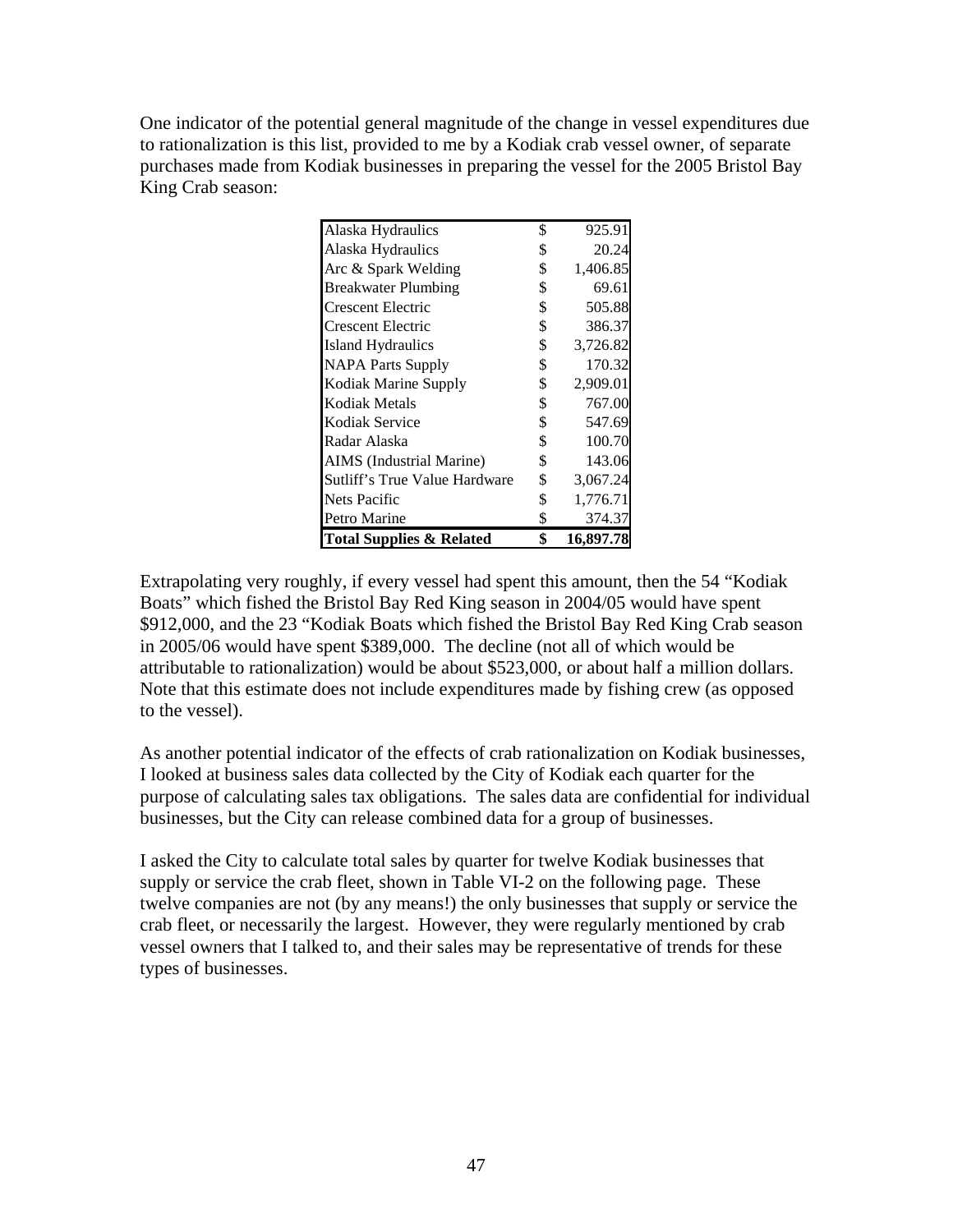| <b>Twelve Kodiak Marine Supply and Service Businesses</b> |
|-----------------------------------------------------------|
| Alaska Hydraulics, Inc.                                   |
| Alaska Industrial and Marine Services                     |
| Arc N Spark Welding                                       |
| <b>Island Hydraulics</b>                                  |
| Kodiak Marine Supply                                      |
| Kodiak Metals & Supply Inc                                |
| Kodiak Ocean Safety Services                              |
| Kodiak Service Company                                    |
| Kodiak Welding & Supply                                   |
| <b>Nets Pacific</b>                                       |
| Radar-Alaska Marine Electronic                            |
| Sutliff's Hardware Inc                                    |
|                                                           |

**Table VI-2** 

Table VI-3 shows combined quarterly sales data for these twelve businesses. We would expect to see effects of crab rationalization in sales for the fourth quarter (October-December) of 2005 and the first quarter (January-March) of 2006, compared with previous-year sales for the same quarters. Total sales for these twelve businesses increased by 14% in the fourth quarter of 2005 and by 10% in the first quarter of 2006.

| Total Sales of Twelve Kodiak Marine Supply and Services Businesses (\$000) |       |       |                             |      |      |  |  |  |  |  |  |
|----------------------------------------------------------------------------|-------|-------|-----------------------------|------|------|--|--|--|--|--|--|
|                                                                            |       | Year  | % change from previous year |      |      |  |  |  |  |  |  |
| Ouarter                                                                    | 2004  | 2005  | 2006                        | 2005 | 2006 |  |  |  |  |  |  |
| 1st quarter                                                                | 2.367 | 2.657 | 2.951                       | 11%  | 10%  |  |  |  |  |  |  |
| 2nd quarter                                                                | 3,004 | 3.650 | NA                          | 18%  | NA   |  |  |  |  |  |  |
| 3rd quarter                                                                | 2.590 | 3.086 | NA                          | 16%  | NA   |  |  |  |  |  |  |
| 4th quarter                                                                | 2.128 | 2.480 | NA                          | 14%  | NA   |  |  |  |  |  |  |

**Table VI-3 Total Sales of Twelve Kodiak Marine Supply and Services Businesses (\$000)**

Source: City of Kodiak, Sales Tax Office

Sales trends are not the same for all of these businesses. According to the city sales tax technician, compared with the previous year, during the fourth quarter of 2005, sales were down for three businesses, and one business reported a big decrease in sales. During the first quarter of 2006, sales were down for four businesses, and two businesses reported a big decrease in sales.

**Table VI-4 Change in Sales Compared with the Previous Year for Twelve Kodiak Marine Supply and Service Companies**

|              | TOT TWELVE INOURIN PLATTING Supply and Set Vice Companies |                    |  |  |  |  |  |  |  |  |  |  |
|--------------|-----------------------------------------------------------|--------------------|--|--|--|--|--|--|--|--|--|--|
| Change       | Fourth Quarter 2005                                       | First Quarter 2006 |  |  |  |  |  |  |  |  |  |  |
| Decrease     |                                                           |                    |  |  |  |  |  |  |  |  |  |  |
| Big decrease |                                                           |                    |  |  |  |  |  |  |  |  |  |  |
| Increase     |                                                           |                    |  |  |  |  |  |  |  |  |  |  |
| Big increase | "several"                                                 |                    |  |  |  |  |  |  |  |  |  |  |

Source: City of Kodiak Sales Tax Technician, personal communication. One company's sales presumably remained about the same in the first quarter of 2006.

In contrast, the majority of these businesses are doing well. During the fourth quarter of 2005, sales were up for nine businesses, and "several" business reported a big increase in sales. During the first quarter of 2006, sales were up for seven businesses and six businesses reported a big increase in sales.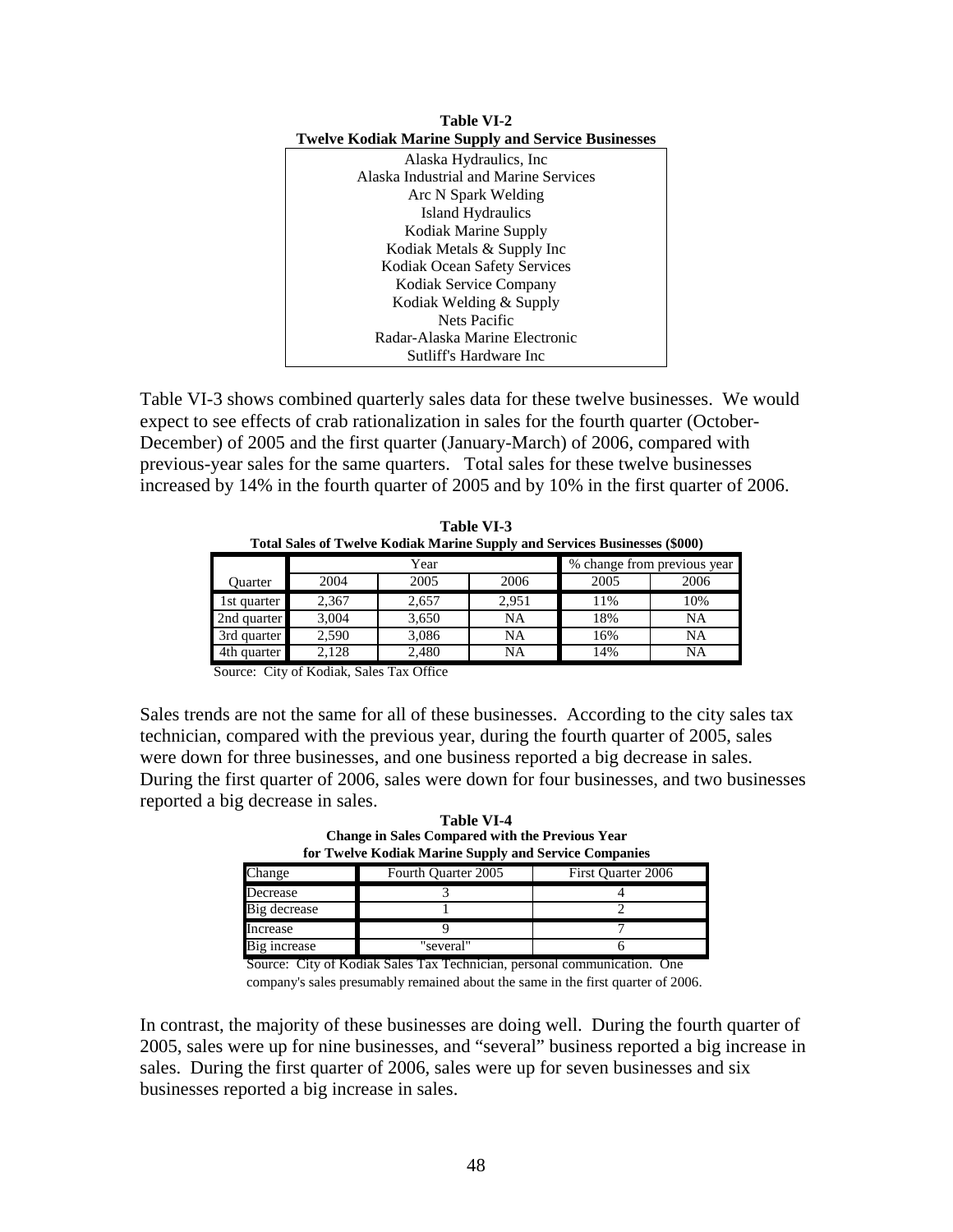From this limited evidence, it is difficult to find any clear evidence of any major effect of crab rationalization on Kodiak marine supply and service businesses in general. Some marine supply and service businesses have experienced declining sales since rationalization began. However, as a group these twelve businesses have not experienced any dramatic or obvious decline in sales, and the majority have experienced growth in sales. This does not, of course, mean that they weren't affected by rationalization or didn't experience a loss in sales to the crab fleet and crab fishermen. It does suggest that—for most of these particular businesses—the effects of crab rationalization have been outweighed by other factors affecting their sales.

Tables VI-5, VI-6 and VI-7 (on the following three pages) are based on total reported quarterly sales of Kodiak businesses since 2002 for the 27 "business types" for which the City regularly compiles quarterly sales information. Table VI-5 shows total reported sale. Table VI-6 shows the percentage change in sales compared to the corresponding quarter of the previous year. Table VI-7 compares the average of fourth-and-first-quarter sales for 2004/05 and 2005/06.

These data also do not provide any conclusive evidence about the effects of crab rationalization on Kodiak businesses. Sales for some business types were down in the fourth quarter of 2005 and the first quarter of 2006, while sales for other business types were up. There is no obvious relationship between rationalization and the types of businesses for which sales were up or down. For several of the business types for which sales were down, including taxi cabs, communications, rentals/leases, personal services, business services, health services and legal services, sales had been declining before the fourth quarter of 2005--suggesting that other factors were driving the decline.

The business type which experienced the largest absolute reported decline for the combined fourth and first quarters was "contractors." However, according to the City sales tax technician, these data may not be reliable since contractors as a group tend to turn in their reports late.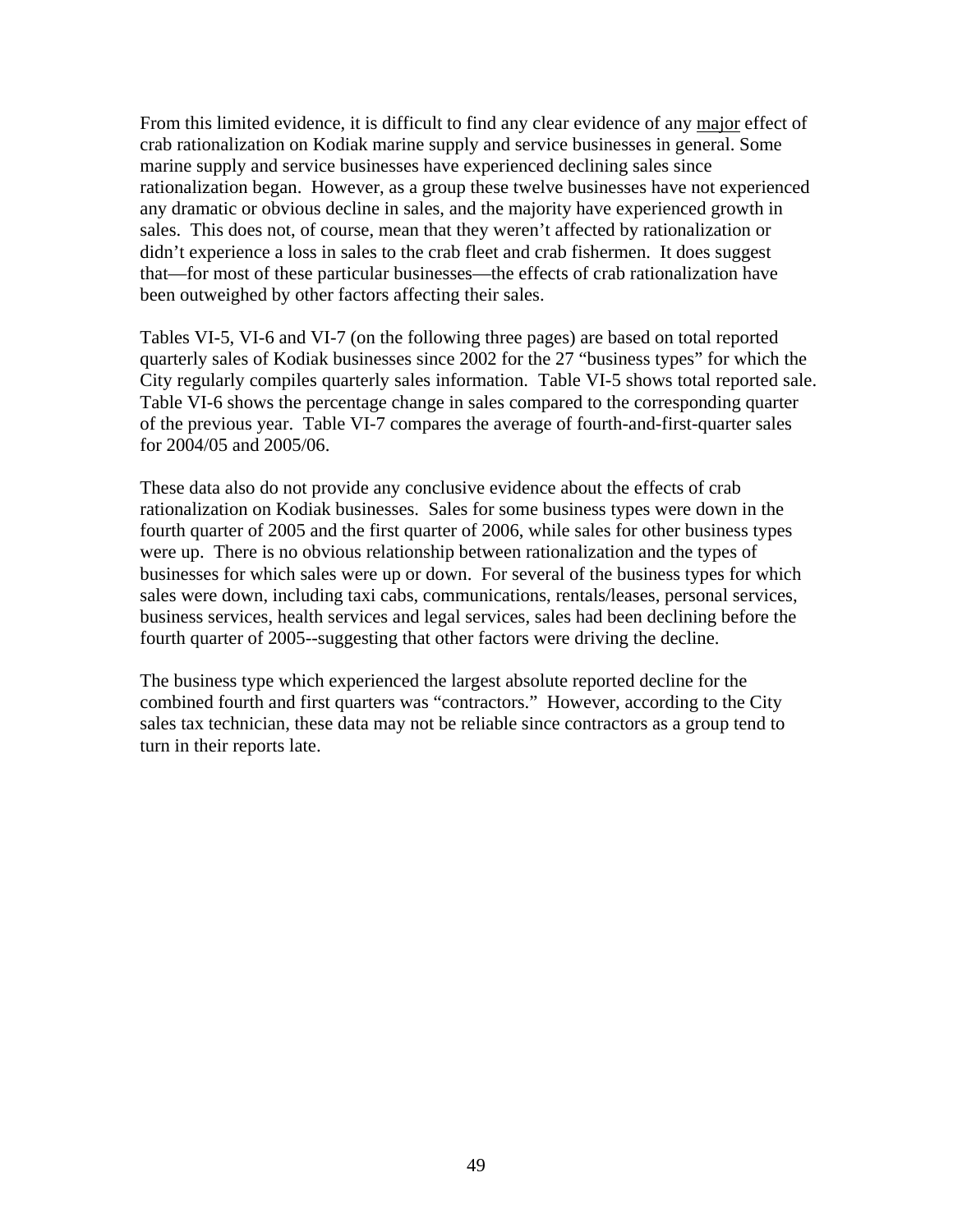| <b>Table VI-5</b>                                                                     |
|---------------------------------------------------------------------------------------|
| Total Sales Reported by Kodiak Businesses, by Year and Quarter (thousands of dollars) |

|                                    | 2002     | 2002     | 2002               | 2002             | 2003               | 2003            | 2003                        | 2003            | 2004   | 2004     | 2004                    | 2004                   | 2005              | 2005     | 2005                    | 2005            | 2006      |
|------------------------------------|----------|----------|--------------------|------------------|--------------------|-----------------|-----------------------------|-----------------|--------|----------|-------------------------|------------------------|-------------------|----------|-------------------------|-----------------|-----------|
| <b>Business Type</b>               |          | Н        | Ш                  | $\overline{IV}$  |                    | Н               | Ш                           | $\overline{IV}$ |        | Н        | $\overline{\mathbf{H}}$ | $\overline{\text{IV}}$ |                   | П        | $\overline{\mathbf{H}}$ | $\overline{IV}$ |           |
| Contractors                        | 2,792    | 5,59     | 13,302             | ,209             | 5.700              | 13,546          | 16,255                      | 9,976           | 4,775  | 8,866    | 13.52                   | 12,58                  | 7,349             | 9.879    | 13.132                  | 9,07            | 6,233     |
| Grocery Stores                     | 7,227    | 8,062    | 8.177              | 7,220            | 7,756              | 8,044           | 8,335                       | 7,933           | 7,483  | 8.109    | 8,466                   | 7,342                  | 7,770             | 8,656    | 8,844                   | 7,793           | 7,903     |
| Canneries                          | 2,286    | 4,789    | 4,354              | 3,648            | $\overline{3,125}$ | 5,421           | 5,705                       | 3,029           | 3,356  | 4,535    | 6,585                   | 2,579                  | 3,225             | 5,676    | 5,862                   | 3,263           | 3,092     |
| Taxi Cabs                          | 176      | 189      | 200                | 184              | 155                | 158             | 201                         | 161             | 182    | 196      | 200                     | 183                    | 175               | 164      | 191                     | 161             | 150       |
| <b>City Boat Harbor</b>            | 525      | 371      | 585                | $\overline{312}$ | 618                | 329             | 744                         | 296             | 570    | 119      | 854                     | 159                    | $\overline{273}$  | 148      | 700                     | 563             | 503       |
| <b>Boat Charters</b>               | 60       | 101      | 429                | 170              | 49                 | 66              | 643                         | 82              | 88     | 268      | 869                     | 238                    | 37                | 260      | 904                     | 318             | 111       |
| Communications                     | 1.025    | .236     | .131               | .168             | 1.037              | .129            | .060                        | .158            | .121   | .330     | .435                    | .466                   | .294              | .230     | 1.193                   | .312            | ,578      |
| <b>City Utilities</b>              | .250     | 1.172    | .131               | 1.121            | 1.218              | 1.161           | .302                        | 1,176           | .234   | 1.091    | .228                    | 1.04                   | 1,210             | 1.110    | 1,281                   | 1.083           | <b>NA</b> |
| Utilities                          | 5,36     | 4,983    | 5,381              | 5,284            | 5.69               | 4,993           | 5,380                       | 5.001           | 5,724  | 5.112    | 5.843                   | 5.01                   | 5,975             | 5,206    | 5,922                   | 5,507           | 6,402     |
| <b>Beverage Distributors</b>       | 213      | 377      | 481                | 362              | 296                | 416             | 492                         | 410             | 360    | 471      | 453                     | 294                    | 352               | 509      | 546                     | 462             | 647       |
| Retail Sales                       | 22,49    | 32,664   | 28,223             | 25,71            | 23,75              | 35.135          | 28,864                      | 26,620          | 25,243 | 32.475   | 35,31                   | 32,343                 | 32,122            | 33,281   | 45.885                  | 31,584          | 29,464    |
| Restaurants                        | 1.482    | 1,85     | 1,930              | 1.753            | 1.584              | .864            | 2.094                       | .864            | 1.715  | .985     | 2.134                   | 1,890                  | 1.675             | .955     | 2,276                   | .749            | .635      |
| Bars/Liquor Stores                 | 1,824    | 2,209    | 2,475              | 2,313            | 1,41               | 2,499           | 2,717                       | 2,386           | 2,126  | 2,465    | 2,767                   | 2,385                  | $2,\overline{18}$ | 2,465    | 2,864                   | 2,352           | 2,183     |
| Rentals/Leases                     | 2,321    | 2,346    | 2,390              | 2,428            | 2,312              | 2,360           | 2,549                       | 2,350           | 2,416  | 2.489    | 2,546                   | 2,43                   | 2,488             | 2,421    | 2,370                   | 2,239           | 2,488     |
| Hotels/Motels/B&B                  | 478      | 918      | $\overline{1,375}$ | 756              | 683                | 1,068           | 1,512                       | 831             | 812    | 1,025    | 1,484                   | 858                    | 788               | 1,138    | 1,651                   | 966             | 1,017     |
| Beauticians                        | 166      | 184      | 184                | 208              | 173                | 208             | 201                         | 188             | 185    | 192      | 188                     | 202                    | 183               | 195      | 199                     | 213             | 196       |
| <b>Personal Services</b>           | 123      | 140      | 159                | 155              | 167                | 183             | 200                         | 185             | 225    | 232      | 220                     | 211                    | 200               | 182      | 189                     | 178             | 198       |
| Advertising                        | $\Omega$ | $\Omega$ | $\Omega$           | $\Omega$         | $\Omega$           | $\theta$        | $\Omega$                    | $\Omega$        |        | $\Omega$ | $\Omega$                | 11                     | 3                 | $\Omega$ | $\Omega$                | $\overline{32}$ |           |
| Artists/Photographers              | 18       | 53       | 16                 | 89               | 17                 | $\overline{57}$ | 64                          | 49              | 19     | 53       | 75                      | 88                     | 38                | 82       | 101                     | 89              | 49        |
| <b>Business Services</b>           | 962      | 979      | 1,031              | .037             | 928                | .022            | .109                        | .057            | .053   | .213     | .323                    | ,210                   | 1.148             | 981      | 991                     | 1.071           | ,242      |
| Vehicle Repairs                    | 917      | .365     | .252               | 1.109            | 85                 | .152            | .292                        | .153            | .299   | .244     | .389                    | 1.166                  | 819               | .229     | 1.059                   | 1.073           | 843       |
| <b>Service Stations</b>            | 706      | 828      | 773                | 712              | 736                | 841             | 840                         | 822             | 796    | 913      | 976                     | 891                    | 832               | .014     | 1.067                   | 990             | 1,547     |
| <b>General Repair Services</b>     | .333     | ,617     | ,836               | ,863             | ,743               | ,767            | ,722                        | .461            | ,411   | ,850     | ,798                    | ,599                   | 1,560             | ,724     | 1,607                   | .689            | 1,728     |
| Amusements                         | 150      | 144      | 172                | 121              | 125                | 132             | 158                         | 88              | 278    | 277      | 295                     | 272                    | 271               | 274      | 259                     | 261             | 243       |
| <b>Health Services</b>             | 114      | 104      | 113                | 100              | 37                 | 126             | 83                          | 84              | 122    | 103      | 110                     | 106                    | 88                | 126      | 101                     | 68              | 51        |
| Legal Services                     | 287      | 236      | 353                | 267              | 231                | 284             | 325                         | 243             | 275    | 287      | 532                     | 495                    | 325               | 427      | 182                     | 294             | 385       |
| Miscellaneous Services             | 669      | 1.040    | 1,494              | ,234             | 707                | .686            | .662                        | .298            | ,232   | 1,831    | 1,726                   | ,470                   | l.475             | 2,087    | 2,022                   | .495            | 1,709     |
| Total                              | 54,956   | 73.556   | 78,947             | 66,541           | 61.107             | 85,646          | 85,510                      | 69,902          | 64,098 | 78,729   | 92,328                  | 78,523                 | 73,857            | 82,418   | 101.398                 | 75,882          | <b>NA</b> |
| Total, excl. City Utilities 53,707 |          | 72,384   | 77,816             | 65,421           |                    |                 | 59,889 84,484 84,208 68,726 |                 | 62,864 |          | 77,638 91,101           | 77,482                 | 72,647            |          | 81,308 100,117          | 74,798          | 71.596    |

Source: City of Kodiak, Sales Tax Office.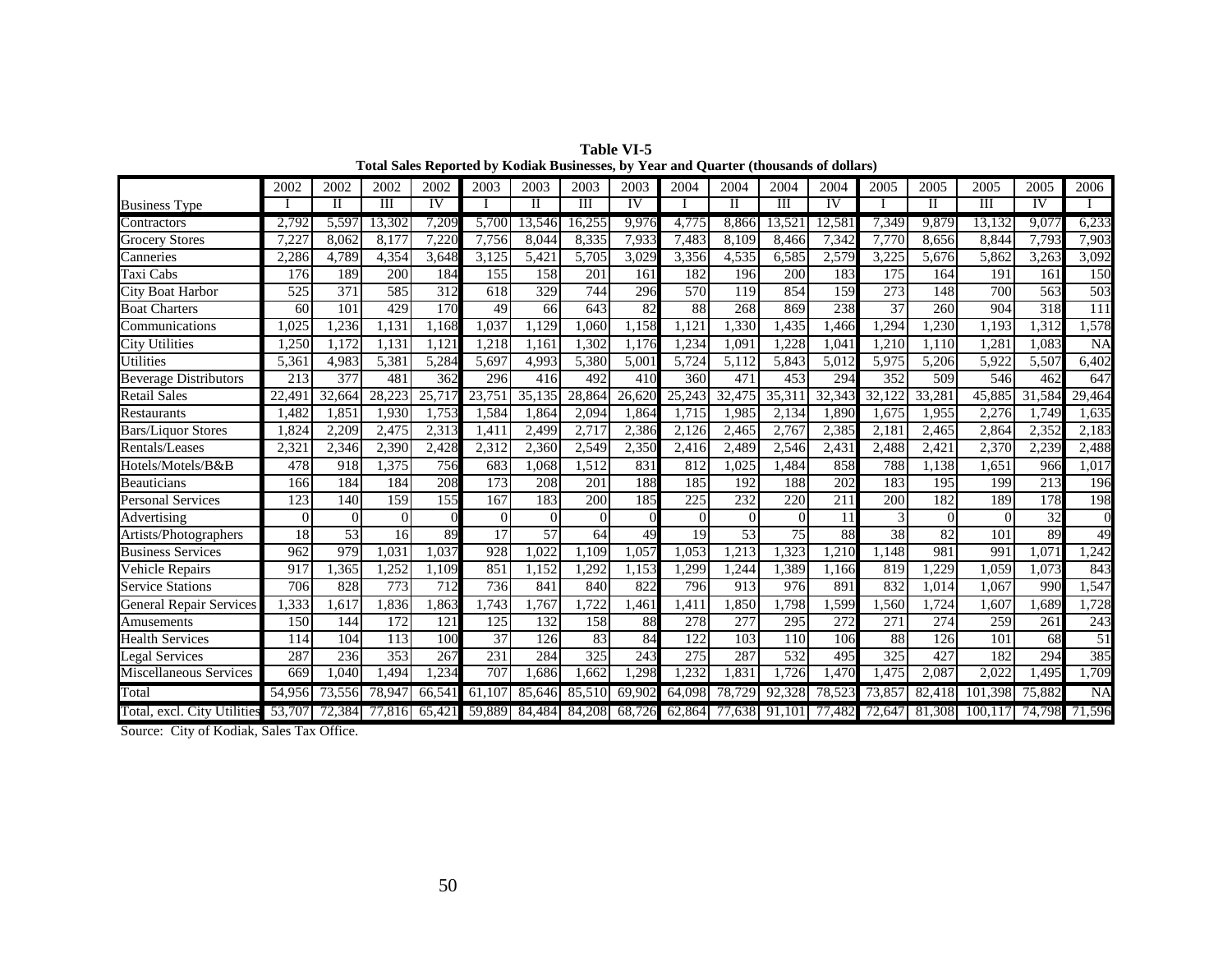|                                  | 2003   | 2003        | 2003                    | 2003      | 2004   | 2004                | 2004   | 2004      | 2005   | 2005        | 2005                    | 2005   | 2006      |
|----------------------------------|--------|-------------|-------------------------|-----------|--------|---------------------|--------|-----------|--------|-------------|-------------------------|--------|-----------|
| <b>Business Type</b>             |        | $_{\rm II}$ | $\overline{\mathbf{H}}$ | <b>IV</b> |        | $\overline{\rm II}$ | Ш      | <b>IV</b> |        | $_{\rm II}$ | $\overline{\mathbf{m}}$ | IV     |           |
| Contractors                      | 104%   | 142%        | 22%                     | 38%       | $-16%$ | $-35%$              | $-17%$ | 26%       | 54%    | 11%         | $-3%$                   | $-28%$ | $-15%$    |
| <b>Grocery Stores</b>            | 7%     | 0%          | 2%                      | 10%       | $-4%$  | 1%                  | 2%     | $-7%$     | 4%     | 7%          | 4%                      | 6%     | 2%        |
| $\overline{\mathrm{C}}$ anneries | 37%    | 13%         | 31%                     | $-17%$    | 7%     | $-16%$              | 15%    | $-15%$    | $-4%$  | 25%         | $-11%$                  | 27%    | $-4%$     |
| Taxi Cabs                        | $-12%$ | $-17%$      | 0%                      | $-12%$    | 18%    | 24%                 | 0%     | 13%       | $-4%$  | $-16%$      | $-4%$                   | $-12%$ | $-14%$    |
| <b>City Boat Harbor</b>          | 18%    | $-11%$      | 27%                     | $-5%$     | $-8%$  | $-64%$              | 15%    | $-46%$    | $-52%$ | 25%         | $-18%$                  | 253%   | 84%       |
| <b>Boat Charters</b>             | $-18%$ | $-35%$      | 50%                     | $-51%$    | 80%    | 309%                | 35%    | 189%      | $-57%$ | $-3%$       | 4%                      | 34%    | 197%      |
| Communications                   | 1%     | $-9%$       | $-6%$                   | $-1%$     | 8%     | 18%                 | 35%    | 27%       | 15%    | $-8%$       | $-17%$                  | $-10%$ | 22%       |
| <b>City Utilities</b>            | $-3%$  | $-1\%$      | 15%                     | 5%        | 1%     | $-6%$               | $-6%$  | $-11%$    | $-2%$  | 2%          | 4%                      | 4%     | <b>NA</b> |
| Utilities                        | 6%     | 0%          | 0%                      | $-5%$     | 0%     | 2%                  | 9%     | 0%        | 4%     | 2%          | 1%                      | 10%    | 7%        |
| <b>Beverage Distributors</b>     | 39%    | 10%         | 2%                      | 13%       | 22%    | 13%                 | $-8%$  | $-28%$    | $-2%$  | 8%          | 21%                     | 57%    | 84%       |
| <b>Retail Sales</b>              | 6%     | 8%          | 2%                      | 4%        | 6%     | $-8%$               | 22%    | 21%       | 27%    | 2%          | 30%                     | $-2%$  | $-8%$     |
| Restaurants                      | 7%     | 1%          | 8%                      | 6%        | 8%     | 6%                  | 2%     | 1%        | $-2%$  | $-2\%$      | 7%                      | $-7%$  | $-2\%$    |
| <b>Bars/Liquor Stores</b>        | $-23%$ | 13%         | 10%                     | 3%        | 51%    | $-1%$               | 2%     | 0%        | 3%     | $0\%$       | 4%                      | $-1\%$ | 0%        |
| Rentals/Leases                   | 0%     | 1%          | 7%                      | $-3%$     | 5%     | 5%                  | 0%     | 3%        | 3%     | $-3%$       | $-7%$                   | $-8%$  | $0\%$     |
| Hotels/Motels/B&B                | 43%    | 16%         | 10%                     | 10%       | 19%    | $-4%$               | $-2%$  | 3%        | $-3%$  | 11%         | 11%                     | 13%    | 29%       |
| <b>Beauticians</b>               | 4%     | 13%         | 10%                     | $-10%$    | 7%     | $-8%$               | $-6%$  | 8%        | $-1\%$ | 2%          | 5%                      | 5%     | 7%        |
| <b>Personal Services</b>         | 36%    | 31%         | 26%                     | 19%       | 34%    | 26%                 | 10%    | 14%       | $-11%$ | $-21%$      | $-14%$                  | $-16%$ | $-1\%$    |
| Advertising                      |        |             |                         |           |        |                     |        |           |        |             |                         | 187%   |           |
| Artists/Photographers            | $-7%$  | 8%          | 293%                    | $-45%$    | 8%     | $-7%$               | 17%    | 81%       | 105%   | 54%         | 35%                     | 1%     | 28%       |
| <b>Business Services</b>         | $-4%$  | 4%          | 8%                      | 2%        | 14%    | 19%                 | 19%    | 15%       | 9%     | $-19%$      | $-25%$                  | $-11%$ | 8%        |
| <b>Vehicle Repairs</b>           | $-7%$  | $-16%$      | 3%                      | 4%        | 53%    | 8%                  | 8%     | 1%        | $-37%$ | $-1\%$      | $-24%$                  | $-8%$  | 3%        |
| <b>Service Stations</b>          | 4%     | 2%          | 9%                      | 15%       | 8%     | 9%                  | 16%    | 9%        | 5%     | 11%         | 9%                      | 11%    | 86%       |
| <b>General Repair Services</b>   | 31%    | 9%          | $-6%$                   | $-22%$    | $-19%$ | 5%                  | 4%     | 9%        | 11%    | $-7%$       | $-11%$                  | 6%     | 11%       |
| Amusements                       | $-16%$ | $-9%$       | $-8%$                   | $-27%$    | 121%   | 110%                | 87%    | 209%      | $-2\%$ | $-1\%$      | $-12%$                  | $-4%$  | $-10%$    |
| <b>Health Services</b>           | $-68%$ | 21%         | $-26%$                  | $-16%$    | 232%   | $-18%$              | 33%    | 26%       | $-28%$ | 22%         | $-8%$                   | $-36%$ | $-42%$    |
| <b>Legal Services</b>            | $-20%$ | 21%         | $-8%$                   | $-9%$     | 19%    | 1%                  | 64%    | 104%      | 18%    | 49%         | $-66%$                  | $-41%$ | 19%       |
| Miscellaneous Services           | 6%     | 62%         | 11%                     | 5%        | 74%    | 9%                  | 4%     | 13%       | 20%    | 14%         | 17%                     | 2%     | 16%       |
| Total                            | 11%    | 16%         | 8%                      | 5%        | 5%     | $-8%$               | 8%     | 12%       | 15%    | 5%          | 10%                     | $-3%$  | <b>NA</b> |
| Total, excl. City Utilities      | 12%    | 17%         | 8%                      | 5%        | 5%     | $-8%$               | 8%     | 13%       | 16%    | 5%          | 10%                     | $-3%$  | $-1\%$    |

**Table VI-6 Percentage Change in Total Sales Reported by Kodiak Businesses Compared to Previous-Year Corresponding Quarter**

Source: City of Kodiak, Sales Tax Office.